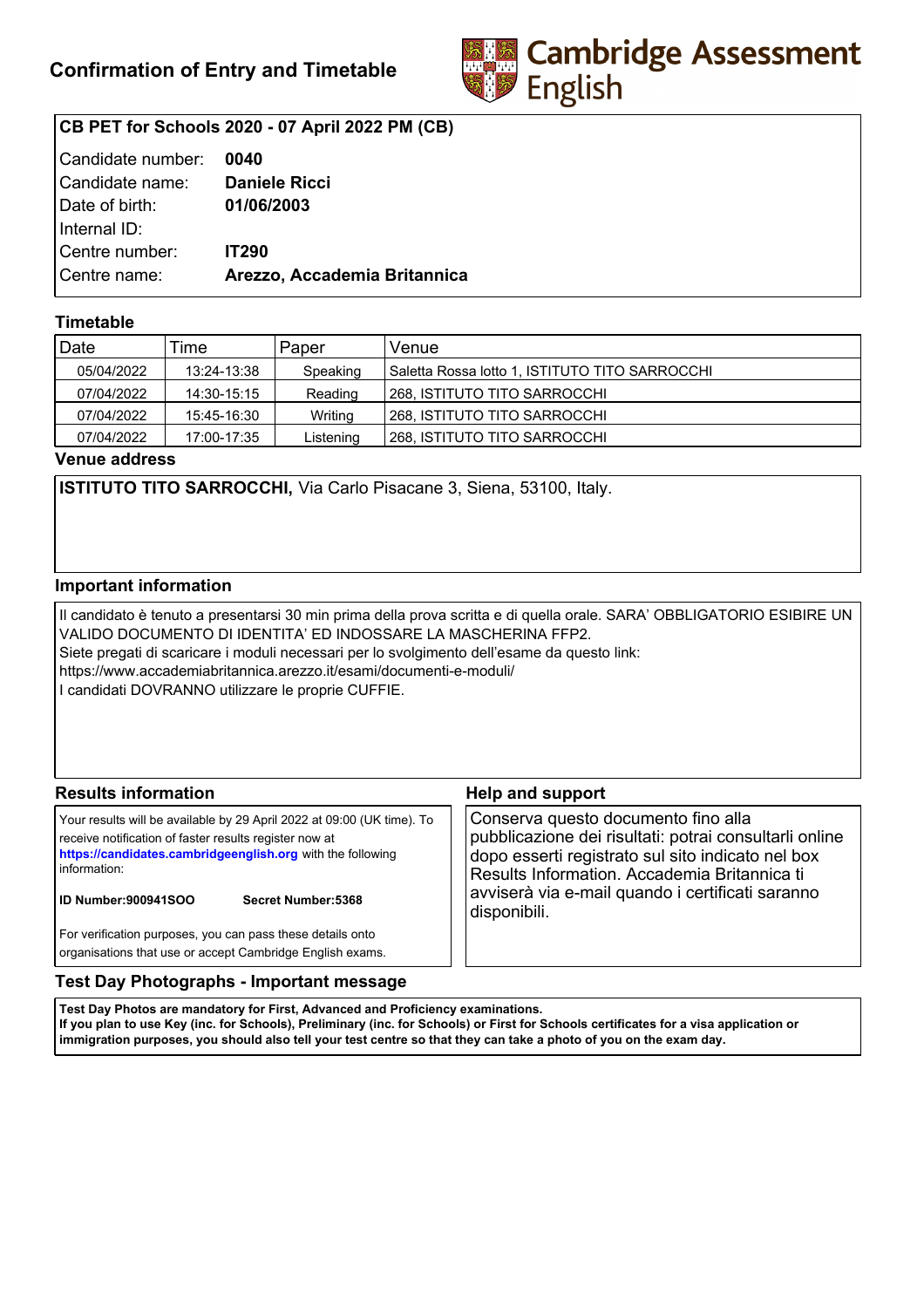

# **CB PET for Schools 2020 - 07 April 2022 PM (CB)**

| Candidate number: | 0039                         |
|-------------------|------------------------------|
| Candidate name:   | <b>Tommaso Giovani</b>       |
| Date of birth:    | 29/09/2004                   |
| Internal ID:      |                              |
| Centre number:    | <b>IT290</b>                 |
| Centre name:      | Arezzo, Accademia Britannica |
|                   |                              |

## **Timetable**

| Date       | Time        | Paper     | Venue                                           |
|------------|-------------|-----------|-------------------------------------------------|
| 05/04/2022 | 13:10-13:24 | Speaking  | Saletta Rossa lotto 1, ISTITUTO TITO SARROCCHII |
| 07/04/2022 | 14:30-15:15 | Reading   | 190. ISTITUTO TITO SARROCCHI                    |
| 07/04/2022 | 15:45-16:30 | Writing   | 190. ISTITUTO TITO SARROCCHI                    |
| 07/04/2022 | 17:00-17:35 | Listening | 190, ISTITUTO TITO SARROCCHI                    |

**Venue address**

**ISTITUTO TITO SARROCCHI,** Via Carlo Pisacane 3, Siena, 53100, Italy.

### **Important information**

Il candidato è tenuto a presentarsi 30 min prima della prova scritta e di quella orale. SARA' OBBLIGATORIO ESIBIRE UN VALIDO DOCUMENTO DI IDENTITA' ED INDOSSARE LA MASCHERINA FFP2. Siete pregati di scaricare i moduli necessari per lo svolgimento dell'esame da questo link: https://www.accademiabritannica.arezzo.it/esami/documenti-e-moduli/ I candidati DOVRANNO utilizzare le proprie CUFFIE.

| <b>Results information</b>                                                                                                                                                                                                                                   | <b>Help and support</b>                                                                                                                                                                                                                                                |
|--------------------------------------------------------------------------------------------------------------------------------------------------------------------------------------------------------------------------------------------------------------|------------------------------------------------------------------------------------------------------------------------------------------------------------------------------------------------------------------------------------------------------------------------|
| Your results will be available by 29 April 2022 at 09:00 (UK time). To<br>receive notification of faster results register now at<br>https://candidates.cambridgeenglish.org with the following<br>information:<br>ID Number:665322PJG<br>Secret Number: 2682 | Conserva questo documento fino alla<br>pubblicazione dei risultati: potrai consultarli online<br>dopo esserti registrato sul sito indicato nel box<br>Results Information. Accademia Britannica ti<br>avviserà via e-mail quando i certificati saranno<br>disponibili. |
| For verification purposes, you can pass these details onto<br>organisations that use or accept Cambridge English exams.                                                                                                                                      |                                                                                                                                                                                                                                                                        |

### **Test Day Photographs - Important message**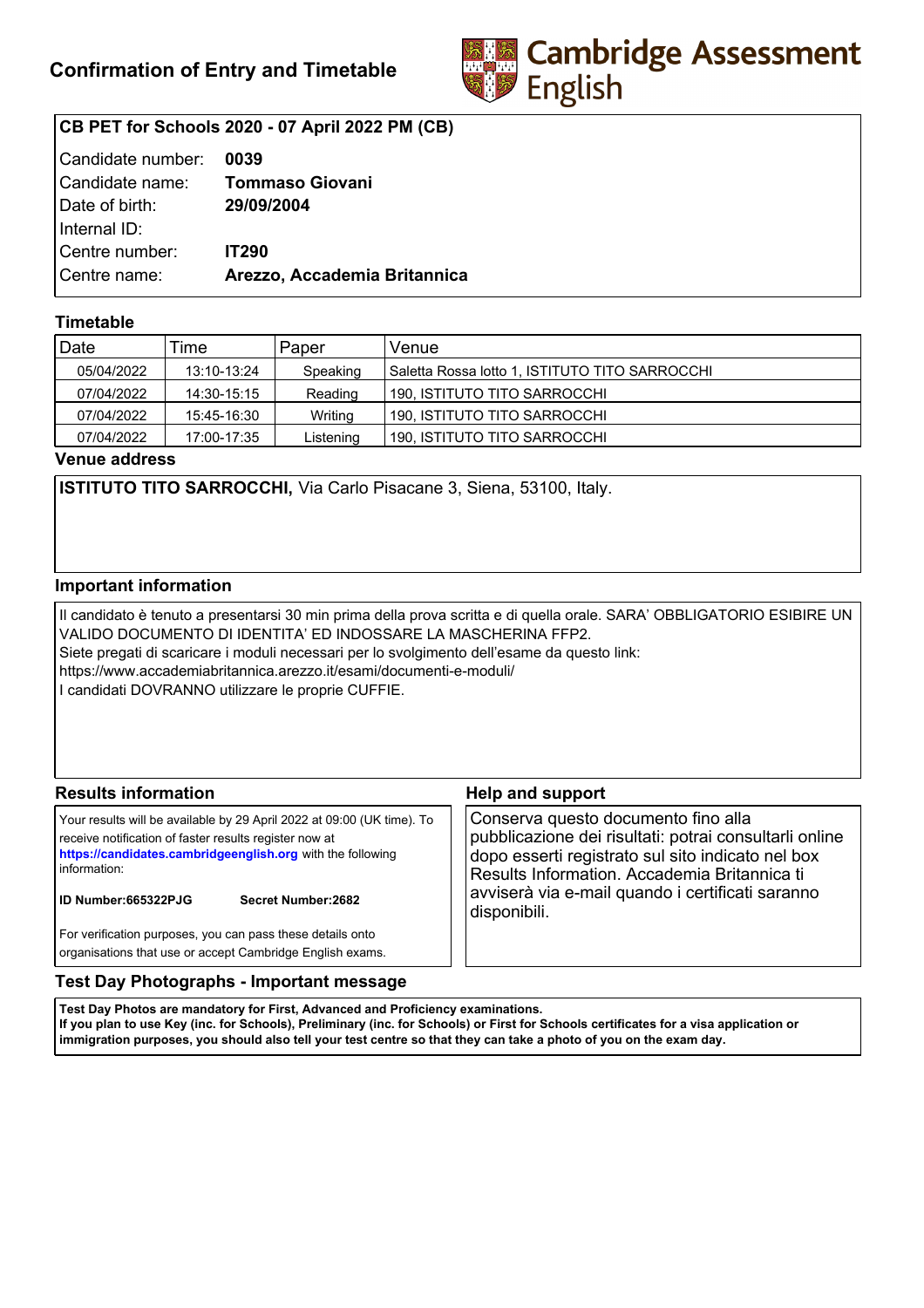

# **CB PET for Schools 2020 - 07 April 2022 PM (CB)**

| Candidate number: | 0038                         |
|-------------------|------------------------------|
| Candidate name:   | <b>Irene Lucietto</b>        |
| Date of birth:    | 24/03/2003                   |
| Internal ID:      |                              |
| Centre number:    | <b>IT290</b>                 |
| Centre name:      | Arezzo, Accademia Britannica |
|                   |                              |

## **Timetable**

| Date       | Time        | Paper     | Venue                                          |
|------------|-------------|-----------|------------------------------------------------|
| 05/04/2022 | 10:50-11:04 | Speaking  | Saletta Rossa Lotto 1, ISTITUTO TITO SARROCCHI |
| 07/04/2022 | 14:30-15:15 | Reading   | 190. ISTITUTO TITO SARROCCHI                   |
| 07/04/2022 | 15:45-16:30 | Writing   | 190. ISTITUTO TITO SARROCCHI                   |
| 07/04/2022 | 17:00-17:35 | Listening | 190, ISTITUTO TITO SARROCCHI                   |

**Venue address**

**ISTITUTO TITO SARROCCHI,** Via Carlo Pisacane 3, Siena, 53100, Italy.

### **Important information**

Il candidato è tenuto a presentarsi 30 min prima della prova scritta e di quella orale. SARA' OBBLIGATORIO ESIBIRE UN VALIDO DOCUMENTO DI IDENTITA' ED INDOSSARE LA MASCHERINA FFP2. Siete pregati di scaricare i moduli necessari per lo svolgimento dell'esame da questo link: https://www.accademiabritannica.arezzo.it/esami/documenti-e-moduli/ I candidati DOVRANNO utilizzare le proprie CUFFIE.

| <b>Results information</b>                                                                                                                                                                                                                                          | <b>Help and support</b>                                                                                                                                                                                                                                                |
|---------------------------------------------------------------------------------------------------------------------------------------------------------------------------------------------------------------------------------------------------------------------|------------------------------------------------------------------------------------------------------------------------------------------------------------------------------------------------------------------------------------------------------------------------|
| Your results will be available by 29 April 2022 at 09:00 (UK time). To<br>receive notification of faster results register now at<br>https://candidates.cambridgeenglish.org with the following<br>information:<br><b>ID Number:671101BHP</b><br>Secret Number: 3649 | Conserva questo documento fino alla<br>pubblicazione dei risultati: potrai consultarli online<br>dopo esserti registrato sul sito indicato nel box<br>Results Information. Accademia Britannica ti<br>avviserà via e-mail quando i certificati saranno<br>disponibili. |
| For verification purposes, you can pass these details onto<br>organisations that use or accept Cambridge English exams.                                                                                                                                             |                                                                                                                                                                                                                                                                        |

### **Test Day Photographs - Important message**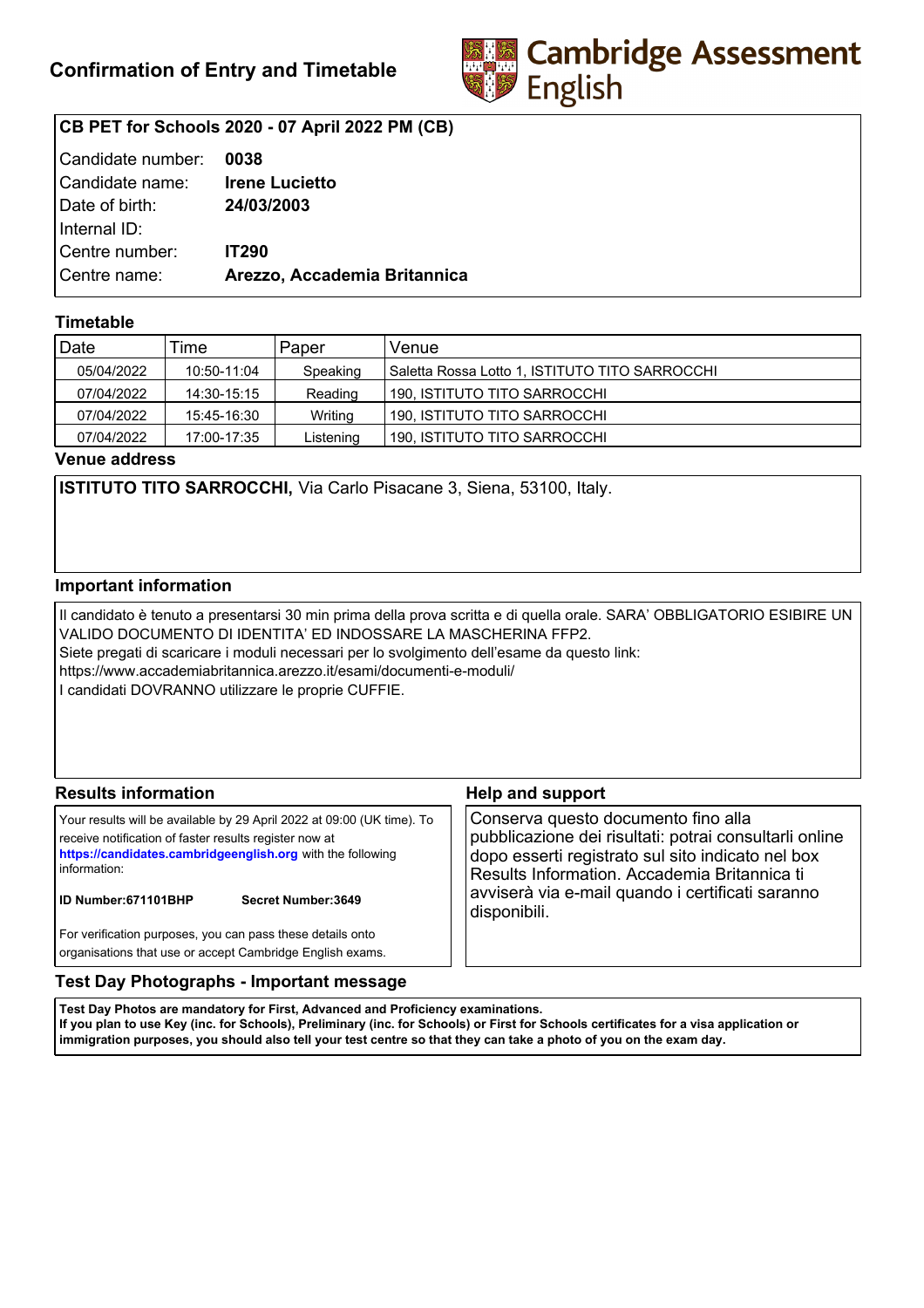

# **CB PET for Schools 2020 - 07 April 2022 PM (CB)**

| l Candidate number: | 0036                         |
|---------------------|------------------------------|
| Candidate name:     | <b>Giulio Ferrini</b>        |
| Date of birth:      | 09/09/2004                   |
| Internal ID:        |                              |
| l Centre number:    | <b>IT290</b>                 |
| Centre name:        | Arezzo, Accademia Britannica |
|                     |                              |

## **Timetable**

| Date       | Time        | Paper     | Venue                           |
|------------|-------------|-----------|---------------------------------|
| 05/04/2022 | 12:56-13:10 | Speaking  | AULA 1. ISTITUTO TITO SARROCCHI |
| 07/04/2022 | 14:30-15:15 | Reading   | l 268. ISTITUTO TITO SARROCCHI  |
| 07/04/2022 | 15:45-16:30 | Writing   | l 268. ISTITUTO TITO SARROCCHI  |
| 07/04/2022 | 17:00-17:35 | Listening | 268, ISTITUTO TITO SARROCCHI    |

**Venue address**

**ISTITUTO TITO SARROCCHI,** Via Carlo Pisacane 3, Siena, 53100, Italy.

### **Important information**

Il candidato è tenuto a presentarsi 30 min prima della prova scritta e di quella orale. SARA' OBBLIGATORIO ESIBIRE UN VALIDO DOCUMENTO DI IDENTITA' ED INDOSSARE LA MASCHERINA FFP2. Siete pregati di scaricare i moduli necessari per lo svolgimento dell'esame da questo link: https://www.accademiabritannica.arezzo.it/esami/documenti-e-moduli/ I candidati DOVRANNO utilizzare le proprie CUFFIE.

| <b>Results information</b>                                                                                                                                                                                                                                          | <b>Help and support</b>                                                                                                                                                                                                                                                |
|---------------------------------------------------------------------------------------------------------------------------------------------------------------------------------------------------------------------------------------------------------------------|------------------------------------------------------------------------------------------------------------------------------------------------------------------------------------------------------------------------------------------------------------------------|
| Your results will be available by 29 April 2022 at 09:00 (UK time). To<br>receive notification of faster results register now at<br>https://candidates.cambridgeenglish.org with the following<br>information:<br><b>ID Number:829260FUE</b><br>Secret Number: 3313 | Conserva questo documento fino alla<br>pubblicazione dei risultati: potrai consultarli online<br>dopo esserti registrato sul sito indicato nel box<br>Results Information. Accademia Britannica ti<br>avviserà via e-mail quando i certificati saranno<br>disponibili. |
| For verification purposes, you can pass these details onto<br>organisations that use or accept Cambridge English exams.                                                                                                                                             |                                                                                                                                                                                                                                                                        |

### **Test Day Photographs - Important message**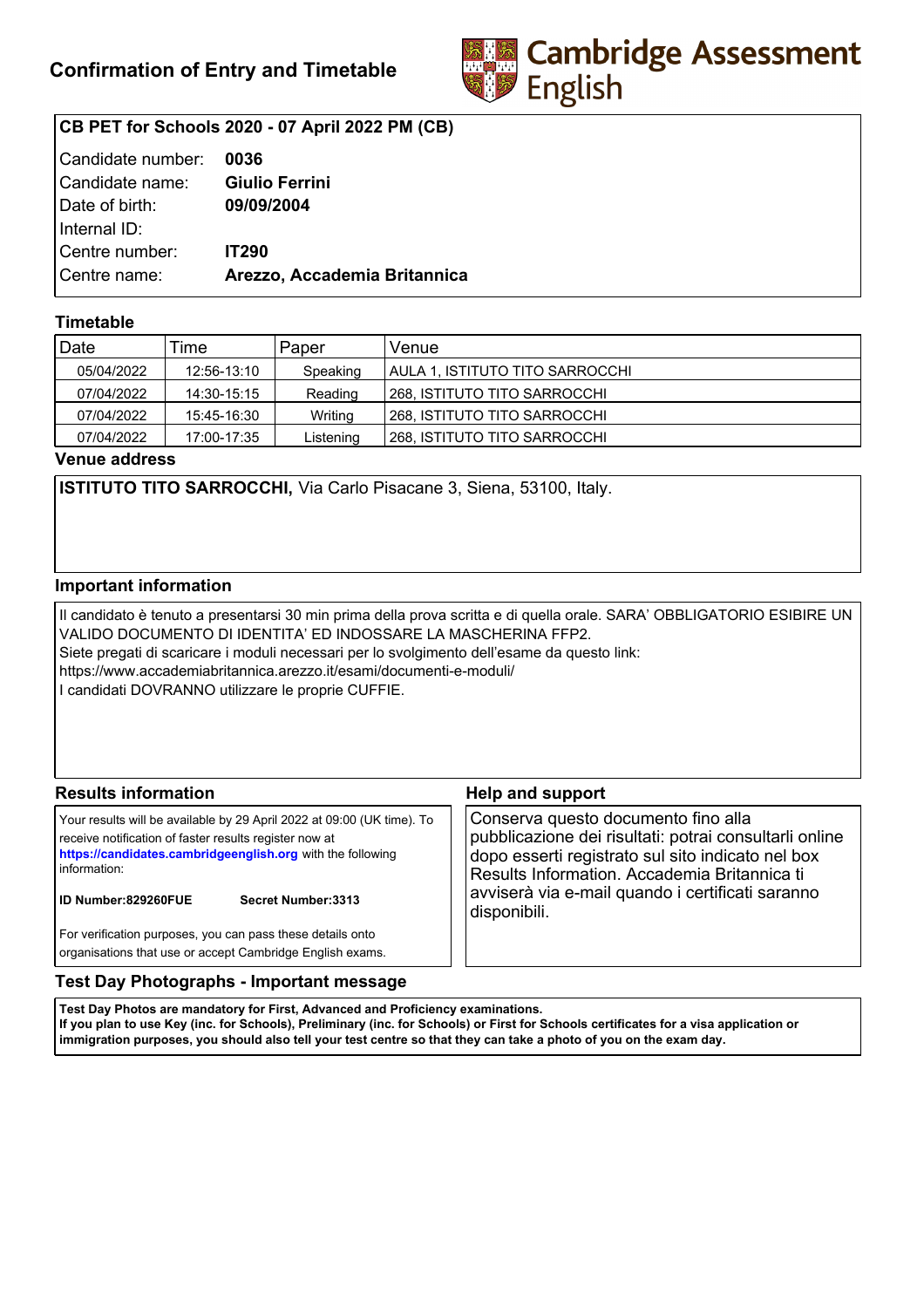

# **CB PET for Schools 2020 - 07 April 2022 PM (CB)**

| Candidate number: | 0035                         |
|-------------------|------------------------------|
| Candidate name:   | <b>Viola Ciofi</b>           |
| Date of birth:    | 15/12/2005                   |
| Internal ID:      |                              |
| Centre number:    | <b>IT290</b>                 |
| Centre name:      | Arezzo, Accademia Britannica |
|                   |                              |

## **Timetable**

| Date       | Time        | Paper     | Venue                                          |
|------------|-------------|-----------|------------------------------------------------|
| 05/04/2022 | 12:42-12:56 | Speaking  | Saletta Rossa Lotto 1, ISTITUTO TITO SARROCCHI |
| 07/04/2022 | 14:30-15:15 | Reading   | l 268. ISTITUTO TITO SARROCCHI                 |
| 07/04/2022 | 15:45-16:30 | Writing   | 268. ISTITUTO TITO SARROCCHI                   |
| 07/04/2022 | 17:00-17:35 | Listening | l 268. ISTITUTO TITO SARROCCHI                 |

**Venue address**

**ISTITUTO TITO SARROCCHI,** Via Carlo Pisacane 3, Siena, 53100, Italy.

### **Important information**

Il candidato è tenuto a presentarsi 30 min prima della prova scritta e di quella orale. SARA' OBBLIGATORIO ESIBIRE UN VALIDO DOCUMENTO DI IDENTITA' ED INDOSSARE LA MASCHERINA FFP2. Siete pregati di scaricare i moduli necessari per lo svolgimento dell'esame da questo link: https://www.accademiabritannica.arezzo.it/esami/documenti-e-moduli/ I candidati DOVRANNO utilizzare le proprie CUFFIE.

| <b>Results information</b>                                                                                                                                                                                                                                          | <b>Help and support</b>                                                                                                                                                                                                                                                |
|---------------------------------------------------------------------------------------------------------------------------------------------------------------------------------------------------------------------------------------------------------------------|------------------------------------------------------------------------------------------------------------------------------------------------------------------------------------------------------------------------------------------------------------------------|
| Your results will be available by 29 April 2022 at 09:00 (UK time). To<br>receive notification of faster results register now at<br>https://candidates.cambridgeenglish.org with the following<br>information:<br><b>ID Number:948587QDQ</b><br>Secret Number: 4835 | Conserva questo documento fino alla<br>pubblicazione dei risultati: potrai consultarli online<br>dopo esserti registrato sul sito indicato nel box<br>Results Information. Accademia Britannica ti<br>avviserà via e-mail quando i certificati saranno<br>disponibili. |
| For verification purposes, you can pass these details onto<br>organisations that use or accept Cambridge English exams.                                                                                                                                             |                                                                                                                                                                                                                                                                        |

### **Test Day Photographs - Important message**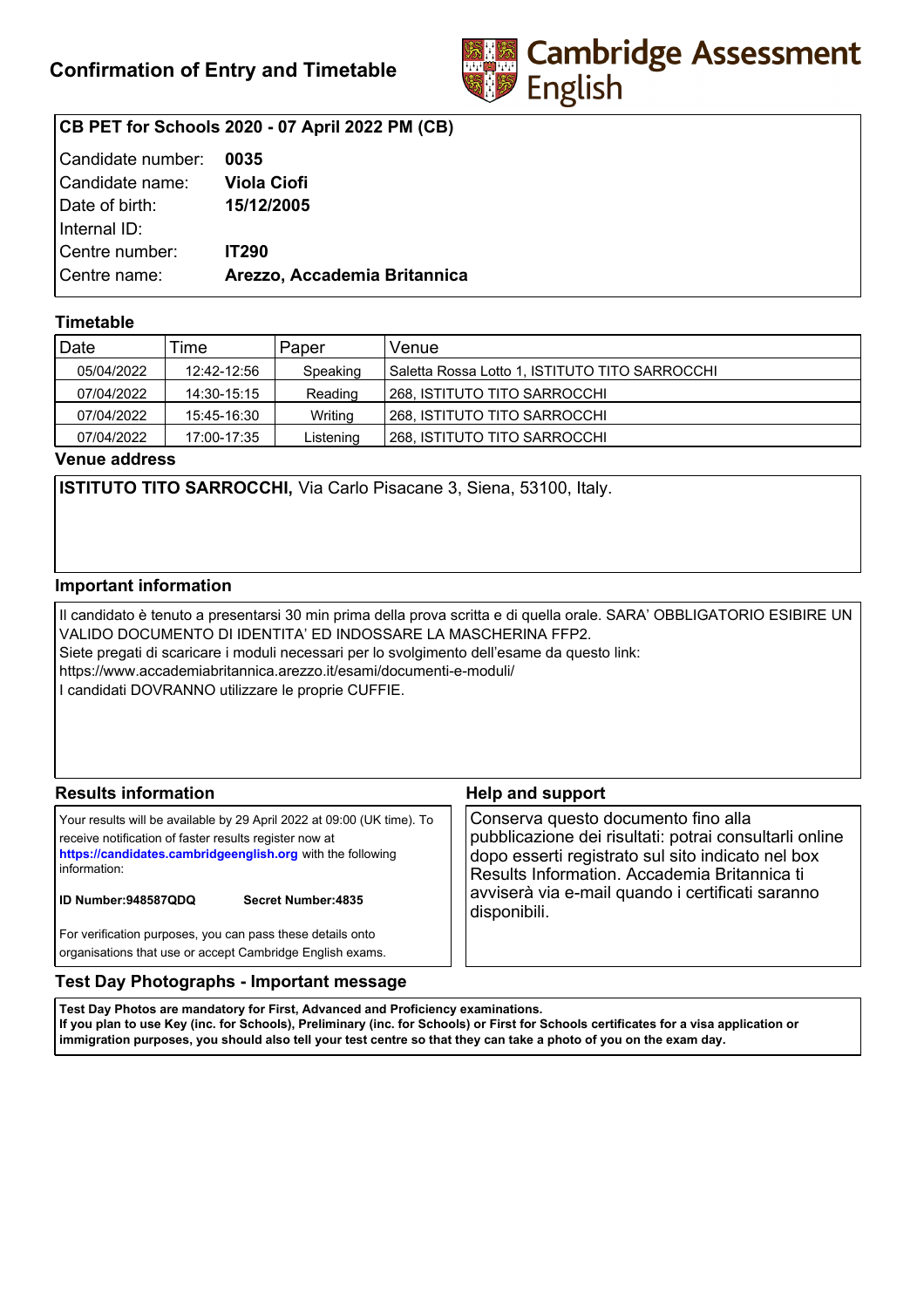

# **CB PET for Schools 2020 - 07 April 2022 PM (CB)**

| Candidate number: | 0034                         |
|-------------------|------------------------------|
| Candidate name:   | <b>Tommaso Ronchi</b>        |
| Date of birth:    | 13/10/2004                   |
| Internal ID:      |                              |
| Centre number:    | <b>IT290</b>                 |
| Centre name:      | Arezzo, Accademia Britannica |
|                   |                              |

## **Timetable**

| Date       | Time        | Paper     | Venue                                          |
|------------|-------------|-----------|------------------------------------------------|
| 05/04/2022 | 12:42-12:56 | Speaking  | Saletta Rossa Lotto 1, ISTITUTO TITO SARROCCHI |
| 07/04/2022 | 14:30-15:15 | Reading   | 268, ISTITUTO TITO SARROCCHI                   |
| 07/04/2022 | 15:45-16:30 | Writing   | 1268. ISTITUTO TITO SARROCCHI                  |
| 07/04/2022 | 17:00-17:35 | Listening | l 268. ISTITUTO TITO SARROCCHI                 |

**Venue address**

**ISTITUTO TITO SARROCCHI,** Via Carlo Pisacane 3, Siena, 53100, Italy.

### **Important information**

Il candidato è tenuto a presentarsi 30 min prima della prova scritta e di quella orale. SARA' OBBLIGATORIO ESIBIRE UN VALIDO DOCUMENTO DI IDENTITA' ED INDOSSARE LA MASCHERINA FFP2. Siete pregati di scaricare i moduli necessari per lo svolgimento dell'esame da questo link: https://www.accademiabritannica.arezzo.it/esami/documenti-e-moduli/ I candidati DOVRANNO utilizzare le proprie CUFFIE.

| <b>Results information</b>                                                                                                                                                                                                                                          | <b>Help and support</b>                                                                                                                                                                                                                                                |
|---------------------------------------------------------------------------------------------------------------------------------------------------------------------------------------------------------------------------------------------------------------------|------------------------------------------------------------------------------------------------------------------------------------------------------------------------------------------------------------------------------------------------------------------------|
| Your results will be available by 29 April 2022 at 09:00 (UK time). To<br>receive notification of faster results register now at<br>https://candidates.cambridgeenglish.org with the following<br>information:<br><b>ID Number:765027RSY</b><br>Secret Number: 1042 | Conserva questo documento fino alla<br>pubblicazione dei risultati: potrai consultarli online<br>dopo esserti registrato sul sito indicato nel box<br>Results Information. Accademia Britannica ti<br>avviserà via e-mail quando i certificati saranno<br>disponibili. |
| For verification purposes, you can pass these details onto<br>organisations that use or accept Cambridge English exams.                                                                                                                                             |                                                                                                                                                                                                                                                                        |

### **Test Day Photographs - Important message**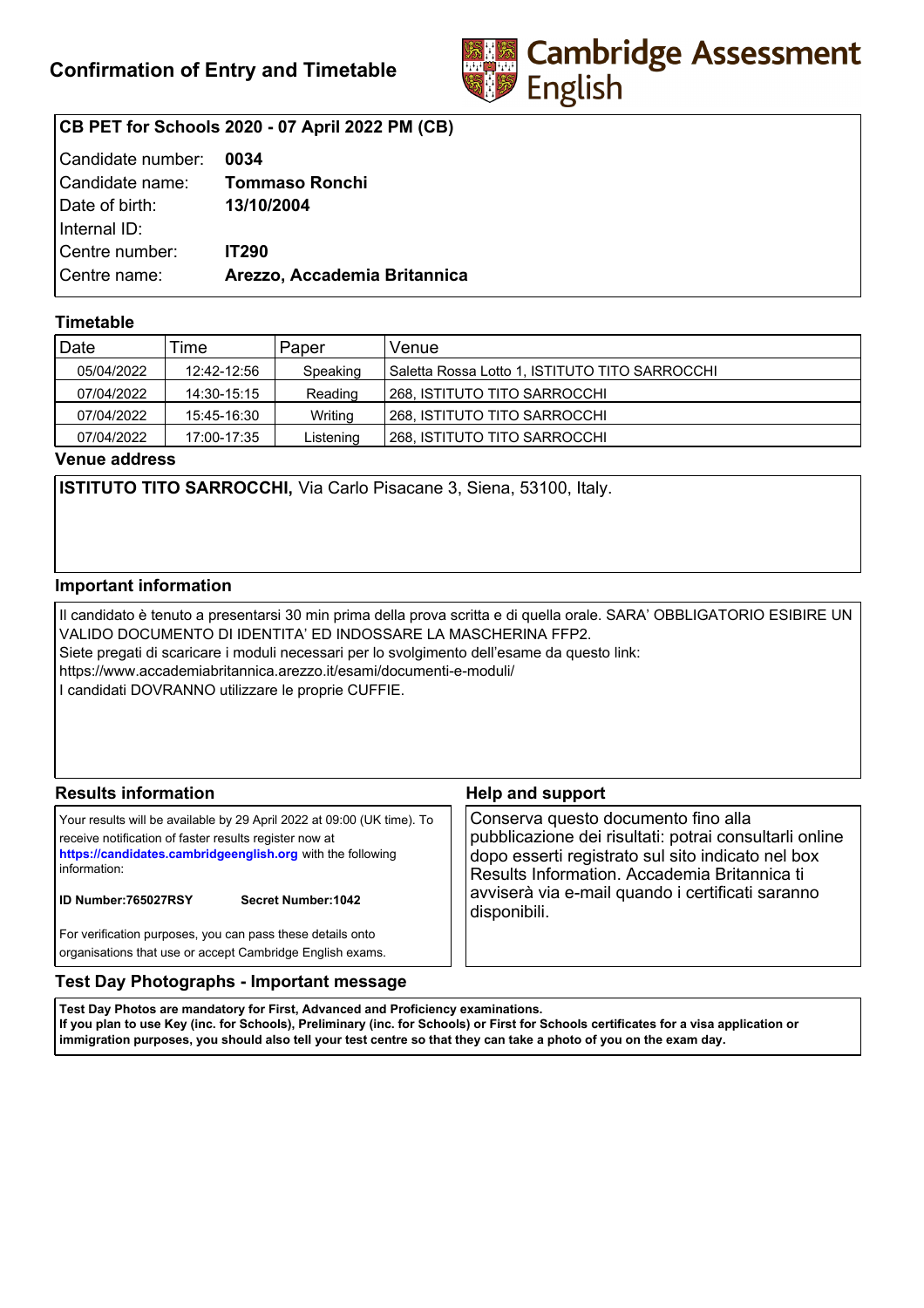

# **CB PET for Schools 2020 - 07 April 2022 PM (CB)**

| Candidate number: | 0017                         |
|-------------------|------------------------------|
| Candidate name:   | Diego Guidolotti             |
| Date of birth:    | 07/12/2004                   |
| Internal ID:      |                              |
| Centre number:    | <b>IT290</b>                 |
| Centre name:      | Arezzo, Accademia Britannica |
|                   |                              |

## **Timetable**

| Date       | Time        | Paper     | Venue                                          |
|------------|-------------|-----------|------------------------------------------------|
| 05/04/2022 | 10:08-10:22 | Speaking  | Saletta rossa Lotto 1, ISTITUTO TITO SARROCCHI |
| 07/04/2022 | 14:30-15:15 | Reading   | 190. ISTITUTO TITO SARROCCHI                   |
| 07/04/2022 | 15:45-16:30 | Writing   | 190. ISTITUTO TITO SARROCCHI                   |
| 07/04/2022 | 17:00-17:35 | Listening | 190, ISTITUTO TITO SARROCCHI                   |

**Venue address**

**ISTITUTO TITO SARROCCHI,** Via Carlo Pisacane 3, Siena, 53100, Italy.

### **Important information**

Il candidato è tenuto a presentarsi 30 min prima della prova scritta e di quella orale. SARA' OBBLIGATORIO ESIBIRE UN VALIDO DOCUMENTO DI IDENTITA' ED INDOSSARE LA MASCHERINA FFP2. Siete pregati di scaricare i moduli necessari per lo svolgimento dell'esame da questo link: https://www.accademiabritannica.arezzo.it/esami/documenti-e-moduli/ I candidati DOVRANNO utilizzare le proprie CUFFIE.

| <b>Results information</b>                                                                                                                                                                                                                                   | <b>Help and support</b>                                                                                                                                                                                                                                                |
|--------------------------------------------------------------------------------------------------------------------------------------------------------------------------------------------------------------------------------------------------------------|------------------------------------------------------------------------------------------------------------------------------------------------------------------------------------------------------------------------------------------------------------------------|
| Your results will be available by 29 April 2022 at 09:00 (UK time). To<br>receive notification of faster results register now at<br>https://candidates.cambridgeenglish.org with the following<br>information:<br>ID Number:840098CAW<br>Secret Number: 7631 | Conserva questo documento fino alla<br>pubblicazione dei risultati: potrai consultarli online<br>dopo esserti registrato sul sito indicato nel box<br>Results Information. Accademia Britannica ti<br>avviserà via e-mail quando i certificati saranno<br>disponibili. |
| For verification purposes, you can pass these details onto<br>organisations that use or accept Cambridge English exams.                                                                                                                                      |                                                                                                                                                                                                                                                                        |

### **Test Day Photographs - Important message**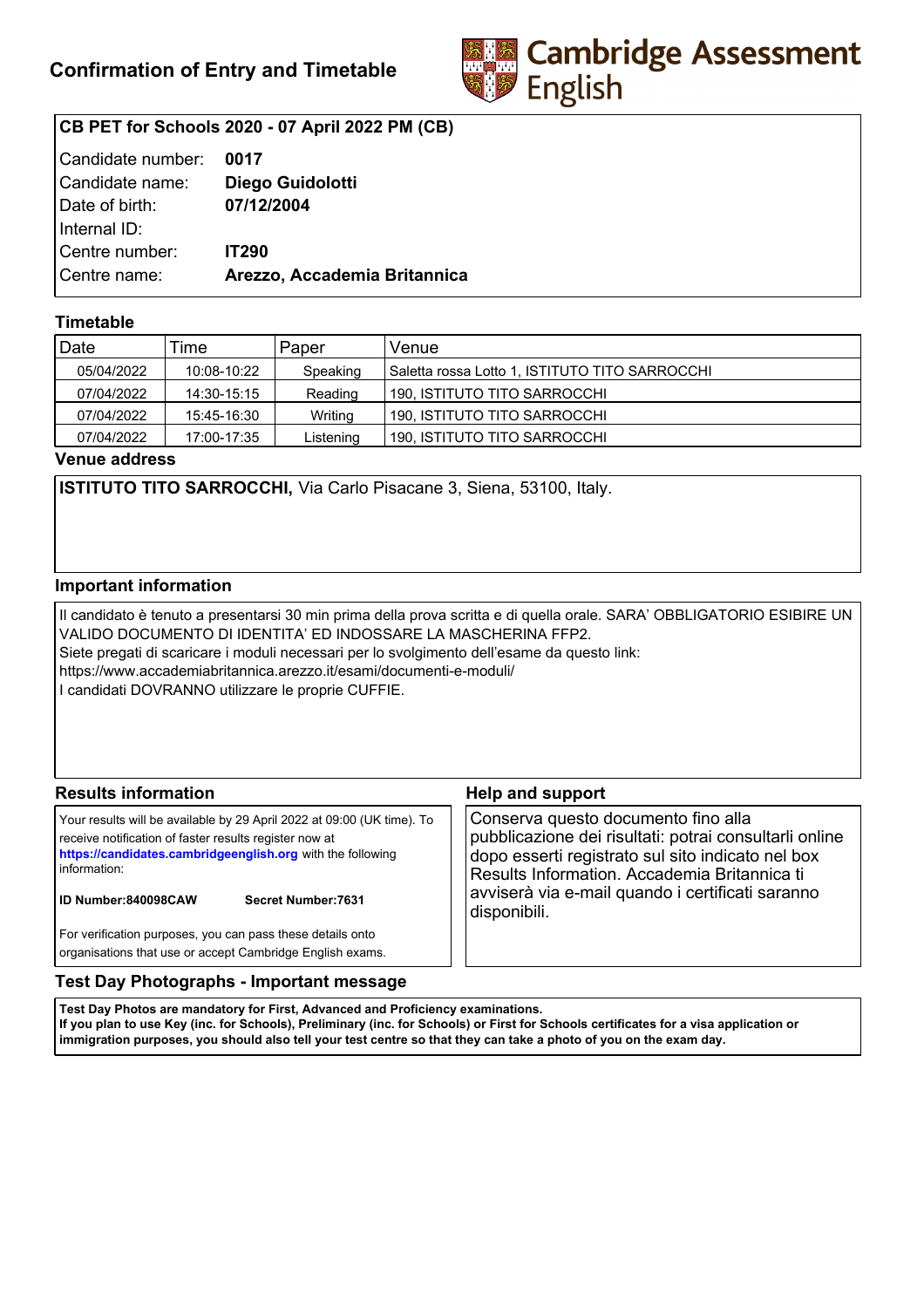

# **CB PET for Schools 2020 - 07 April 2022 PM (CB)**

| Candidate number: | 0016                         |
|-------------------|------------------------------|
| Candidate name:   | Tommaso Pedani               |
| Date of birth:    | 26/08/2005                   |
| Internal ID:      |                              |
| Centre number:    | <b>IT290</b>                 |
| Centre name:      | Arezzo, Accademia Britannica |
|                   |                              |

## **Timetable**

| Date       | Time        | Paper     | Venue                                          |
|------------|-------------|-----------|------------------------------------------------|
| 05/04/2022 | 09:26-09:40 | Speaking  | Saletta Rossa Lotto 1, ISTITUTO TITO SARROCCHI |
| 07/04/2022 | 14:30-15:15 | Reading   | 190, ISTITUTO TITO SARROCCHI                   |
| 07/04/2022 | 15:45-16:30 | Writing   | 190. ISTITUTO TITO SARROCCHI                   |
| 07/04/2022 | 17:00-17:35 | Listening | 190. ISTITUTO TITO SARROCCHI                   |

**Venue address**

**ISTITUTO TITO SARROCCHI,** Via Carlo Pisacane 3, Siena, 53100, Italy.

### **Important information**

Il candidato è tenuto a presentarsi 30 min prima della prova scritta e di quella orale. SARA' OBBLIGATORIO ESIBIRE UN VALIDO DOCUMENTO DI IDENTITA' ED INDOSSARE LA MASCHERINA FFP2. Siete pregati di scaricare i moduli necessari per lo svolgimento dell'esame da questo link: https://www.accademiabritannica.arezzo.it/esami/documenti-e-moduli/ I candidati DOVRANNO utilizzare le proprie CUFFIE.

| <b>Results information</b>                                                                                                                                                                                                                                          | <b>Help and support</b>                                                                                                                                                                                                                                                |
|---------------------------------------------------------------------------------------------------------------------------------------------------------------------------------------------------------------------------------------------------------------------|------------------------------------------------------------------------------------------------------------------------------------------------------------------------------------------------------------------------------------------------------------------------|
| Your results will be available by 29 April 2022 at 09:00 (UK time). To<br>receive notification of faster results register now at<br>https://candidates.cambridgeenglish.org with the following<br>information:<br><b>ID Number:243352MRU</b><br>Secret Number: 8229 | Conserva questo documento fino alla<br>pubblicazione dei risultati: potrai consultarli online<br>dopo esserti registrato sul sito indicato nel box<br>Results Information. Accademia Britannica ti<br>avviserà via e-mail quando i certificati saranno<br>disponibili. |
| For verification purposes, you can pass these details onto<br>organisations that use or accept Cambridge English exams.                                                                                                                                             |                                                                                                                                                                                                                                                                        |

### **Test Day Photographs - Important message**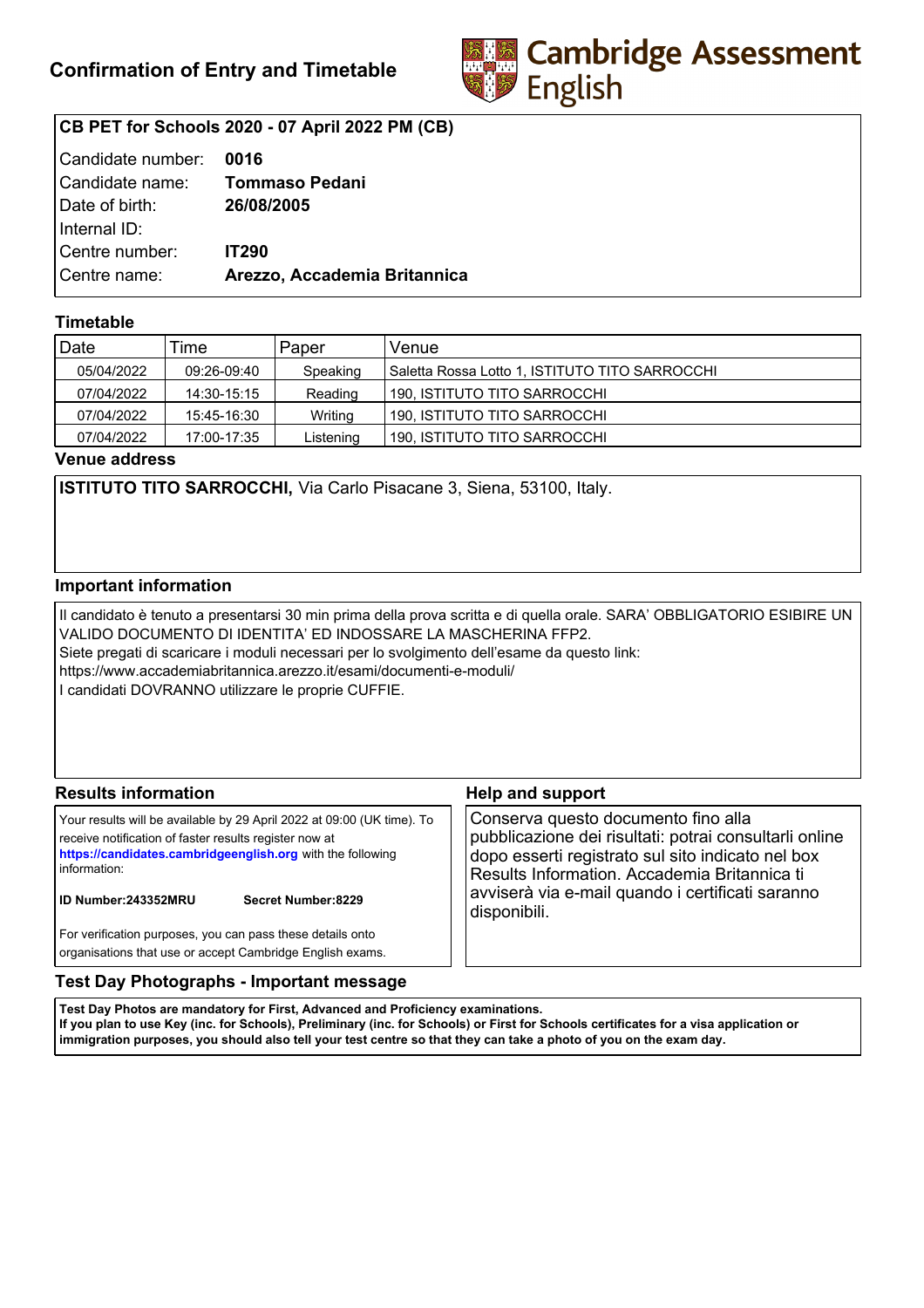

# **CB PET for Schools 2020 - 07 April 2022 PM (CB)**

| Candidate number: | 0032                            |
|-------------------|---------------------------------|
|                   | Candidate name: Tommaso Gradone |
| Date of birth:    | 23/05/2005                      |
| Internal ID:      |                                 |
| Centre number:    | <b>IT290</b>                    |
| Centre name:      | Arezzo, Accademia Britannica    |
|                   |                                 |

## **Timetable**

| Date       | Time        | Paper     | Venue                                          |
|------------|-------------|-----------|------------------------------------------------|
| 05/04/2022 | 09:54-10:08 | Speaking  | Saletta Rossa Lotto 1, ISTITUTO TITO SARROCCHI |
| 07/04/2022 | 14:30-15:15 | Reading   | l 268. ISTITUTO TITO SARROCCHI                 |
| 07/04/2022 | 15:45-16:30 | Writing   | I 268. ISTITUTO TITO SARROCCHI                 |
| 07/04/2022 | 17:00-17:35 | Listening | 268. ISTITUTO TITO SARROCCHI                   |

**Venue address**

**ISTITUTO TITO SARROCCHI,** Via Carlo Pisacane 3, Siena, 53100, Italy.

### **Important information**

Il candidato è tenuto a presentarsi 30 min prima della prova scritta e di quella orale. SARA' OBBLIGATORIO ESIBIRE UN VALIDO DOCUMENTO DI IDENTITA' ED INDOSSARE LA MASCHERINA FFP2. Siete pregati di scaricare i moduli necessari per lo svolgimento dell'esame da questo link: https://www.accademiabritannica.arezzo.it/esami/documenti-e-moduli/ I candidati DOVRANNO utilizzare le proprie CUFFIE.

| <b>Results information</b>                                                                                                                                                                                                                                   | <b>Help and support</b>                                                                                                                                                                                                                                                |  |
|--------------------------------------------------------------------------------------------------------------------------------------------------------------------------------------------------------------------------------------------------------------|------------------------------------------------------------------------------------------------------------------------------------------------------------------------------------------------------------------------------------------------------------------------|--|
| Your results will be available by 29 April 2022 at 09:00 (UK time). To<br>receive notification of faster results register now at<br>https://candidates.cambridgeenglish.org with the following<br>information:<br>ID Number:883197JNJ<br>Secret Number: 6485 | Conserva questo documento fino alla<br>pubblicazione dei risultati: potrai consultarli online<br>dopo esserti registrato sul sito indicato nel box<br>Results Information. Accademia Britannica ti<br>avviserà via e-mail quando i certificati saranno<br>disponibili. |  |
| For verification purposes, you can pass these details onto<br>organisations that use or accept Cambridge English exams.                                                                                                                                      |                                                                                                                                                                                                                                                                        |  |

## **Test Day Photographs - Important message**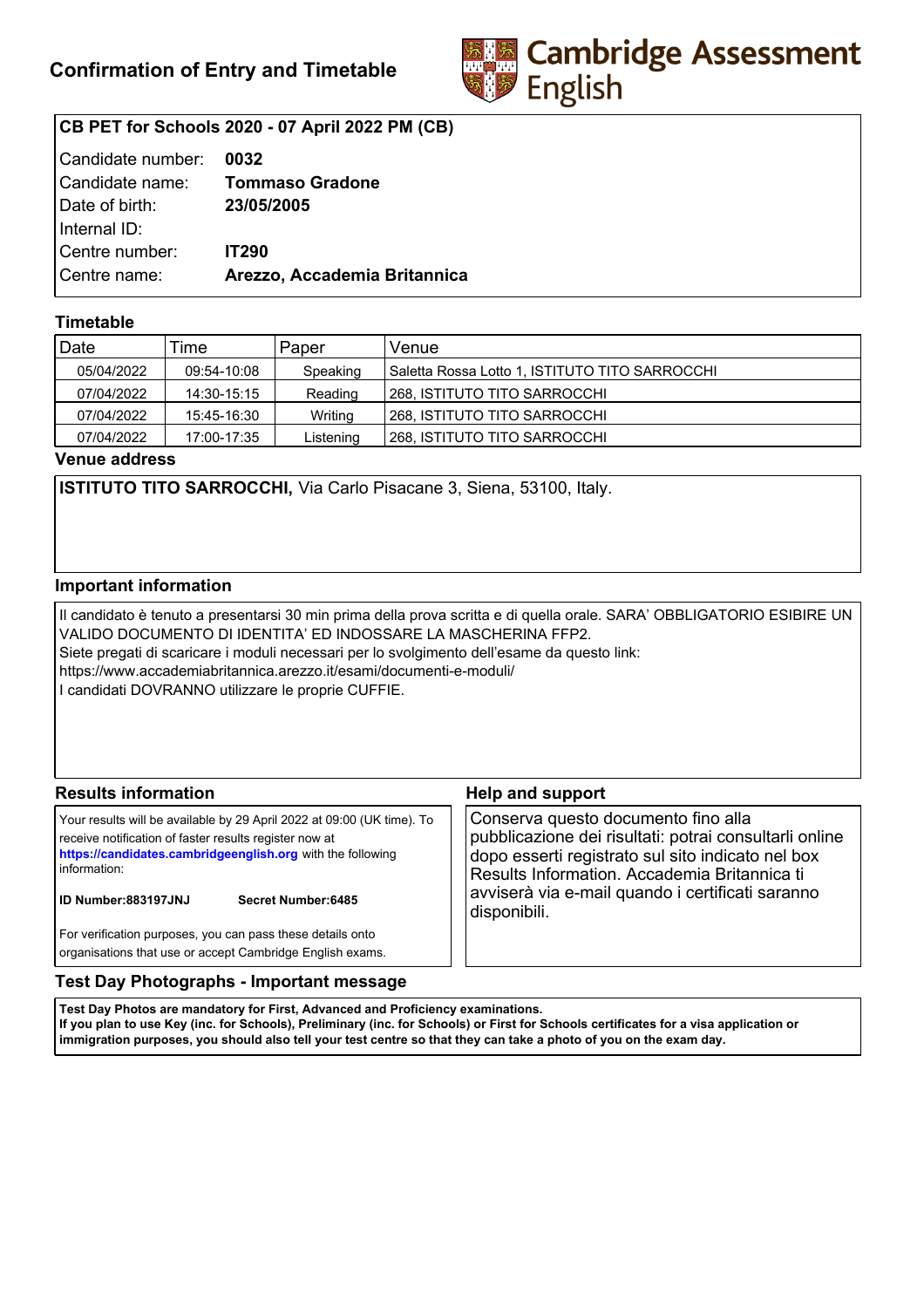

# **CB PET for Schools 2020 - 07 April 2022 PM (CB)**

| Candidate number: | 0031                         |
|-------------------|------------------------------|
| Candidate name:   | <b>Alessio Lachi</b>         |
| Date of birth:    | 22/04/2004                   |
| Internal ID:      |                              |
| Centre number:    | <b>IT290</b>                 |
| Centre name:      | Arezzo, Accademia Britannica |
|                   |                              |

## **Timetable**

| Date       | Time        | Paper     | Venue                                          |
|------------|-------------|-----------|------------------------------------------------|
| 05/04/2022 | 12:28-12:42 | Speaking  | Saletta Rossa Lotto 1, ISTITUTO TITO SARROCCHI |
| 07/04/2022 | 14:30-15:15 | Reading   | l 268. ISTITUTO TITO SARROCCHI                 |
| 07/04/2022 | 15:45-16:30 | Writing   | I 268. ISTITUTO TITO SARROCCHI                 |
| 07/04/2022 | 17:00-17:35 | Listening | 268. ISTITUTO TITO SARROCCHI                   |

**Venue address**

**ISTITUTO TITO SARROCCHI,** Via Carlo Pisacane 3, Siena, 53100, Italy.

### **Important information**

Il candidato è tenuto a presentarsi 30 min prima della prova scritta e di quella orale. SARA' OBBLIGATORIO ESIBIRE UN VALIDO DOCUMENTO DI IDENTITA' ED INDOSSARE LA MASCHERINA FFP2. Siete pregati di scaricare i moduli necessari per lo svolgimento dell'esame da questo link: https://www.accademiabritannica.arezzo.it/esami/documenti-e-moduli/ I candidati DOVRANNO utilizzare le proprie CUFFIE.

| <b>Results information</b>                                                                                                                                                                                                                                          | <b>Help and support</b>                                                                                                                                                                                                                                                |  |
|---------------------------------------------------------------------------------------------------------------------------------------------------------------------------------------------------------------------------------------------------------------------|------------------------------------------------------------------------------------------------------------------------------------------------------------------------------------------------------------------------------------------------------------------------|--|
| Your results will be available by 29 April 2022 at 09:00 (UK time). To<br>receive notification of faster results register now at<br>https://candidates.cambridgeenglish.org with the following<br>information:<br><b>ID Number:923989CIQ</b><br>Secret Number: 9905 | Conserva questo documento fino alla<br>pubblicazione dei risultati: potrai consultarli online<br>dopo esserti registrato sul sito indicato nel box<br>Results Information. Accademia Britannica ti<br>avviserà via e-mail quando i certificati saranno<br>disponibili. |  |
| For verification purposes, you can pass these details onto<br>organisations that use or accept Cambridge English exams.                                                                                                                                             |                                                                                                                                                                                                                                                                        |  |

### **Test Day Photographs - Important message**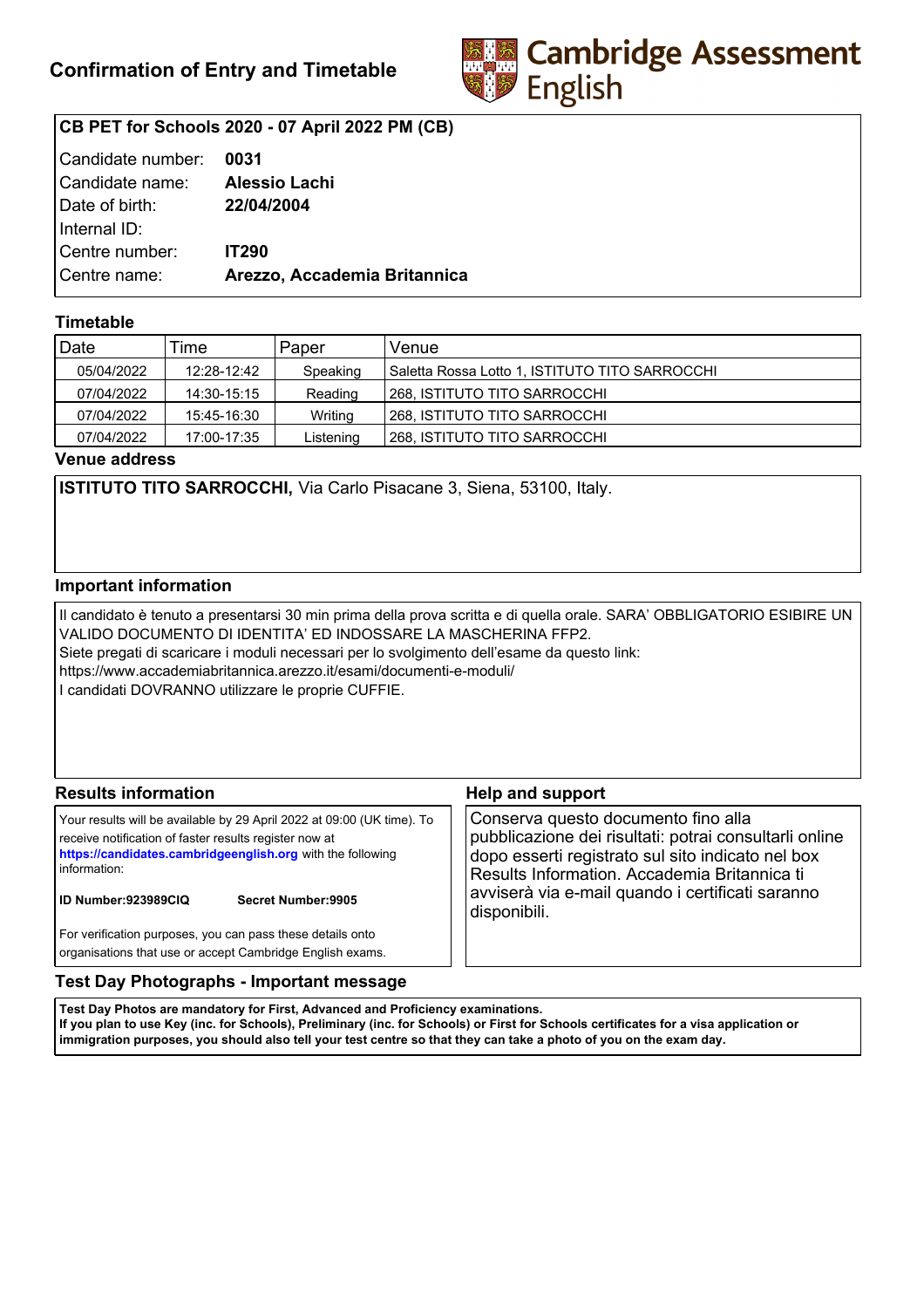

# **CB PET for Schools 2020 - 07 April 2022 PM (CB)**

| Candidate number: 0033 |                              |
|------------------------|------------------------------|
| Candidate name:        | Andrea Sensi                 |
| Date of birth:         | 04/01/2005                   |
| Internal ID:           |                              |
| Centre number:         | <b>IT290</b>                 |
| Centre name:           | Arezzo, Accademia Britannica |
|                        |                              |

## **Timetable**

| Date       | Time        | Paper     | Venue                                          |
|------------|-------------|-----------|------------------------------------------------|
| 05/04/2022 | 12:28-12:42 | Speaking  | Saletta Rossa Lotto 1, ISTITUTO TITO SARROCCHI |
| 07/04/2022 | 14:30-15:15 | Reading   | l 268. ISTITUTO TITO SARROCCHI                 |
| 07/04/2022 | 15:45-16:30 | Writing   | I 268. ISTITUTO TITO SARROCCHI                 |
| 07/04/2022 | 17:00-17:35 | Listening | 268. ISTITUTO TITO SARROCCHI                   |

**Venue address**

**ISTITUTO TITO SARROCCHI,** Via Carlo Pisacane 3, Siena, 53100, Italy.

### **Important information**

Il candidato è tenuto a presentarsi 30 min prima della prova scritta e di quella orale. SARA' OBBLIGATORIO ESIBIRE UN VALIDO DOCUMENTO DI IDENTITA' ED INDOSSARE LA MASCHERINA FFP2. Siete pregati di scaricare i moduli necessari per lo svolgimento dell'esame da questo link: https://www.accademiabritannica.arezzo.it/esami/documenti-e-moduli/ I candidati DOVRANNO utilizzare le proprie CUFFIE.

| <b>Results information</b>                                                                                                                                                                                                                                          | <b>Help and support</b>                                                                                                                                                                                                                                                |  |
|---------------------------------------------------------------------------------------------------------------------------------------------------------------------------------------------------------------------------------------------------------------------|------------------------------------------------------------------------------------------------------------------------------------------------------------------------------------------------------------------------------------------------------------------------|--|
| Your results will be available by 29 April 2022 at 09:00 (UK time). To<br>receive notification of faster results register now at<br>https://candidates.cambridgeenglish.org with the following<br>information:<br><b>ID Number:402668BZU</b><br>Secret Number: 2851 | Conserva questo documento fino alla<br>pubblicazione dei risultati: potrai consultarli online<br>dopo esserti registrato sul sito indicato nel box<br>Results Information. Accademia Britannica ti<br>avviserà via e-mail quando i certificati saranno<br>disponibili. |  |
| For verification purposes, you can pass these details onto<br>organisations that use or accept Cambridge English exams.                                                                                                                                             |                                                                                                                                                                                                                                                                        |  |

## **Test Day Photographs - Important message**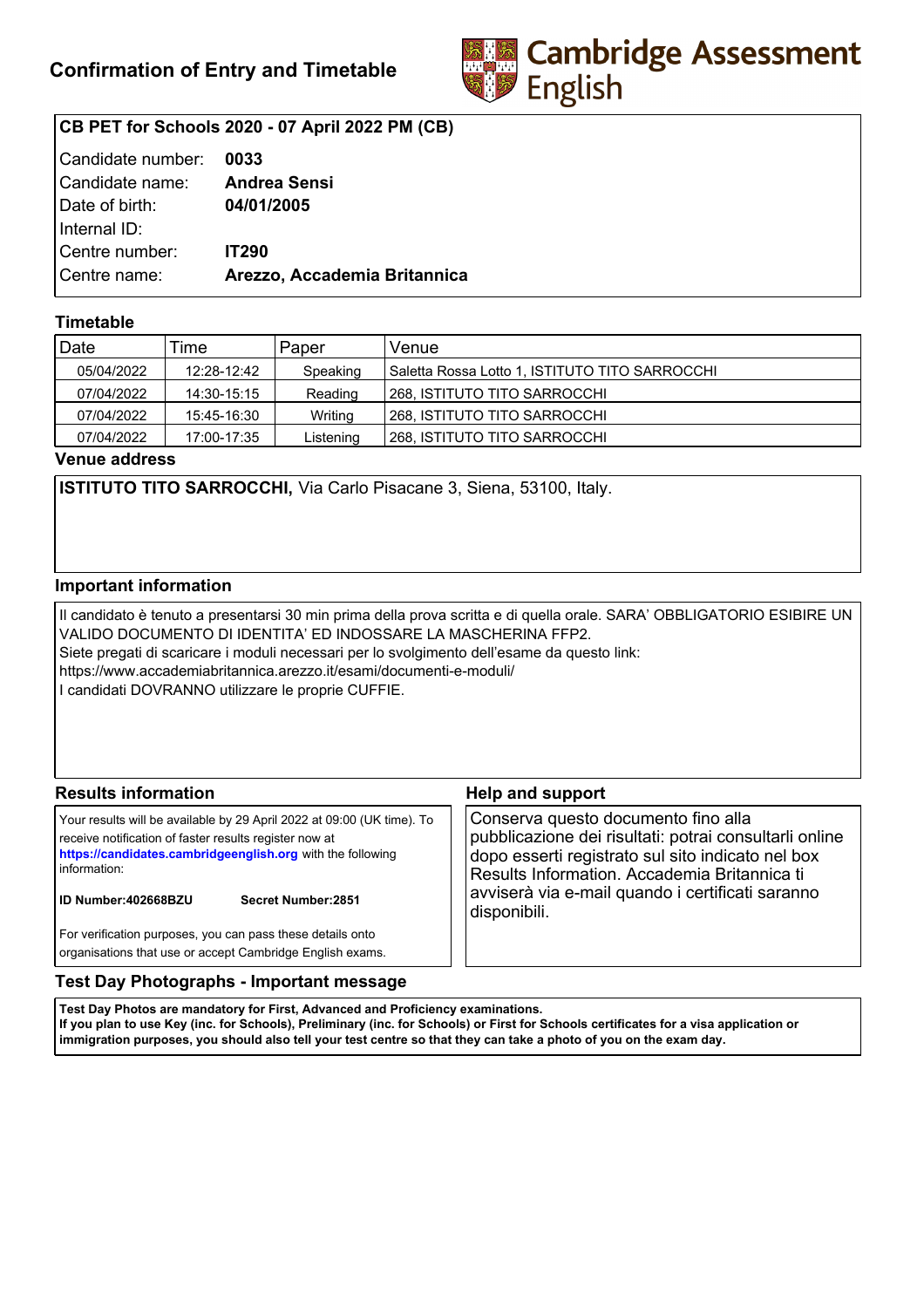

# **CB PET for Schools 2020 - 07 April 2022 PM (CB)**

| Candidate number: | 0029                         |
|-------------------|------------------------------|
| Candidate name:   | <b>Ettore Casati</b>         |
| Date of birth:    | 14/02/2003                   |
| Internal ID:      |                              |
| Centre number:    | <b>IT290</b>                 |
| Centre name:      | Arezzo, Accademia Britannica |
|                   |                              |

## **Timetable**

| Date       | Time        | Paper     | Venue                                          |
|------------|-------------|-----------|------------------------------------------------|
| 05/04/2022 | 12:14-12:28 | Speaking  | Saletta Rossa Lotto 1, ISTITUTO TITO SARROCCHI |
| 07/04/2022 | 14:30-15:15 | Reading   | l 268. ISTITUTO TITO SARROCCHI                 |
| 07/04/2022 | 15:45-16:30 | Writing   | I 268. ISTITUTO TITO SARROCCHI                 |
| 07/04/2022 | 17:00-17:35 | Listening | 268. ISTITUTO TITO SARROCCHI                   |

**Venue address**

**ISTITUTO TITO SARROCCHI,** Via Carlo Pisacane 3, Siena, 53100, Italy.

### **Important information**

Il candidato è tenuto a presentarsi 30 min prima della prova scritta e di quella orale. SARA' OBBLIGATORIO ESIBIRE UN VALIDO DOCUMENTO DI IDENTITA' ED INDOSSARE LA MASCHERINA FFP2. Siete pregati di scaricare i moduli necessari per lo svolgimento dell'esame da questo link: https://www.accademiabritannica.arezzo.it/esami/documenti-e-moduli/ I candidati DOVRANNO utilizzare le proprie CUFFIE.

| <b>Results information</b>                                                                                                                                                                                                                                          | <b>Help and support</b>                                                                                                                                                                                                                                                |  |
|---------------------------------------------------------------------------------------------------------------------------------------------------------------------------------------------------------------------------------------------------------------------|------------------------------------------------------------------------------------------------------------------------------------------------------------------------------------------------------------------------------------------------------------------------|--|
| Your results will be available by 29 April 2022 at 09:00 (UK time). To<br>receive notification of faster results register now at<br>https://candidates.cambridgeenglish.org with the following<br>information:<br><b>ID Number:755859YDW</b><br>Secret Number: 4735 | Conserva questo documento fino alla<br>pubblicazione dei risultati: potrai consultarli online<br>dopo esserti registrato sul sito indicato nel box<br>Results Information. Accademia Britannica ti<br>avviserà via e-mail quando i certificati saranno<br>disponibili. |  |
| For verification purposes, you can pass these details onto<br>organisations that use or accept Cambridge English exams.                                                                                                                                             |                                                                                                                                                                                                                                                                        |  |

### **Test Day Photographs - Important message**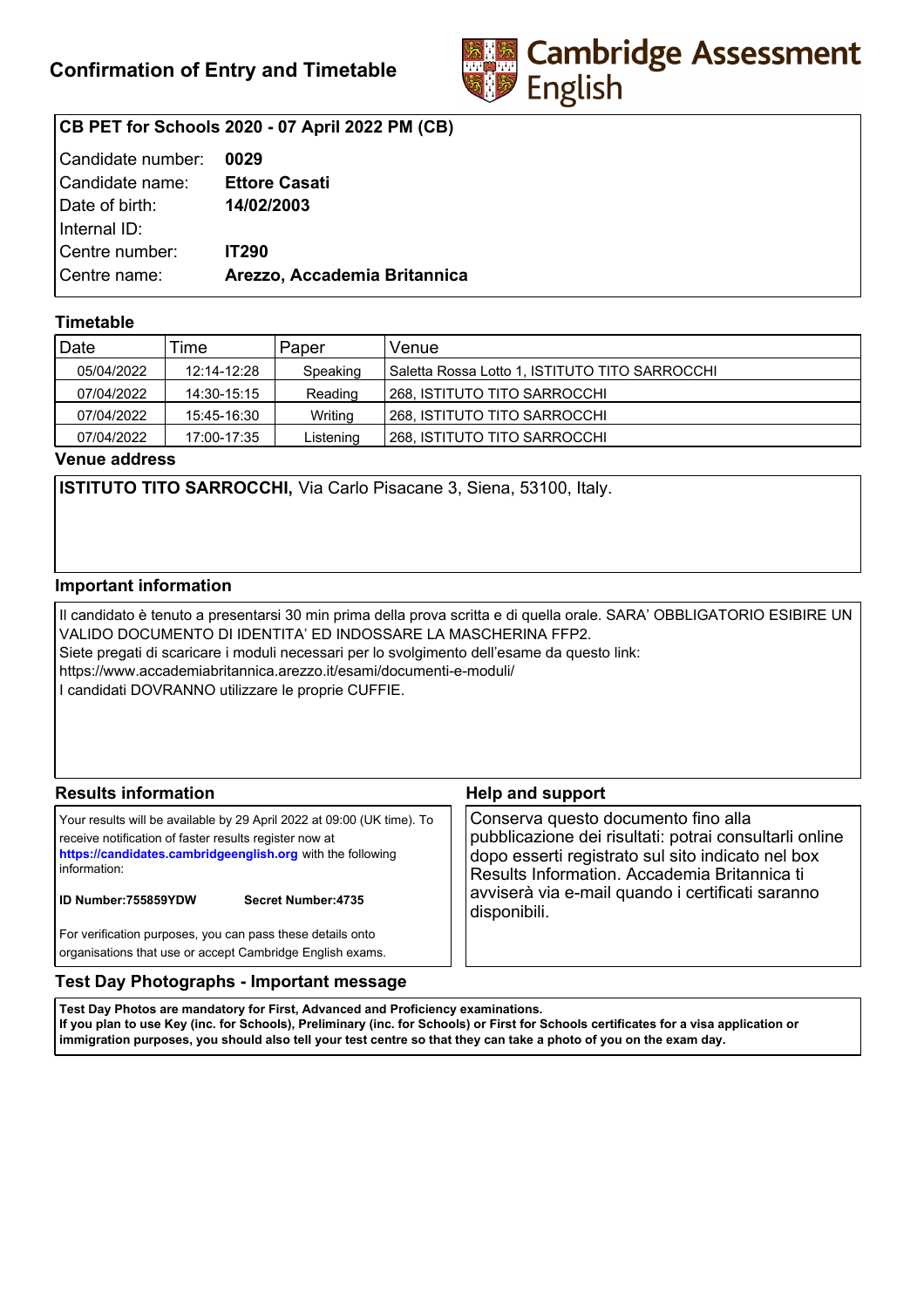

# **CB PET for Schools 2020 - 07 April 2022 PM (CB)**

| Candidate number: | 0030                         |
|-------------------|------------------------------|
| Candidate name:   | <b>Francesco Costantino</b>  |
| Date of birth:    | 22/08/2004                   |
| Internal ID:      |                              |
| Centre number:    | <b>IT290</b>                 |
| Centre name:      | Arezzo, Accademia Britannica |
|                   |                              |

## **Timetable**

| Date       | Time        | Paper     | Venue                           |
|------------|-------------|-----------|---------------------------------|
| 05/04/2022 | 12:14-12:28 | Speaking  | AULA 1. ISTITUTO TITO SARROCCHI |
| 07/04/2022 | 14:30-15:15 | Reading   | 268, ISTITUTO TITO SARROCCHI    |
| 07/04/2022 | 15:45-16:30 | Writing   | 1268, ISTITUTO TITO SARROCCHI   |
| 07/04/2022 | 17:00-17:35 | Listening | 268. ISTITUTO TITO SARROCCHI    |

**Venue address**

**ISTITUTO TITO SARROCCHI,** Via Carlo Pisacane 3, Siena, 53100, Italy.

### **Important information**

Il candidato è tenuto a presentarsi 30 min prima della prova scritta e di quella orale. SARA' OBBLIGATORIO ESIBIRE UN VALIDO DOCUMENTO DI IDENTITA' ED INDOSSARE LA MASCHERINA FFP2. Siete pregati di scaricare i moduli necessari per lo svolgimento dell'esame da questo link: https://www.accademiabritannica.arezzo.it/esami/documenti-e-moduli/ I candidati DOVRANNO utilizzare le proprie CUFFIE.

| <b>Results information</b>                                                                                                                                                                                                                                          | <b>Help and support</b>                                                                                                                                                                                                                                                |  |
|---------------------------------------------------------------------------------------------------------------------------------------------------------------------------------------------------------------------------------------------------------------------|------------------------------------------------------------------------------------------------------------------------------------------------------------------------------------------------------------------------------------------------------------------------|--|
| Your results will be available by 29 April 2022 at 09:00 (UK time). To<br>receive notification of faster results register now at<br>https://candidates.cambridgeenglish.org with the following<br>information:<br><b>ID Number:216554LSS</b><br>Secret Number: 8506 | Conserva questo documento fino alla<br>pubblicazione dei risultati: potrai consultarli online<br>dopo esserti registrato sul sito indicato nel box<br>Results Information. Accademia Britannica ti<br>avviserà via e-mail quando i certificati saranno<br>disponibili. |  |
| For verification purposes, you can pass these details onto<br>organisations that use or accept Cambridge English exams.                                                                                                                                             |                                                                                                                                                                                                                                                                        |  |

### **Test Day Photographs - Important message**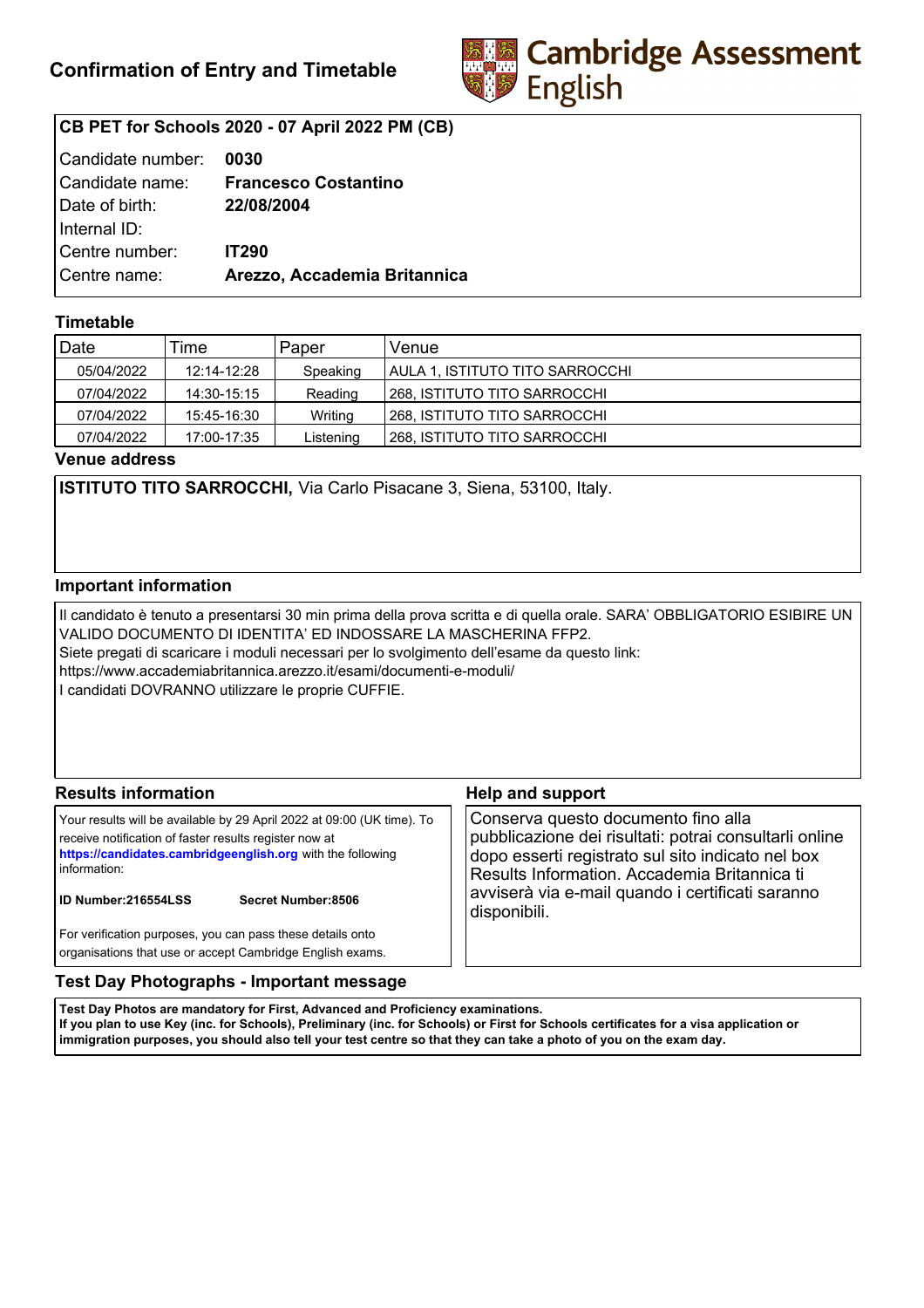

# **CB PET for Schools 2020 - 07 April 2022 PM (CB)**

| Candidate number: | 0028                         |
|-------------------|------------------------------|
| Candidate name:   | <b>Sara Grasso</b>           |
| Date of birth:    | 24/06/2005                   |
| Internal ID:      |                              |
| Centre number:    | <b>IT290</b>                 |
| Centre name:      | Arezzo, Accademia Britannica |
|                   |                              |

## **Timetable**

| Date       | Time        | Paper     | Venue                               |
|------------|-------------|-----------|-------------------------------------|
| 05/04/2022 | 09:40-09:54 | Speaking  | AULA 1. ISTITUTO TITO SARROCCHI     |
| 07/04/2022 | 14:30-15:15 | Reading   | <b>268, ISTITUTO TITO SARROCCHI</b> |
| 07/04/2022 | 15:45-16:30 | Writing   | 268, ISTITUTO TITO SARROCCHI        |
| 07/04/2022 | 17:00-17:35 | Listening | 268, ISTITUTO TITO SARROCCHI        |

**Venue address**

**ISTITUTO TITO SARROCCHI,** Via Carlo Pisacane 3, Siena, 53100, Italy.

### **Important information**

Il candidato è tenuto a presentarsi 30 min prima della prova scritta e di quella orale. SARA' OBBLIGATORIO ESIBIRE UN VALIDO DOCUMENTO DI IDENTITA' ED INDOSSARE LA MASCHERINA FFP2. Siete pregati di scaricare i moduli necessari per lo svolgimento dell'esame da questo link: https://www.accademiabritannica.arezzo.it/esami/documenti-e-moduli/ I candidati DOVRANNO utilizzare le proprie CUFFIE.

| <b>Results information</b>                                                                                                                                                                                                                                          | <b>Help and support</b>                                                                                                                                                                                                                                                |  |
|---------------------------------------------------------------------------------------------------------------------------------------------------------------------------------------------------------------------------------------------------------------------|------------------------------------------------------------------------------------------------------------------------------------------------------------------------------------------------------------------------------------------------------------------------|--|
| Your results will be available by 29 April 2022 at 09:00 (UK time). To<br>receive notification of faster results register now at<br>https://candidates.cambridgeenglish.org with the following<br>information:<br><b>ID Number:846993XPF</b><br>Secret Number: 3970 | Conserva questo documento fino alla<br>pubblicazione dei risultati: potrai consultarli online<br>dopo esserti registrato sul sito indicato nel box<br>Results Information. Accademia Britannica ti<br>avviserà via e-mail quando i certificati saranno<br>disponibili. |  |
| For verification purposes, you can pass these details onto<br>organisations that use or accept Cambridge English exams.                                                                                                                                             |                                                                                                                                                                                                                                                                        |  |

### **Test Day Photographs - Important message**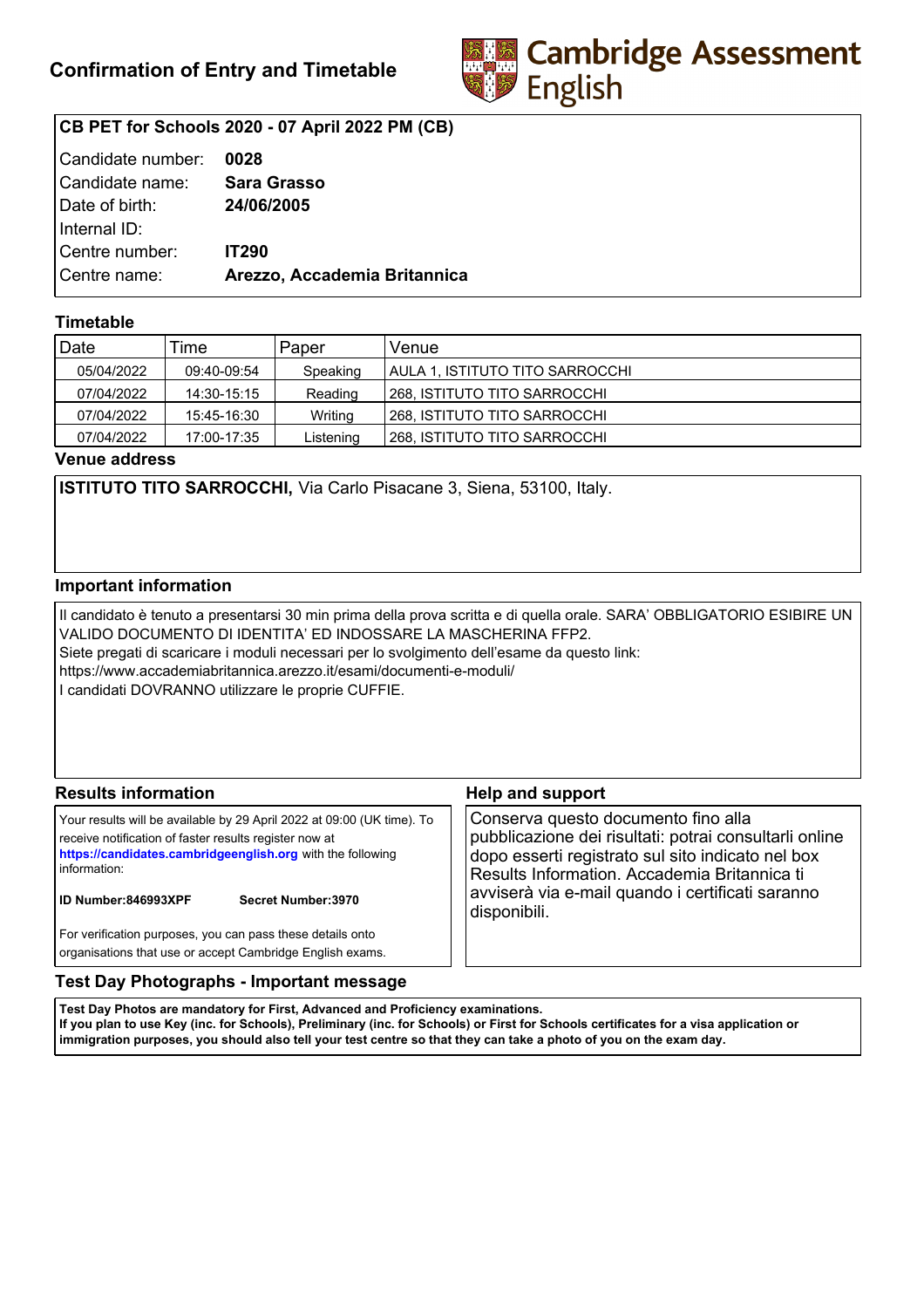

# **CB PET for Schools 2020 - 07 April 2022 PM (CB)**

| Candidate number: | 0019                         |
|-------------------|------------------------------|
| Candidate name:   | <b>Anita Casini</b>          |
| Date of birth:    | 19/10/2005                   |
| Internal ID:      |                              |
| Centre number:    | <b>IT290</b>                 |
| Centre name:      | Arezzo, Accademia Britannica |
|                   |                              |

## **Timetable**

| Date       | Time        | Paper     | Venue                                          |
|------------|-------------|-----------|------------------------------------------------|
| 05/04/2022 | 09:40-09:54 | Speaking  | Saletta Rossa Lotto 1, ISTITUTO TITO SARROCCHI |
| 07/04/2022 | 14:30-15:15 | Reading   | 190. ISTITUTO TITO SARROCCHI                   |
| 07/04/2022 | 15:45-16:30 | Writing   | 190. ISTITUTO TITO SARROCCHI                   |
| 07/04/2022 | 17:00-17:35 | Listening | 190, ISTITUTO TITO SARROCCHI                   |

**Venue address**

**ISTITUTO TITO SARROCCHI,** Via Carlo Pisacane 3, Siena, 53100, Italy.

### **Important information**

Il candidato è tenuto a presentarsi 30 min prima della prova scritta e di quella orale. SARA' OBBLIGATORIO ESIBIRE UN VALIDO DOCUMENTO DI IDENTITA' ED INDOSSARE LA MASCHERINA FFP2. Siete pregati di scaricare i moduli necessari per lo svolgimento dell'esame da questo link: https://www.accademiabritannica.arezzo.it/esami/documenti-e-moduli/ I candidati DOVRANNO utilizzare le proprie CUFFIE.

| <b>Results information</b>                                                                                                                                                                                                                                   | <b>Help and support</b>                                                                                                                                                                                                                                                |  |
|--------------------------------------------------------------------------------------------------------------------------------------------------------------------------------------------------------------------------------------------------------------|------------------------------------------------------------------------------------------------------------------------------------------------------------------------------------------------------------------------------------------------------------------------|--|
| Your results will be available by 29 April 2022 at 09:00 (UK time). To<br>receive notification of faster results register now at<br>https://candidates.cambridgeenglish.org with the following<br>information:<br>ID Number:675670MLJ<br>Secret Number: 9758 | Conserva questo documento fino alla<br>pubblicazione dei risultati: potrai consultarli online<br>dopo esserti registrato sul sito indicato nel box<br>Results Information. Accademia Britannica ti<br>avviserà via e-mail quando i certificati saranno<br>disponibili. |  |
| For verification purposes, you can pass these details onto<br>organisations that use or accept Cambridge English exams.                                                                                                                                      |                                                                                                                                                                                                                                                                        |  |

### **Test Day Photographs - Important message**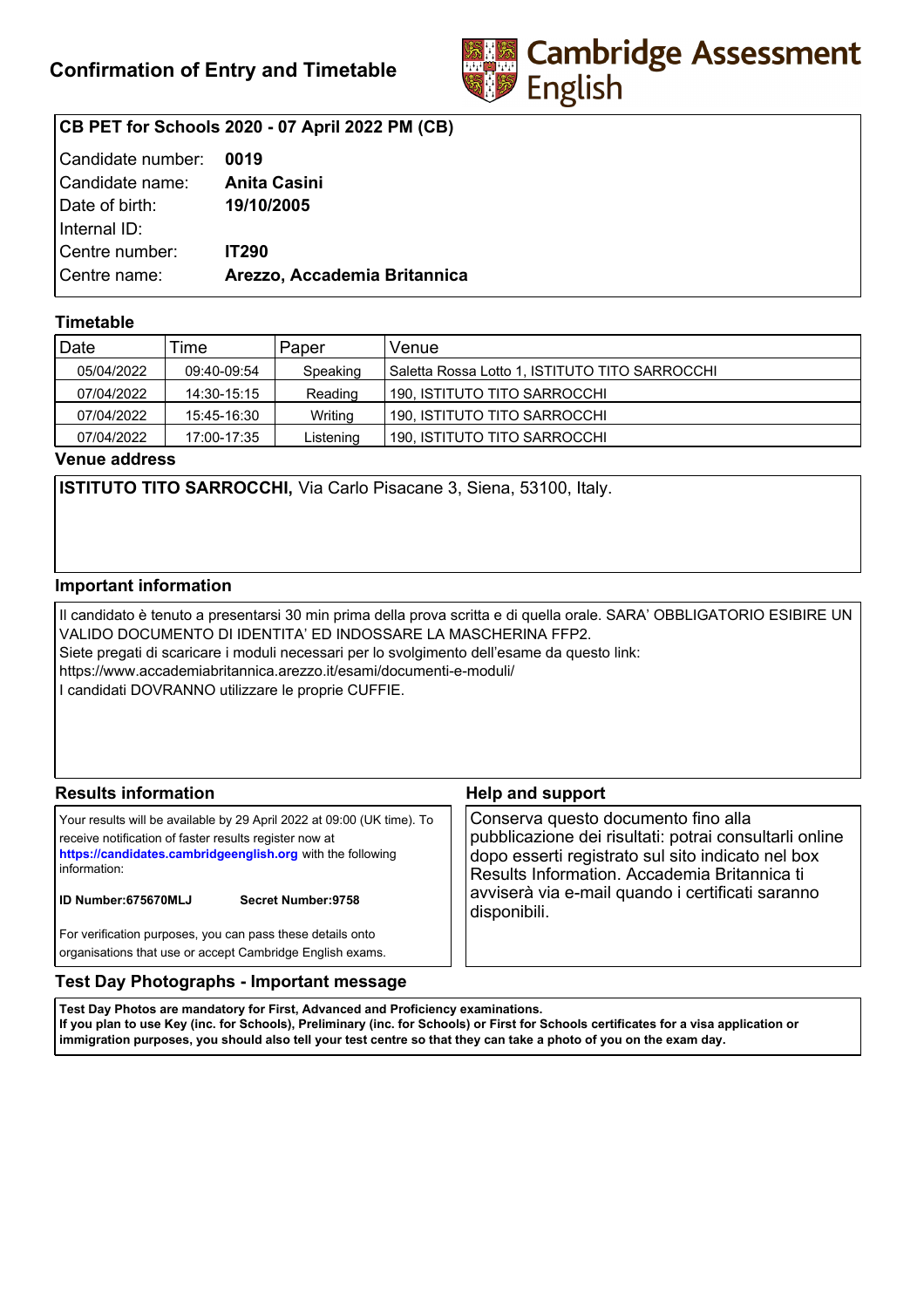

# **CB PET for Schools 2020 - 07 April 2022 PM (CB)**

| Candidate number: | 0026                         |
|-------------------|------------------------------|
| Candidate name:   | <b>Federico Secciani</b>     |
| Date of birth:    | 02/06/2003                   |
| Internal ID:      |                              |
| Centre number:    | <b>IT290</b>                 |
| Centre name:      | Arezzo, Accademia Britannica |
|                   |                              |

## **Timetable**

| Date       | Time        | Paper     | Venue                                          |
|------------|-------------|-----------|------------------------------------------------|
| 05/04/2022 | 12:00-12:14 | Speaking  | Saletta Rossa Lotto 1, ISTITUTO TITO SARROCCHI |
| 07/04/2022 | 14:30-15:15 | Reading   | 268, ISTITUTO TITO SARROCCHI                   |
| 07/04/2022 | 15:45-16:30 | Writing   | 1268. ISTITUTO TITO SARROCCHI                  |
| 07/04/2022 | 17:00-17:35 | Listening | l 268. ISTITUTO TITO SARROCCHI                 |

**Venue address**

**ISTITUTO TITO SARROCCHI,** Via Carlo Pisacane 3, Siena, 53100, Italy.

### **Important information**

Il candidato è tenuto a presentarsi 30 min prima della prova scritta e di quella orale. SARA' OBBLIGATORIO ESIBIRE UN VALIDO DOCUMENTO DI IDENTITA' ED INDOSSARE LA MASCHERINA FFP2. Siete pregati di scaricare i moduli necessari per lo svolgimento dell'esame da questo link: https://www.accademiabritannica.arezzo.it/esami/documenti-e-moduli/ I candidati DOVRANNO utilizzare le proprie CUFFIE.

| <b>Results information</b>                                                                                                                                                                                                                                          | <b>Help and support</b>                                                                                                                                                                                                                                                |  |
|---------------------------------------------------------------------------------------------------------------------------------------------------------------------------------------------------------------------------------------------------------------------|------------------------------------------------------------------------------------------------------------------------------------------------------------------------------------------------------------------------------------------------------------------------|--|
| Your results will be available by 29 April 2022 at 09:00 (UK time). To<br>receive notification of faster results register now at<br>https://candidates.cambridgeenglish.org with the following<br>information:<br><b>ID Number:129225WUR</b><br>Secret Number: 5268 | Conserva questo documento fino alla<br>pubblicazione dei risultati: potrai consultarli online<br>dopo esserti registrato sul sito indicato nel box<br>Results Information. Accademia Britannica ti<br>avviserà via e-mail quando i certificati saranno<br>disponibili. |  |
| For verification purposes, you can pass these details onto<br>organisations that use or accept Cambridge English exams.                                                                                                                                             |                                                                                                                                                                                                                                                                        |  |

### **Test Day Photographs - Important message**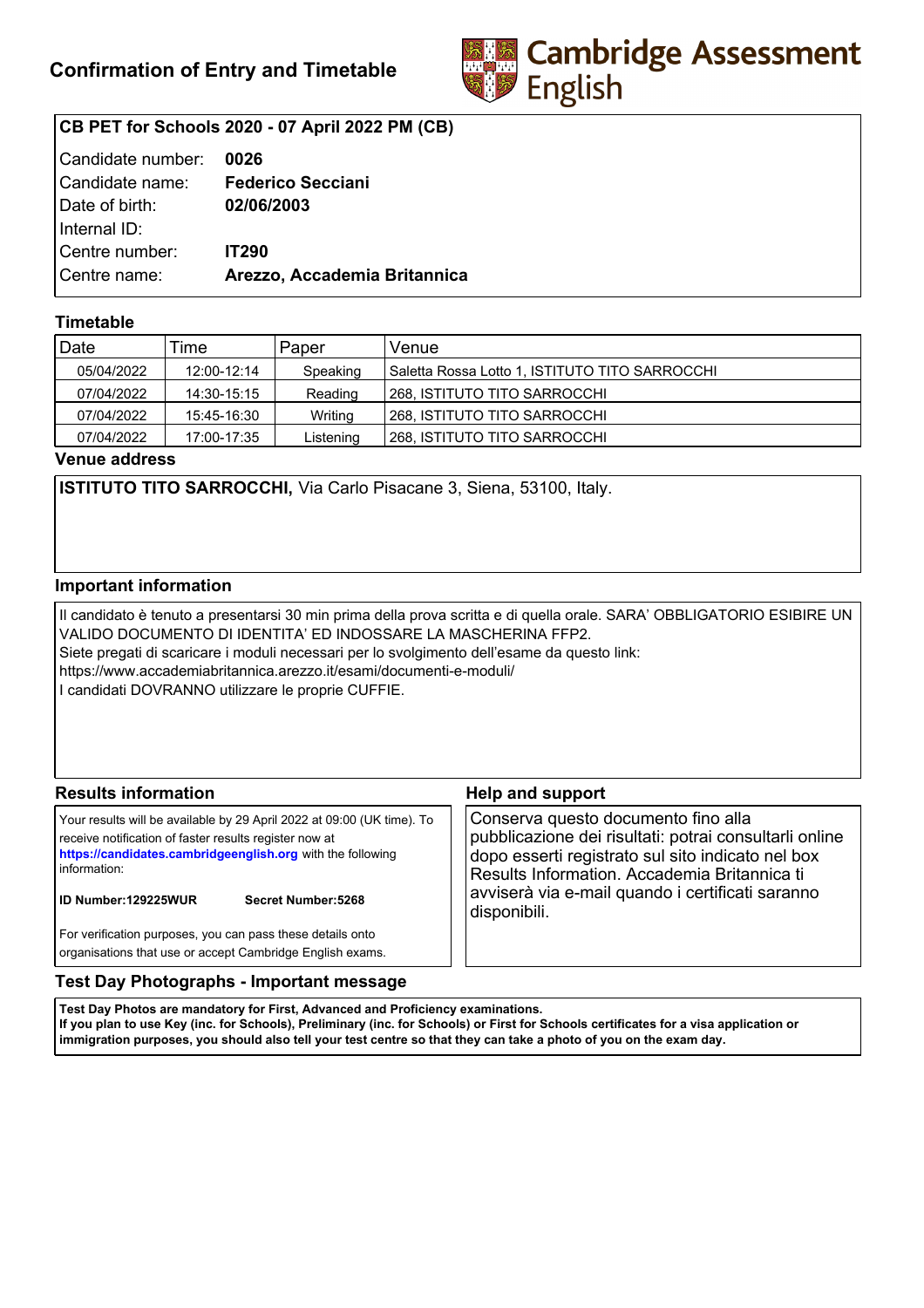

# **CB PET for Schools 2020 - 07 April 2022 PM (CB)**

| l Candidate number: | 0027                         |
|---------------------|------------------------------|
| Candidate name:     | <b>Tommaso Balzano</b>       |
| Date of birth:      | 30/05/2005                   |
| Internal ID:        |                              |
| Centre number:      | <b>IT290</b>                 |
| Centre name:        | Arezzo, Accademia Britannica |
|                     |                              |

## **Timetable**

| Date       | Time        | Paper     | Venue                                          |
|------------|-------------|-----------|------------------------------------------------|
| 05/04/2022 | 09:12-09:26 | Speaking  | Saletta Rossa Lotto 1, ISTITUTO TITO SARROCCHI |
| 07/04/2022 | 14:30-15:15 | Reading   | 268, ISTITUTO TITO SARROCCHI                   |
| 07/04/2022 | 15:45-16:30 | Writing   | I 268. ISTITUTO TITO SARROCCHI                 |
| 07/04/2022 | 17:00-17:35 | Listening | l 268. ISTITUTO TITO SARROCCHI                 |

**Venue address**

**ISTITUTO TITO SARROCCHI,** Via Carlo Pisacane 3, Siena, 53100, Italy.

### **Important information**

Il candidato è tenuto a presentarsi 30 min prima della prova scritta e di quella orale. SARA' OBBLIGATORIO ESIBIRE UN VALIDO DOCUMENTO DI IDENTITA' ED INDOSSARE LA MASCHERINA FFP2. Siete pregati di scaricare i moduli necessari per lo svolgimento dell'esame da questo link: https://www.accademiabritannica.arezzo.it/esami/documenti-e-moduli/ I candidati DOVRANNO utilizzare le proprie CUFFIE.

| <b>Results information</b>                                                                                                                                                                                                                                          | <b>Help and support</b>                                                                                                                                                                                                                                                |  |
|---------------------------------------------------------------------------------------------------------------------------------------------------------------------------------------------------------------------------------------------------------------------|------------------------------------------------------------------------------------------------------------------------------------------------------------------------------------------------------------------------------------------------------------------------|--|
| Your results will be available by 29 April 2022 at 09:00 (UK time). To<br>receive notification of faster results register now at<br>https://candidates.cambridgeenglish.org with the following<br>information:<br><b>ID Number:966163JQK</b><br>Secret Number: 7079 | Conserva questo documento fino alla<br>pubblicazione dei risultati: potrai consultarli online<br>dopo esserti registrato sul sito indicato nel box<br>Results Information. Accademia Britannica ti<br>avviserà via e-mail quando i certificati saranno<br>disponibili. |  |
| For verification purposes, you can pass these details onto<br>organisations that use or accept Cambridge English exams.                                                                                                                                             |                                                                                                                                                                                                                                                                        |  |

### **Test Day Photographs - Important message**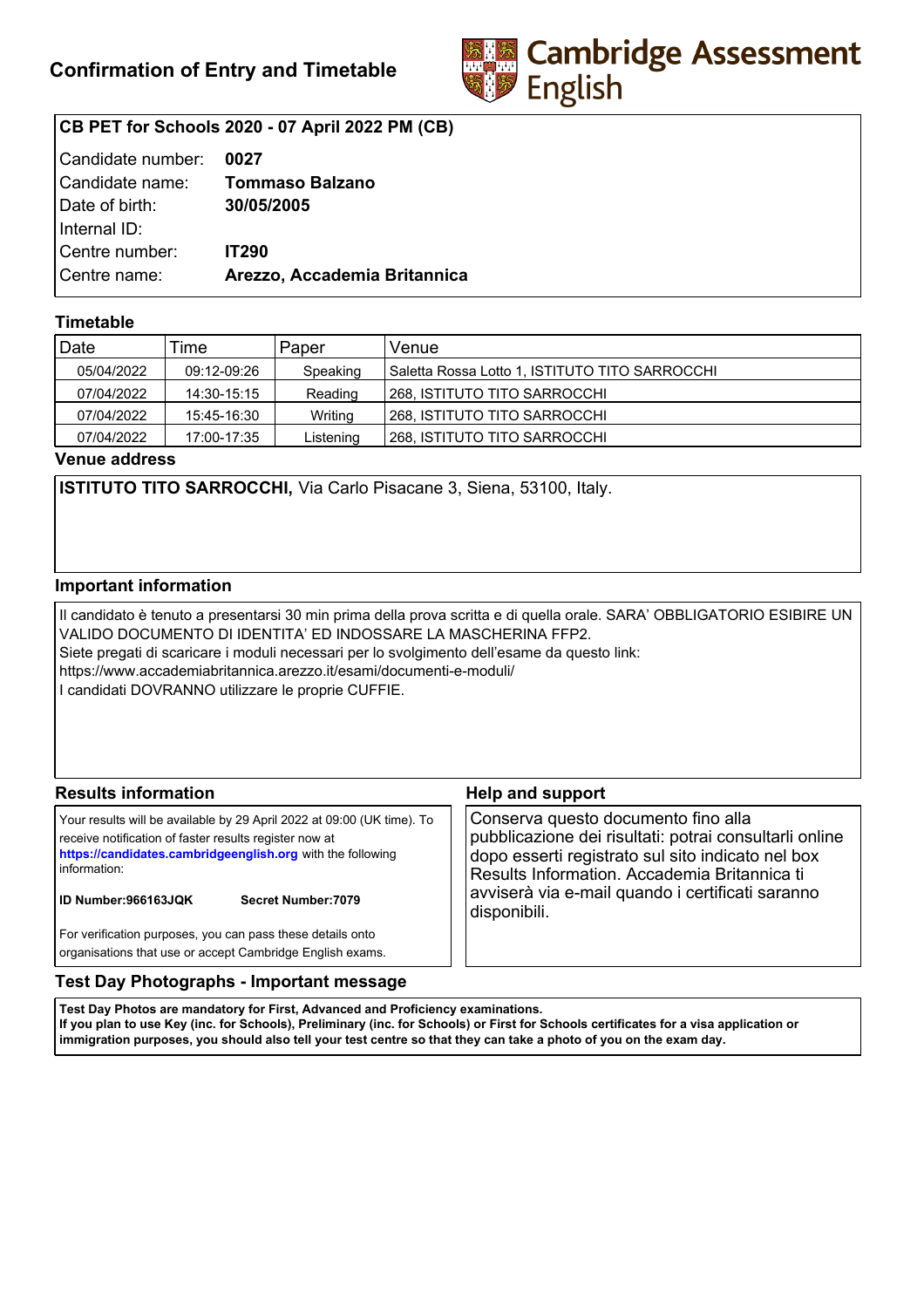

# **CB PET for Schools 2020 - 07 April 2022 PM (CB)**

| Candidate number: | 0021                         |
|-------------------|------------------------------|
| l Candidate name: | <b>Pietro Sanarica</b>       |
| Date of birth:    | 04/02/2004                   |
| Internal ID:      |                              |
| Centre number:    | <b>IT290</b>                 |
| Centre name:      | Arezzo, Accademia Britannica |
|                   |                              |

## **Timetable**

| Date       | Time        | Paper     | Venue                                          |
|------------|-------------|-----------|------------------------------------------------|
| 05/04/2022 | 08:30-08:44 | Speaking  | Saletta Rossa Lotto 1, ISTITUTO TITO SARROCCHI |
| 07/04/2022 | 14:30-15:15 | Reading   | l 268. ISTITUTO TITO SARROCCHI                 |
| 07/04/2022 | 15:45-16:30 | Writing   | I 268. ISTITUTO TITO SARROCCHI                 |
| 07/04/2022 | 17:00-17:35 | Listening | 268. ISTITUTO TITO SARROCCHI                   |

**Venue address**

**ISTITUTO TITO SARROCCHI,** Via Carlo Pisacane 3, Siena, 53100, Italy.

### **Important information**

Il candidato è tenuto a presentarsi 30 min prima della prova scritta e di quella orale. SARA' OBBLIGATORIO ESIBIRE UN VALIDO DOCUMENTO DI IDENTITA' ED INDOSSARE LA MASCHERINA FFP2. Siete pregati di scaricare i moduli necessari per lo svolgimento dell'esame da questo link: https://www.accademiabritannica.arezzo.it/esami/documenti-e-moduli/ I candidati DOVRANNO utilizzare le proprie CUFFIE.

| <b>Results information</b>                                                                                                                                                                                                                                          | <b>Help and support</b>                                                                                                                                                                                                                                                |  |
|---------------------------------------------------------------------------------------------------------------------------------------------------------------------------------------------------------------------------------------------------------------------|------------------------------------------------------------------------------------------------------------------------------------------------------------------------------------------------------------------------------------------------------------------------|--|
| Your results will be available by 29 April 2022 at 09:00 (UK time). To<br>receive notification of faster results register now at<br>https://candidates.cambridgeenglish.org with the following<br>information:<br><b>ID Number:141361WYQ</b><br>Secret Number: 1313 | Conserva questo documento fino alla<br>pubblicazione dei risultati: potrai consultarli online<br>dopo esserti registrato sul sito indicato nel box<br>Results Information. Accademia Britannica ti<br>avviserà via e-mail quando i certificati saranno<br>disponibili. |  |
| For verification purposes, you can pass these details onto<br>organisations that use or accept Cambridge English exams.                                                                                                                                             |                                                                                                                                                                                                                                                                        |  |

## **Test Day Photographs - Important message**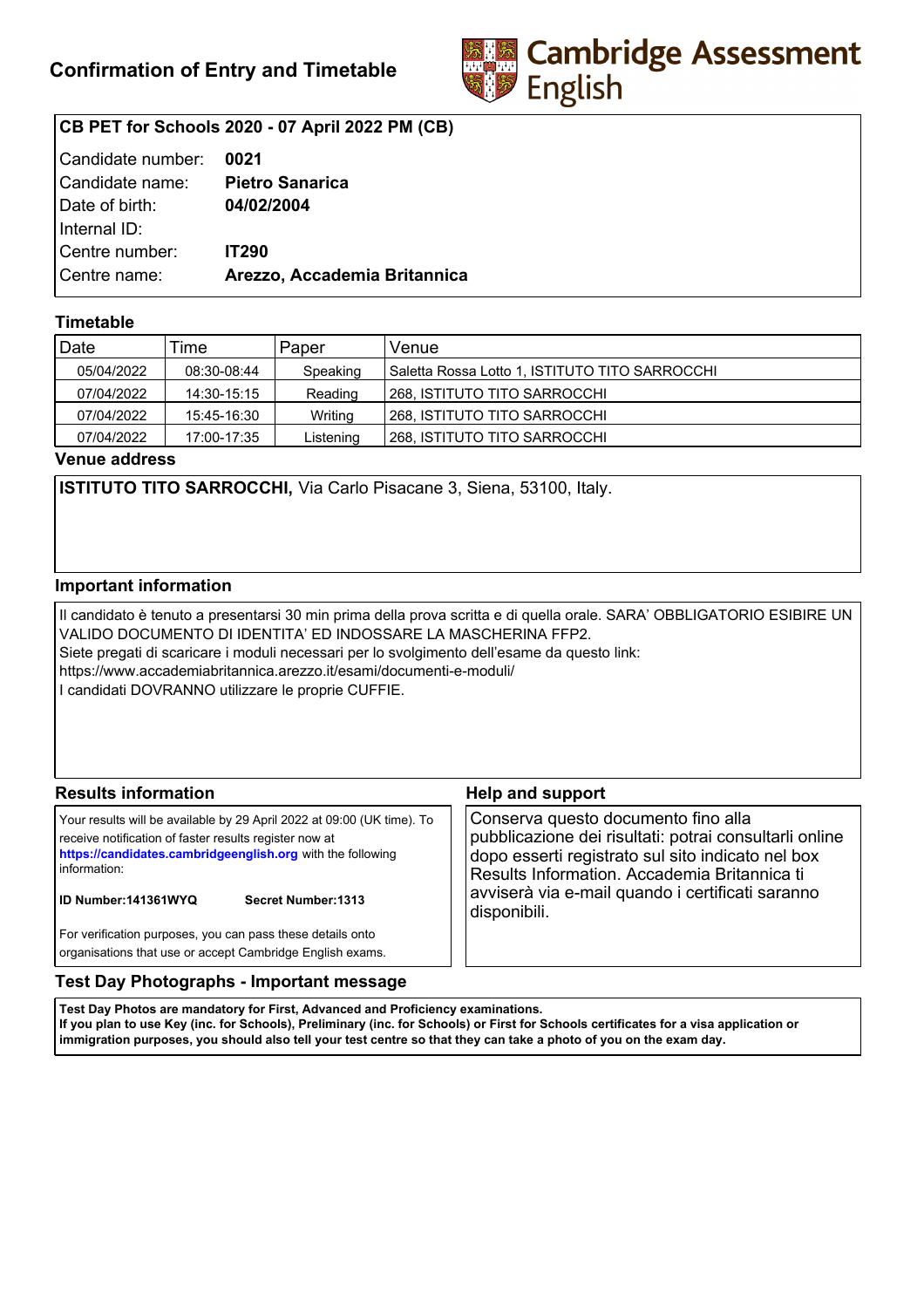

# **CB PET for Schools 2020 - 07 April 2022 PM (CB)**

| Candidate number:   | 0025                         |
|---------------------|------------------------------|
| l Candidate name: l | <b>Sara Cannoni</b>          |
| Date of birth:      | 02/07/2004                   |
| Internal ID:        |                              |
| Centre number:      | <b>IT290</b>                 |
| Centre name:        | Arezzo, Accademia Britannica |
|                     |                              |

## **Timetable**

| Date       | Time        | Paper     | Venue                                          |
|------------|-------------|-----------|------------------------------------------------|
| 05/04/2022 | 08:30-08:44 | Speaking  | Saletta Rossa Lotto 1, ISTITUTO TITO SARROCCHI |
| 07/04/2022 | 14:30-15:15 | Reading   | 268, ISTITUTO TITO SARROCCHI                   |
| 07/04/2022 | 15:45-16:30 | Writing   | 1268. ISTITUTO TITO SARROCCHI                  |
| 07/04/2022 | 17:00-17:35 | Listening | l 268. ISTITUTO TITO SARROCCHI                 |

**Venue address**

**ISTITUTO TITO SARROCCHI,** Via Carlo Pisacane 3, Siena, 53100, Italy.

### **Important information**

Il candidato è tenuto a presentarsi 30 min prima della prova scritta e di quella orale. SARA' OBBLIGATORIO ESIBIRE UN VALIDO DOCUMENTO DI IDENTITA' ED INDOSSARE LA MASCHERINA FFP2. Siete pregati di scaricare i moduli necessari per lo svolgimento dell'esame da questo link: https://www.accademiabritannica.arezzo.it/esami/documenti-e-moduli/ I candidati DOVRANNO utilizzare le proprie CUFFIE.

| <b>Results information</b>                                                                                                                                                                                                                                          | <b>Help and support</b>                                                                                                                                                                                                                                                |  |
|---------------------------------------------------------------------------------------------------------------------------------------------------------------------------------------------------------------------------------------------------------------------|------------------------------------------------------------------------------------------------------------------------------------------------------------------------------------------------------------------------------------------------------------------------|--|
| Your results will be available by 29 April 2022 at 09:00 (UK time). To<br>receive notification of faster results register now at<br>https://candidates.cambridgeenglish.org with the following<br>information:<br><b>ID Number:104321UMK</b><br>Secret Number: 3076 | Conserva questo documento fino alla<br>pubblicazione dei risultati: potrai consultarli online<br>dopo esserti registrato sul sito indicato nel box<br>Results Information. Accademia Britannica ti<br>avviserà via e-mail quando i certificati saranno<br>disponibili. |  |
| For verification purposes, you can pass these details onto<br>organisations that use or accept Cambridge English exams.                                                                                                                                             |                                                                                                                                                                                                                                                                        |  |

### **Test Day Photographs - Important message**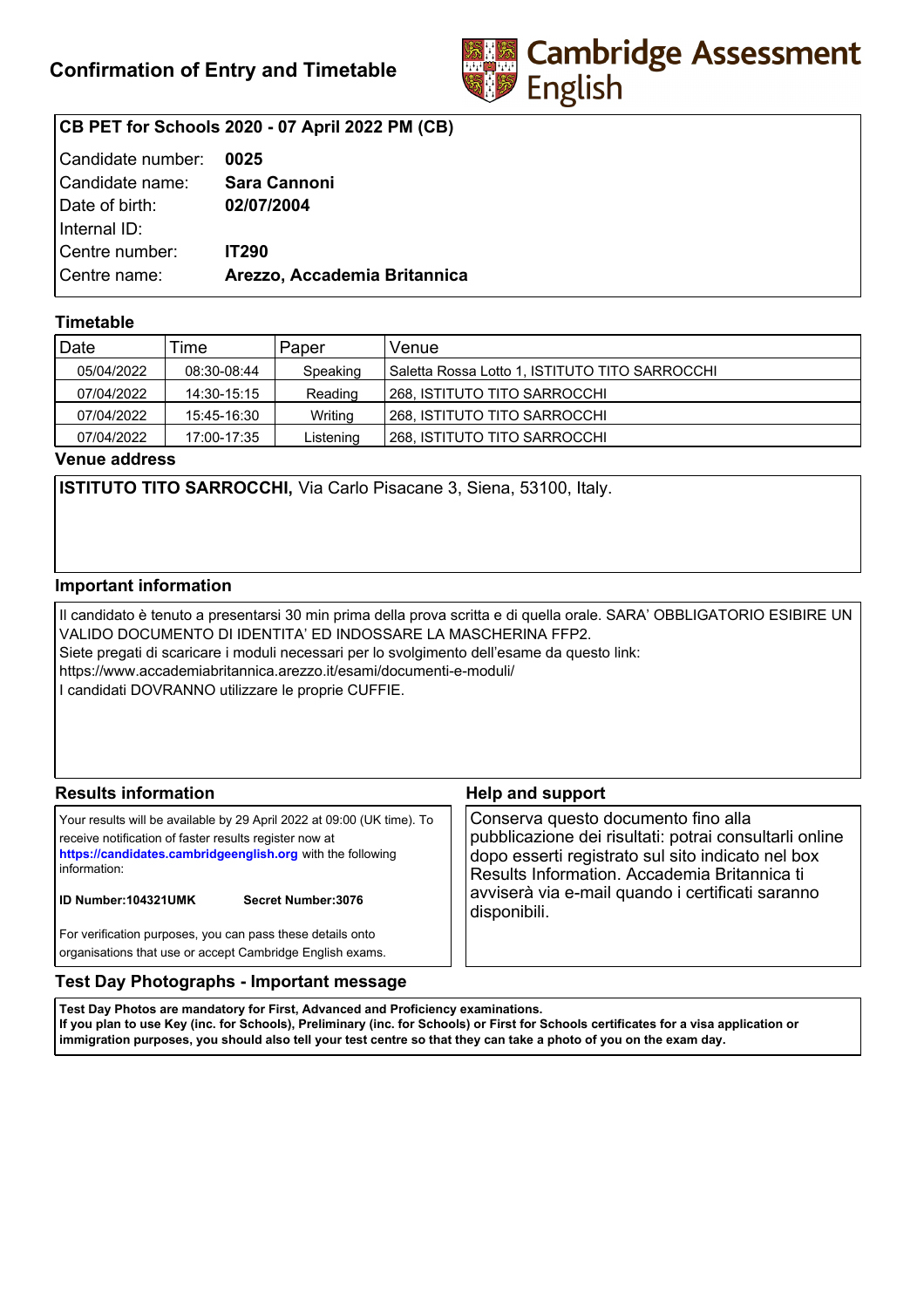

# **CB PET for Schools 2020 - 07 April 2022 PM (CB)**

| Candidate number:   | 0023                         |
|---------------------|------------------------------|
| l Candidate name: l | <b>Marta Grasso</b>          |
| Date of birth:      | 06/01/2006                   |
| Internal ID:        |                              |
| Centre number:      | <b>IT290</b>                 |
| Centre name:        | Arezzo, Accademia Britannica |
|                     |                              |

## **Timetable**

| Date       | Time        | Paper     | Venue                                          |
|------------|-------------|-----------|------------------------------------------------|
| 05/04/2022 | 08:58-09:12 | Speaking  | Saletta Rossa Lotto 1, ISTITUTO TITO SARROCCHI |
| 07/04/2022 | 14:30-15:15 | Reading   | l 268. ISTITUTO TITO SARROCCHI                 |
| 07/04/2022 | 15:45-16:30 | Writing   | 268. ISTITUTO TITO SARROCCHI                   |
| 07/04/2022 | 17:00-17:35 | Listening | 268, ISTITUTO TITO SARROCCHI                   |

**Venue address**

**ISTITUTO TITO SARROCCHI,** Via Carlo Pisacane 3, Siena, 53100, Italy.

### **Important information**

Il candidato è tenuto a presentarsi 30 min prima della prova scritta e di quella orale. SARA' OBBLIGATORIO ESIBIRE UN VALIDO DOCUMENTO DI IDENTITA' ED INDOSSARE LA MASCHERINA FFP2. Siete pregati di scaricare i moduli necessari per lo svolgimento dell'esame da questo link: https://www.accademiabritannica.arezzo.it/esami/documenti-e-moduli/ I candidati DOVRANNO utilizzare le proprie CUFFIE.

| <b>Results information</b>                                                                                                                                                                                                                                          | <b>Help and support</b>                                                                                                                                                                                                                                                |  |
|---------------------------------------------------------------------------------------------------------------------------------------------------------------------------------------------------------------------------------------------------------------------|------------------------------------------------------------------------------------------------------------------------------------------------------------------------------------------------------------------------------------------------------------------------|--|
| Your results will be available by 29 April 2022 at 09:00 (UK time). To<br>receive notification of faster results register now at<br>https://candidates.cambridgeenglish.org with the following<br>information:<br><b>ID Number:415002AGZ</b><br>Secret Number: 6130 | Conserva questo documento fino alla<br>pubblicazione dei risultati: potrai consultarli online<br>dopo esserti registrato sul sito indicato nel box<br>Results Information. Accademia Britannica ti<br>avviserà via e-mail quando i certificati saranno<br>disponibili. |  |
| For verification purposes, you can pass these details onto<br>organisations that use or accept Cambridge English exams.                                                                                                                                             |                                                                                                                                                                                                                                                                        |  |

### **Test Day Photographs - Important message**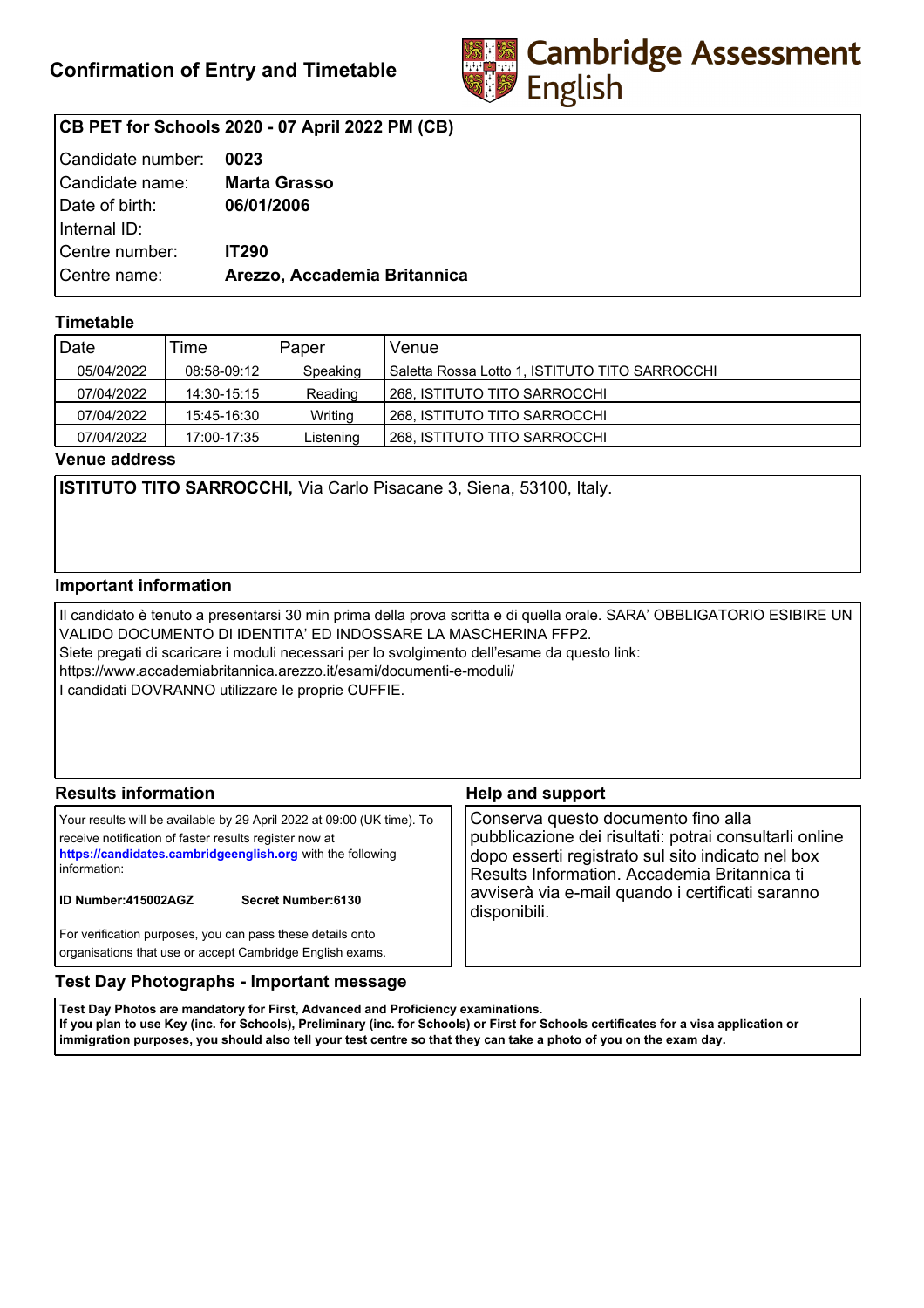

# **CB PET for Schools 2020 - 07 April 2022 PM (CB)**

| Candidate number: | 0022                         |
|-------------------|------------------------------|
| Candidate name:   | <b>Claudia Giorgi</b>        |
| Date of birth:    | 02/01/2006                   |
| Internal ID:      |                              |
| Centre number:    | <b>IT290</b>                 |
| Centre name:      | Arezzo, Accademia Britannica |
|                   |                              |

## **Timetable**

| Date       | Time        | Paper     | Venue                                          |
|------------|-------------|-----------|------------------------------------------------|
| 05/04/2022 | 08:58-09:12 | Speaking  | Saletta Rossa Lotto 1, ISTITUTO TITO SARROCCHI |
| 07/04/2022 | 14:30-15:15 | Reading   | l 268. ISTITUTO TITO SARROCCHI                 |
| 07/04/2022 | 15:45-16:30 | Writing   | 268. ISTITUTO TITO SARROCCHI                   |
| 07/04/2022 | 17:00-17:35 | Listening | 268, ISTITUTO TITO SARROCCHI                   |

**Venue address**

**ISTITUTO TITO SARROCCHI,** Via Carlo Pisacane 3, Siena, 53100, Italy.

### **Important information**

Il candidato è tenuto a presentarsi 30 min prima della prova scritta e di quella orale. SARA' OBBLIGATORIO ESIBIRE UN VALIDO DOCUMENTO DI IDENTITA' ED INDOSSARE LA MASCHERINA FFP2. Siete pregati di scaricare i moduli necessari per lo svolgimento dell'esame da questo link: https://www.accademiabritannica.arezzo.it/esami/documenti-e-moduli/ I candidati DOVRANNO utilizzare le proprie CUFFIE.

| <b>Results information</b>                                                                                                                                                                                                                                          | <b>Help and support</b>                                                                                                                                                                                                                                                |  |
|---------------------------------------------------------------------------------------------------------------------------------------------------------------------------------------------------------------------------------------------------------------------|------------------------------------------------------------------------------------------------------------------------------------------------------------------------------------------------------------------------------------------------------------------------|--|
| Your results will be available by 29 April 2022 at 09:00 (UK time). To<br>receive notification of faster results register now at<br>https://candidates.cambridgeenglish.org with the following<br>information:<br><b>ID Number:880059NLH</b><br>Secret Number: 9325 | Conserva questo documento fino alla<br>pubblicazione dei risultati: potrai consultarli online<br>dopo esserti registrato sul sito indicato nel box<br>Results Information. Accademia Britannica ti<br>avviserà via e-mail quando i certificati saranno<br>disponibili. |  |
| For verification purposes, you can pass these details onto<br>organisations that use or accept Cambridge English exams.                                                                                                                                             |                                                                                                                                                                                                                                                                        |  |

### **Test Day Photographs - Important message**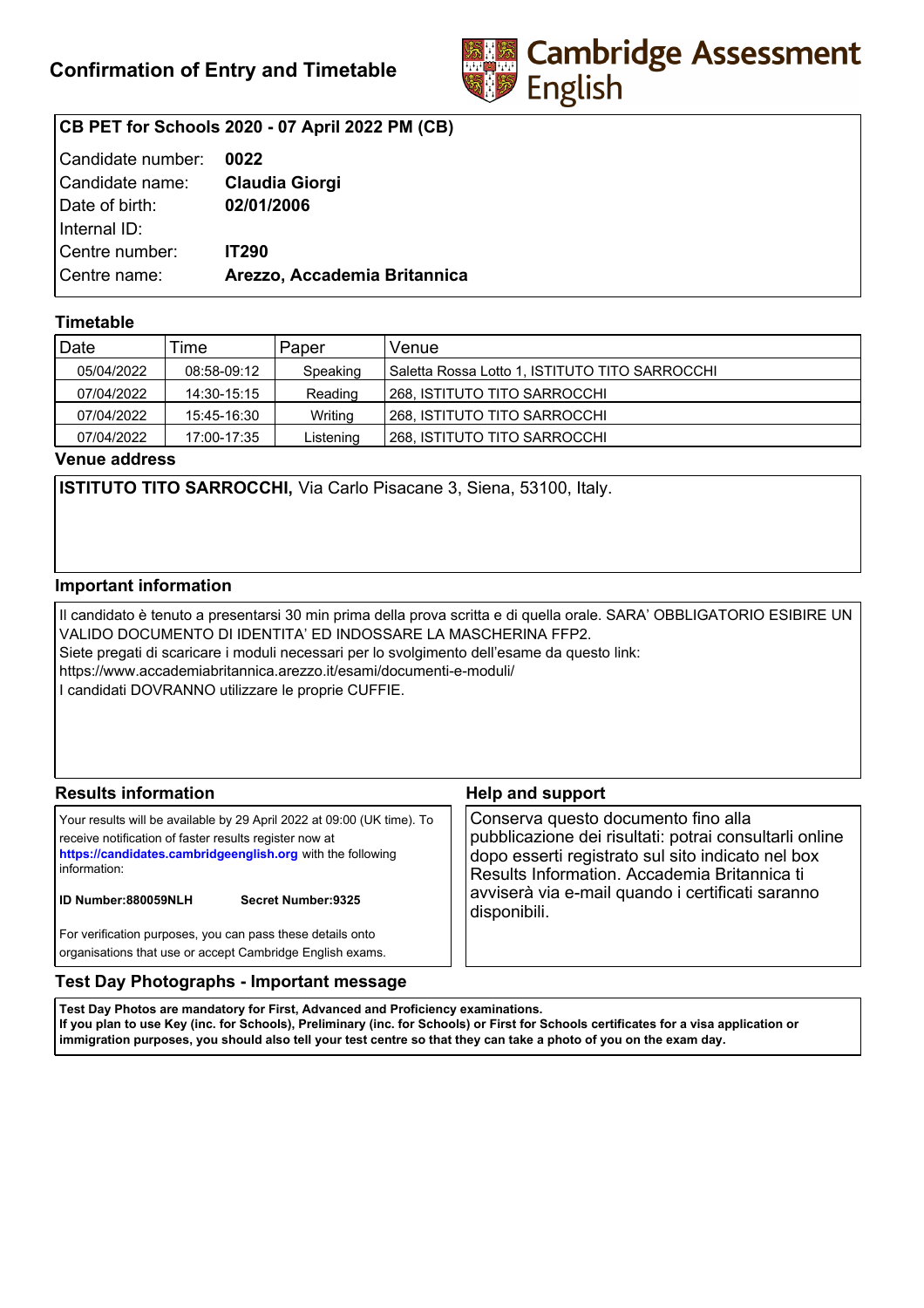

# **CB PET for Schools 2020 - 07 April 2022 PM (CB)**

| Candidate number: | 0024                         |
|-------------------|------------------------------|
| l Candidate name: | <b>Gabriele Galiberti</b>    |
| Date of birth:    | 08/06/2005                   |
| Internal ID:      |                              |
| Centre number:    | <b>IT290</b>                 |
| Centre name:      | Arezzo, Accademia Britannica |
|                   |                              |

## **Timetable**

| Date       | Time        | Paper     | Venue                                          |
|------------|-------------|-----------|------------------------------------------------|
| 05/04/2022 | 08:44-08:58 | Speaking  | Saletta Rossa Lotto 1, ISTITUTO TITO SARROCCHI |
| 07/04/2022 | 14:30-15:15 | Reading   | 268, ISTITUTO TITO SARROCCHI                   |
| 07/04/2022 | 15:45-16:30 | Writing   | 1268. ISTITUTO TITO SARROCCHI                  |
| 07/04/2022 | 17:00-17:35 | Listening | l 268. ISTITUTO TITO SARROCCHI                 |

**Venue address**

**ISTITUTO TITO SARROCCHI,** Via Carlo Pisacane 3, Siena, 53100, Italy.

### **Important information**

Il candidato è tenuto a presentarsi 30 min prima della prova scritta e di quella orale. SARA' OBBLIGATORIO ESIBIRE UN VALIDO DOCUMENTO DI IDENTITA' ED INDOSSARE LA MASCHERINA FFP2. Siete pregati di scaricare i moduli necessari per lo svolgimento dell'esame da questo link: https://www.accademiabritannica.arezzo.it/esami/documenti-e-moduli/ I candidati DOVRANNO utilizzare le proprie CUFFIE.

| <b>Results information</b>                                                                                                                                                                                                                                          | <b>Help and support</b>                                                                                                                                                                                                                                                |  |
|---------------------------------------------------------------------------------------------------------------------------------------------------------------------------------------------------------------------------------------------------------------------|------------------------------------------------------------------------------------------------------------------------------------------------------------------------------------------------------------------------------------------------------------------------|--|
| Your results will be available by 29 April 2022 at 09:00 (UK time). To<br>receive notification of faster results register now at<br>https://candidates.cambridgeenglish.org with the following<br>information:<br><b>ID Number:426704VSX</b><br>Secret Number: 6279 | Conserva questo documento fino alla<br>pubblicazione dei risultati: potrai consultarli online<br>dopo esserti registrato sul sito indicato nel box<br>Results Information. Accademia Britannica ti<br>avviserà via e-mail quando i certificati saranno<br>disponibili. |  |
| For verification purposes, you can pass these details onto<br>organisations that use or accept Cambridge English exams.                                                                                                                                             |                                                                                                                                                                                                                                                                        |  |

### **Test Day Photographs - Important message**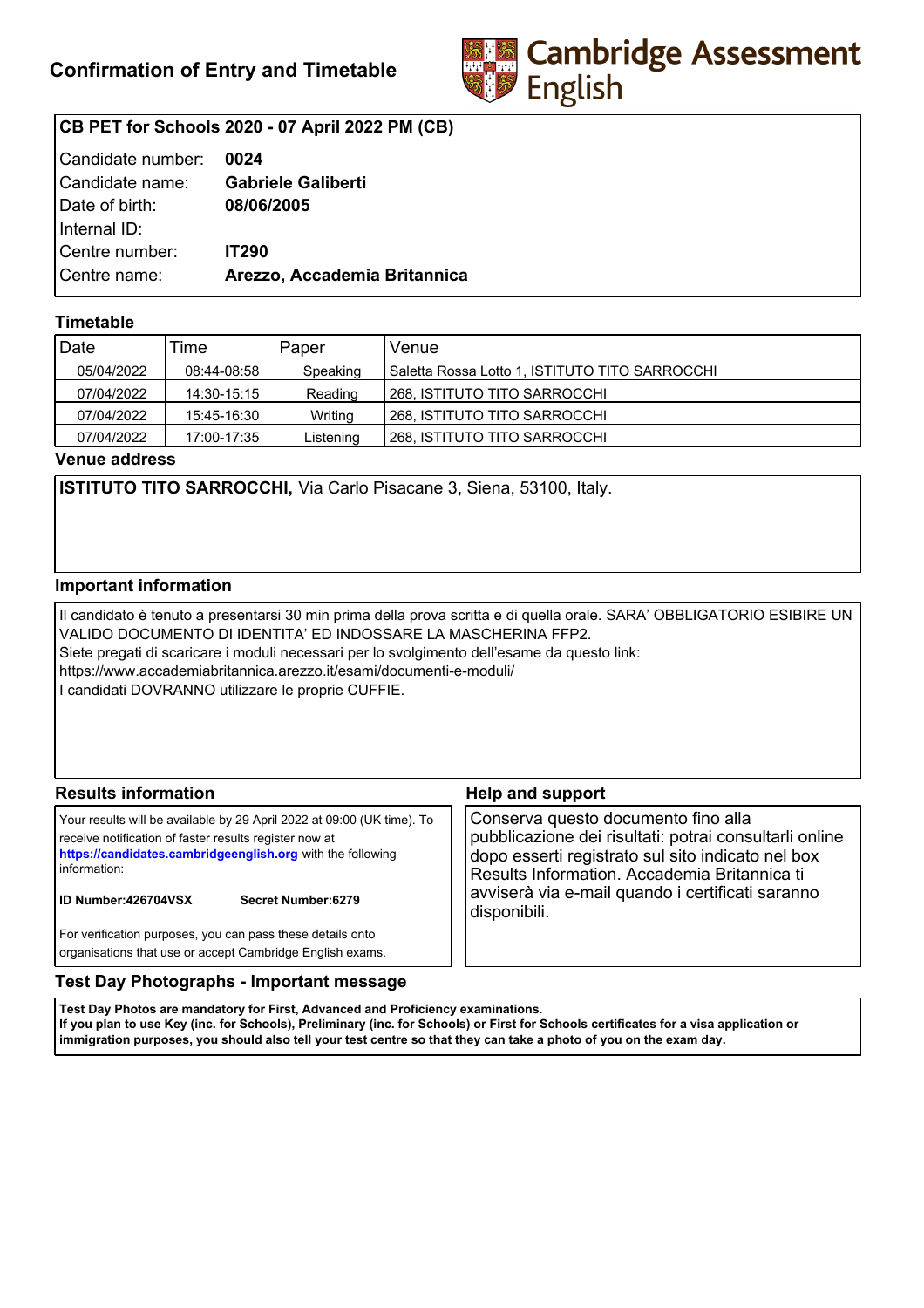

# **CB PET for Schools 2020 - 07 April 2022 PM (CB)**

| Candidate number: | 0012                         |
|-------------------|------------------------------|
| l Candidate name: | <b>Edoardo Bechi</b>         |
| Date of birth:    | 25/08/2004                   |
| Internal ID:      |                              |
| Centre number:    | <b>IT290</b>                 |
| Centre name:      | Arezzo, Accademia Britannica |
|                   |                              |

## **Timetable**

| Date       | Time        | Paper     | Venue                                          |
|------------|-------------|-----------|------------------------------------------------|
| 05/04/2022 | 11:32-11:46 | Speaking  | Saletta Rossa Lotto 1, ISTITUTO TITO SARROCCHI |
| 07/04/2022 | 14:30-15:15 | Reading   | 190, ISTITUTO TITO SARROCCHI                   |
| 07/04/2022 | 15:45-16:30 | Writing   | 190. ISTITUTO TITO SARROCCHI                   |
| 07/04/2022 | 17:00-17:35 | Listening | 190. ISTITUTO TITO SARROCCHI                   |

**Venue address**

**ISTITUTO TITO SARROCCHI,** Via Carlo Pisacane 3, Siena, 53100, Italy.

### **Important information**

Il candidato è tenuto a presentarsi 30 min prima della prova scritta e di quella orale. SARA' OBBLIGATORIO ESIBIRE UN VALIDO DOCUMENTO DI IDENTITA' ED INDOSSARE LA MASCHERINA FFP2. Siete pregati di scaricare i moduli necessari per lo svolgimento dell'esame da questo link: https://www.accademiabritannica.arezzo.it/esami/documenti-e-moduli/ I candidati DOVRANNO utilizzare le proprie CUFFIE.

| <b>Results information</b>                                                                                                                                                                                                                                          | <b>Help and support</b>                                                                                                                                                                                                                                                |  |
|---------------------------------------------------------------------------------------------------------------------------------------------------------------------------------------------------------------------------------------------------------------------|------------------------------------------------------------------------------------------------------------------------------------------------------------------------------------------------------------------------------------------------------------------------|--|
| Your results will be available by 29 April 2022 at 09:00 (UK time). To<br>receive notification of faster results register now at<br>https://candidates.cambridgeenglish.org with the following<br>information:<br><b>ID Number:639967YFV</b><br>Secret Number: 2401 | Conserva questo documento fino alla<br>pubblicazione dei risultati: potrai consultarli online<br>dopo esserti registrato sul sito indicato nel box<br>Results Information. Accademia Britannica ti<br>avviserà via e-mail quando i certificati saranno<br>disponibili. |  |
| For verification purposes, you can pass these details onto<br>organisations that use or accept Cambridge English exams.                                                                                                                                             |                                                                                                                                                                                                                                                                        |  |

## **Test Day Photographs - Important message**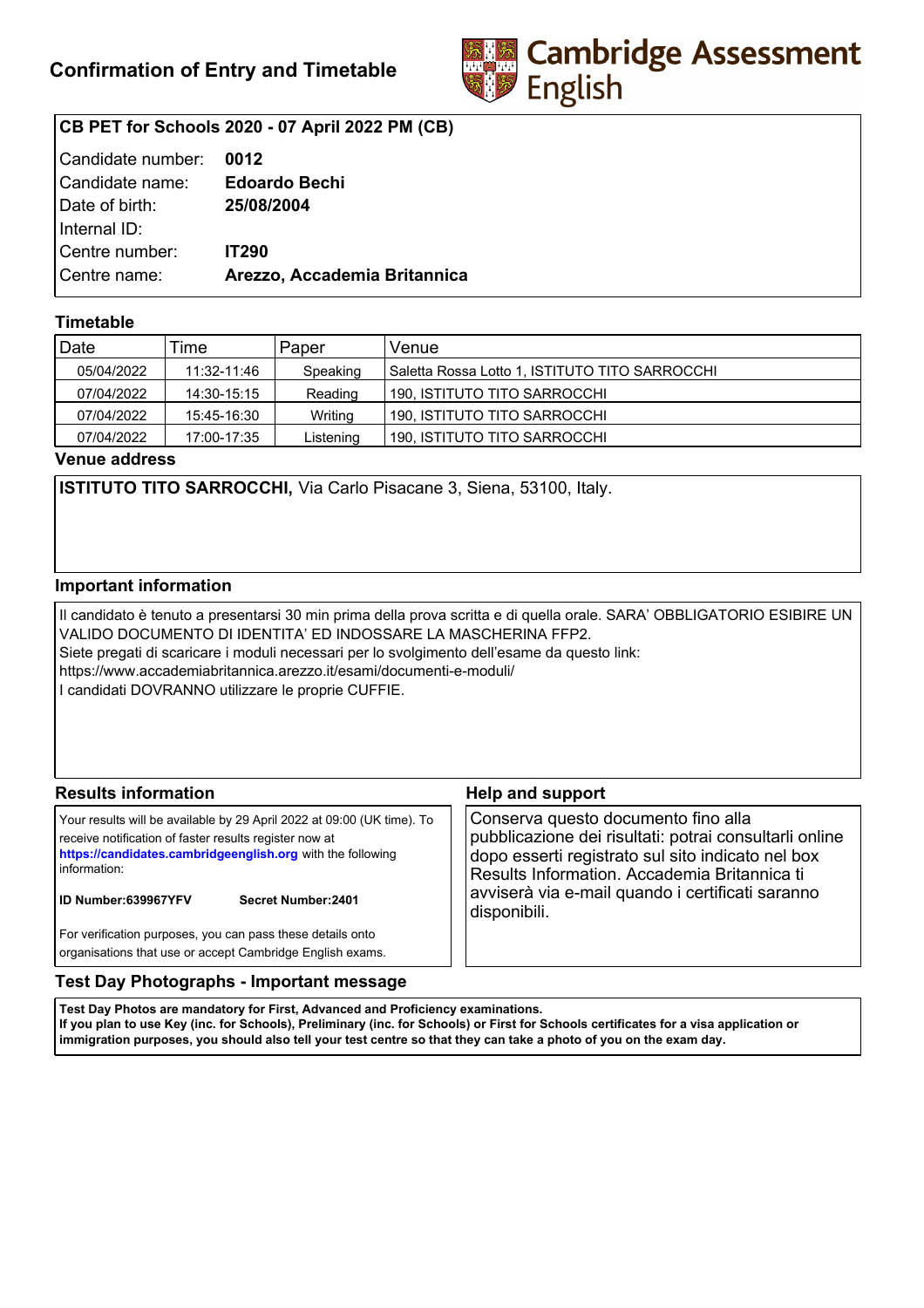

# **CB PET for Schools 2020 - 07 April 2022 PM (CB)**

| Candidate number: | 0001                         |
|-------------------|------------------------------|
| l Candidate name: | <b>Marta Rosi</b>            |
| Date of birth:    | 30/01/2006                   |
| Internal ID:      |                              |
| Centre number:    | <b>IT290</b>                 |
| Centre name:      | Arezzo, Accademia Britannica |
|                   |                              |

## **Timetable**

| Date       | Time        | Paper     | Venue                                           |
|------------|-------------|-----------|-------------------------------------------------|
| 05/04/2022 | 08:44-08:58 | Speaking  | Saletta Rossa Lotto 1, ISTITUTO TITO SARROCCHII |
| 07/04/2022 | 14:30-15:15 | Reading   | 190. ISTITUTO TITO SARROCCHI                    |
| 07/04/2022 | 15:45-16:30 | Writing   | 190. ISTITUTO TITO SARROCCHI                    |
| 07/04/2022 | 17:00-17:35 | Listening | 190, ISTITUTO TITO SARROCCHI                    |

**Venue address**

**ISTITUTO TITO SARROCCHI,** Via Carlo Pisacane 3, Siena, 53100, Italy.

### **Important information**

Il candidato è tenuto a presentarsi 30 min prima della prova scritta e di quella orale. SARA' OBBLIGATORIO ESIBIRE UN VALIDO DOCUMENTO DI IDENTITA' ED INDOSSARE LA MASCHERINA FFP2. Siete pregati di scaricare i moduli necessari per lo svolgimento dell'esame da questo link: https://www.accademiabritannica.arezzo.it/esami/documenti-e-moduli/ I candidati DOVRANNO utilizzare le proprie CUFFIE.

| <b>Results information</b>                                                                                                                                                                                                                                   | <b>Help and support</b>                                                                                                                                                                                                                                                |  |
|--------------------------------------------------------------------------------------------------------------------------------------------------------------------------------------------------------------------------------------------------------------|------------------------------------------------------------------------------------------------------------------------------------------------------------------------------------------------------------------------------------------------------------------------|--|
| Your results will be available by 29 April 2022 at 09:00 (UK time). To<br>receive notification of faster results register now at<br>https://candidates.cambridgeenglish.org with the following<br>information:<br>ID Number:625130OJP<br>Secret Number: 6894 | Conserva questo documento fino alla<br>pubblicazione dei risultati: potrai consultarli online<br>dopo esserti registrato sul sito indicato nel box<br>Results Information. Accademia Britannica ti<br>avviserà via e-mail quando i certificati saranno<br>disponibili. |  |
| For verification purposes, you can pass these details onto<br>organisations that use or accept Cambridge English exams.                                                                                                                                      |                                                                                                                                                                                                                                                                        |  |

### **Test Day Photographs - Important message**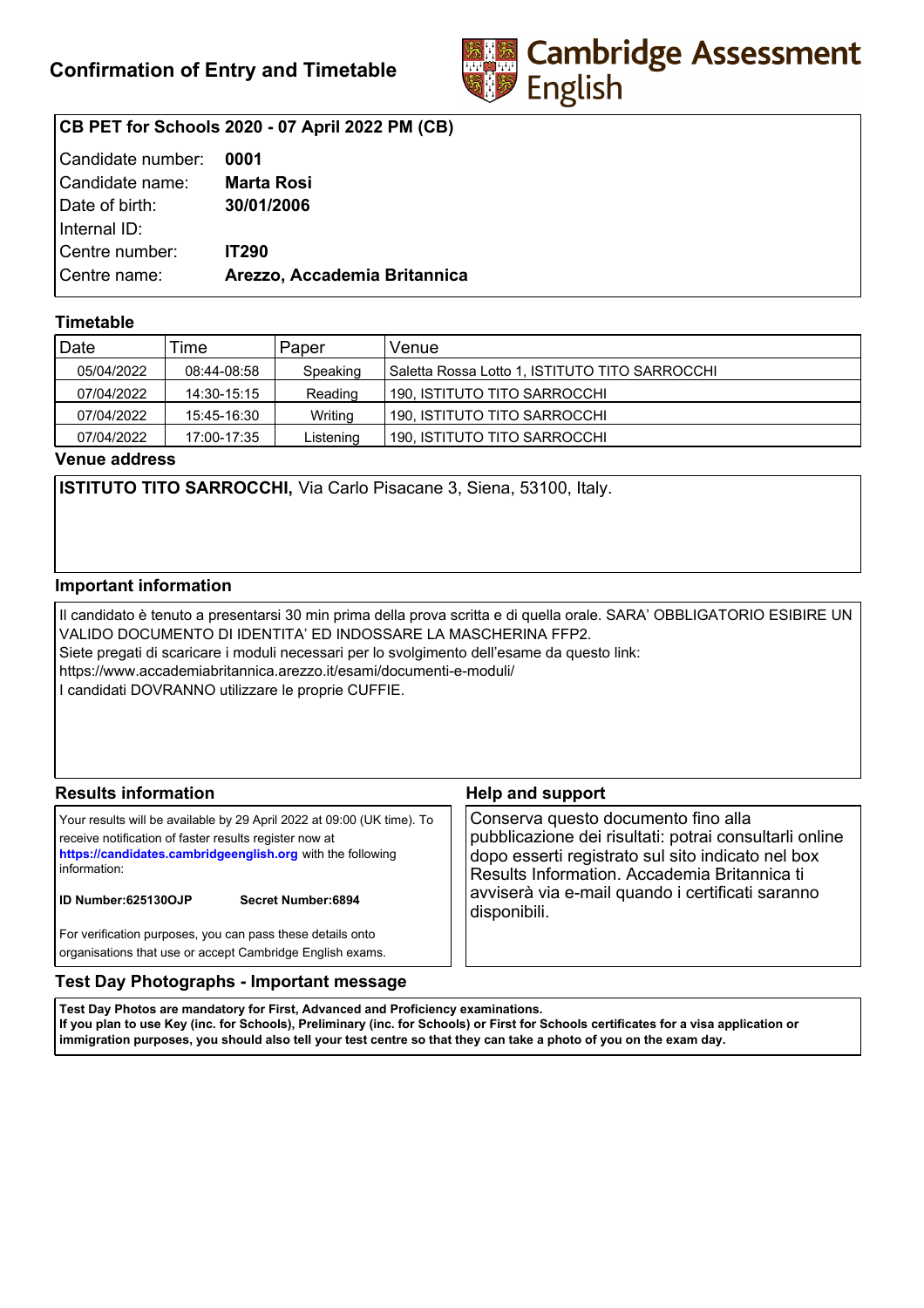

# **CB PET for Schools 2020 - 07 April 2022 PM (CB)**

| Candidate number: | 0010                         |
|-------------------|------------------------------|
| Candidate name:   | Elisa Cambò                  |
| Date of birth:    | 07/04/2005                   |
| Internal ID:      |                              |
| Centre number:    | <b>IT290</b>                 |
| Centre name:      | Arezzo, Accademia Britannica |
|                   |                              |

## **Timetable**

| Date       | Time        | Paper     | Venue                           |
|------------|-------------|-----------|---------------------------------|
| 05/04/2022 | 10:22-10:36 | Speaking  | AULA 1. ISTITUTO TITO SARROCCHI |
| 07/04/2022 | 14:30-15:15 | Reading   | 190, ISTITUTO TITO SARROCCHI    |
| 07/04/2022 | 15:45-16:30 | Writing   | 190, ISTITUTO TITO SARROCCHI    |
| 07/04/2022 | 17:00-17:35 | Listening | 190, ISTITUTO TITO SARROCCHI    |

**Venue address**

**ISTITUTO TITO SARROCCHI,** Via Carlo Pisacane 3, Siena, 53100, Italy.

### **Important information**

Il candidato è tenuto a presentarsi 30 min prima della prova scritta e di quella orale. SARA' OBBLIGATORIO ESIBIRE UN VALIDO DOCUMENTO DI IDENTITA' ED INDOSSARE LA MASCHERINA FFP2. Siete pregati di scaricare i moduli necessari per lo svolgimento dell'esame da questo link: https://www.accademiabritannica.arezzo.it/esami/documenti-e-moduli/ I candidati DOVRANNO utilizzare le proprie CUFFIE.

| <b>Results information</b>                                                                                                                                                                                                                                   | <b>Help and support</b>                                                                                                                                                                                                                                                |  |
|--------------------------------------------------------------------------------------------------------------------------------------------------------------------------------------------------------------------------------------------------------------|------------------------------------------------------------------------------------------------------------------------------------------------------------------------------------------------------------------------------------------------------------------------|--|
| Your results will be available by 29 April 2022 at 09:00 (UK time). To<br>receive notification of faster results register now at<br>https://candidates.cambridgeenglish.org with the following<br>information:<br>ID Number:406337GKK<br>Secret Number: 6398 | Conserva questo documento fino alla<br>pubblicazione dei risultati: potrai consultarli online<br>dopo esserti registrato sul sito indicato nel box<br>Results Information. Accademia Britannica ti<br>avviserà via e-mail quando i certificati saranno<br>disponibili. |  |
| For verification purposes, you can pass these details onto<br>organisations that use or accept Cambridge English exams.                                                                                                                                      |                                                                                                                                                                                                                                                                        |  |

### **Test Day Photographs - Important message**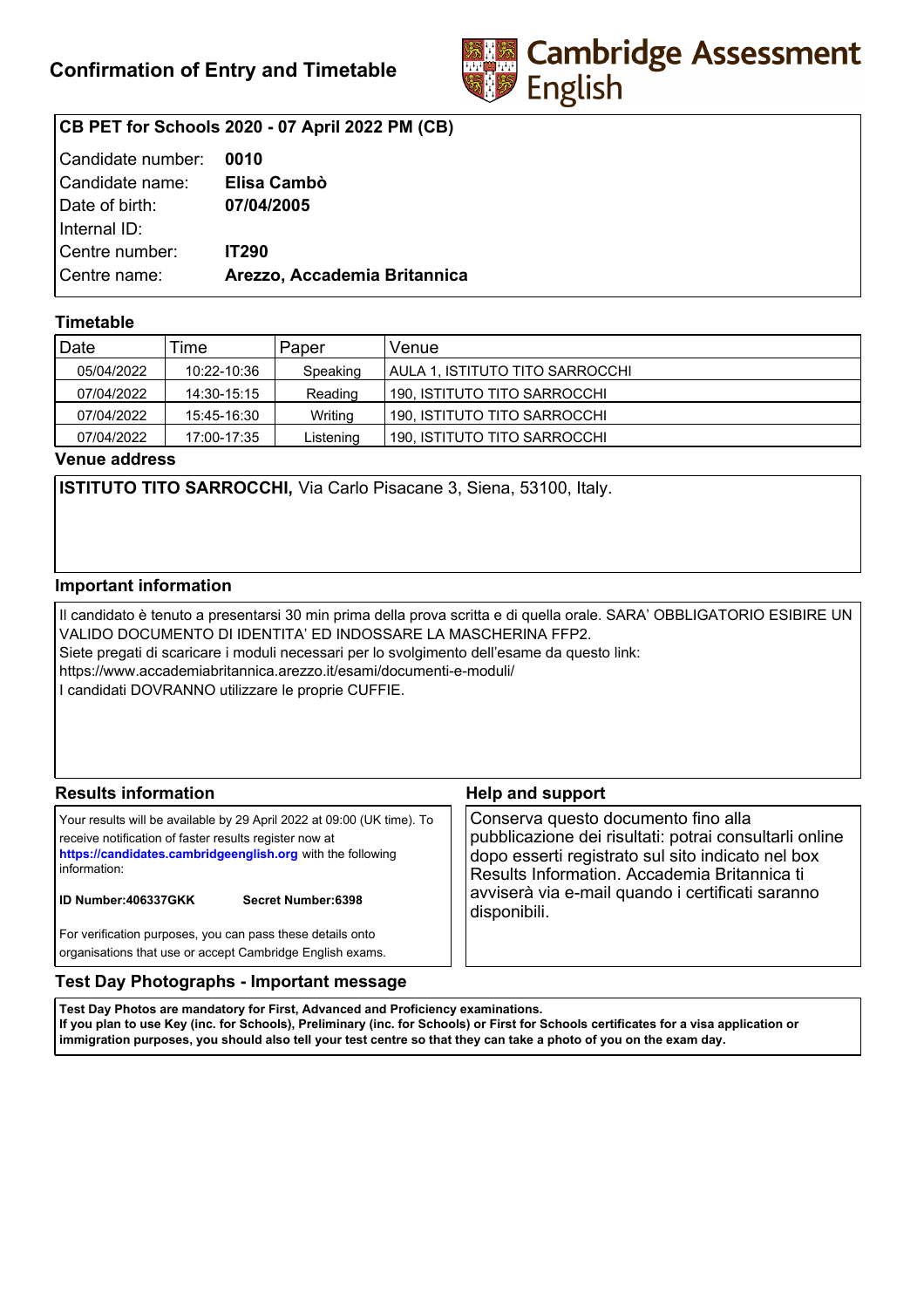

# **CB PET for Schools 2020 - 07 April 2022 PM (CB)**

| Candidate number: | 0002                         |
|-------------------|------------------------------|
| Candidate name:   | <b>Gabriele Regoli</b>       |
| Date of birth:    | 02/01/2006                   |
| Internal ID:      |                              |
| Centre number:    | <b>IT290</b>                 |
| Centre name:      | Arezzo, Accademia Britannica |
|                   |                              |

## **Timetable**

| Date       | Time        | Paper     | Venue                                     |
|------------|-------------|-----------|-------------------------------------------|
| 05/04/2022 | 09:26-09:40 | Speaking  | Aula da definire,ISTITUTO TITO SARROCCHI_ |
| 07/04/2022 | 14:30-15:15 | Reading   | 190, ISTITUTO TITO SARROCCHI              |
| 07/04/2022 | 15:45-16:30 | Writing   | 190. ISTITUTO TITO SARROCCHI              |
| 07/04/2022 | 17:00-17:35 | Listening | 190, ISTITUTO TITO SARROCCHI              |

**Venue address**

**ISTITUTO TITO SARROCCHI,** Via Carlo Pisacane 3, Siena, 53100, Italy.

### **Important information**

Il candidato è tenuto a presentarsi 30 min prima della prova scritta e di quella orale. SARA' OBBLIGATORIO ESIBIRE UN VALIDO DOCUMENTO DI IDENTITA' ED INDOSSARE LA MASCHERINA FFP2. Siete pregati di scaricare i moduli necessari per lo svolgimento dell'esame da questo link: https://www.accademiabritannica.arezzo.it/esami/documenti-e-moduli/ I candidati DOVRANNO utilizzare le proprie CUFFIE.

| <b>Results information</b>                                                                                                                                                                                                                                          | <b>Help and support</b>                                                                                                                                                                                                                                                |
|---------------------------------------------------------------------------------------------------------------------------------------------------------------------------------------------------------------------------------------------------------------------|------------------------------------------------------------------------------------------------------------------------------------------------------------------------------------------------------------------------------------------------------------------------|
| Your results will be available by 29 April 2022 at 09:00 (UK time). To<br>receive notification of faster results register now at<br>https://candidates.cambridgeenglish.org with the following<br>information:<br><b>ID Number:507059SJX</b><br>Secret Number: 5118 | Conserva questo documento fino alla<br>pubblicazione dei risultati: potrai consultarli online<br>dopo esserti registrato sul sito indicato nel box<br>Results Information. Accademia Britannica ti<br>avviserà via e-mail quando i certificati saranno<br>disponibili. |
| For verification purposes, you can pass these details onto<br>organisations that use or accept Cambridge English exams.                                                                                                                                             |                                                                                                                                                                                                                                                                        |

## **Test Day Photographs - Important message**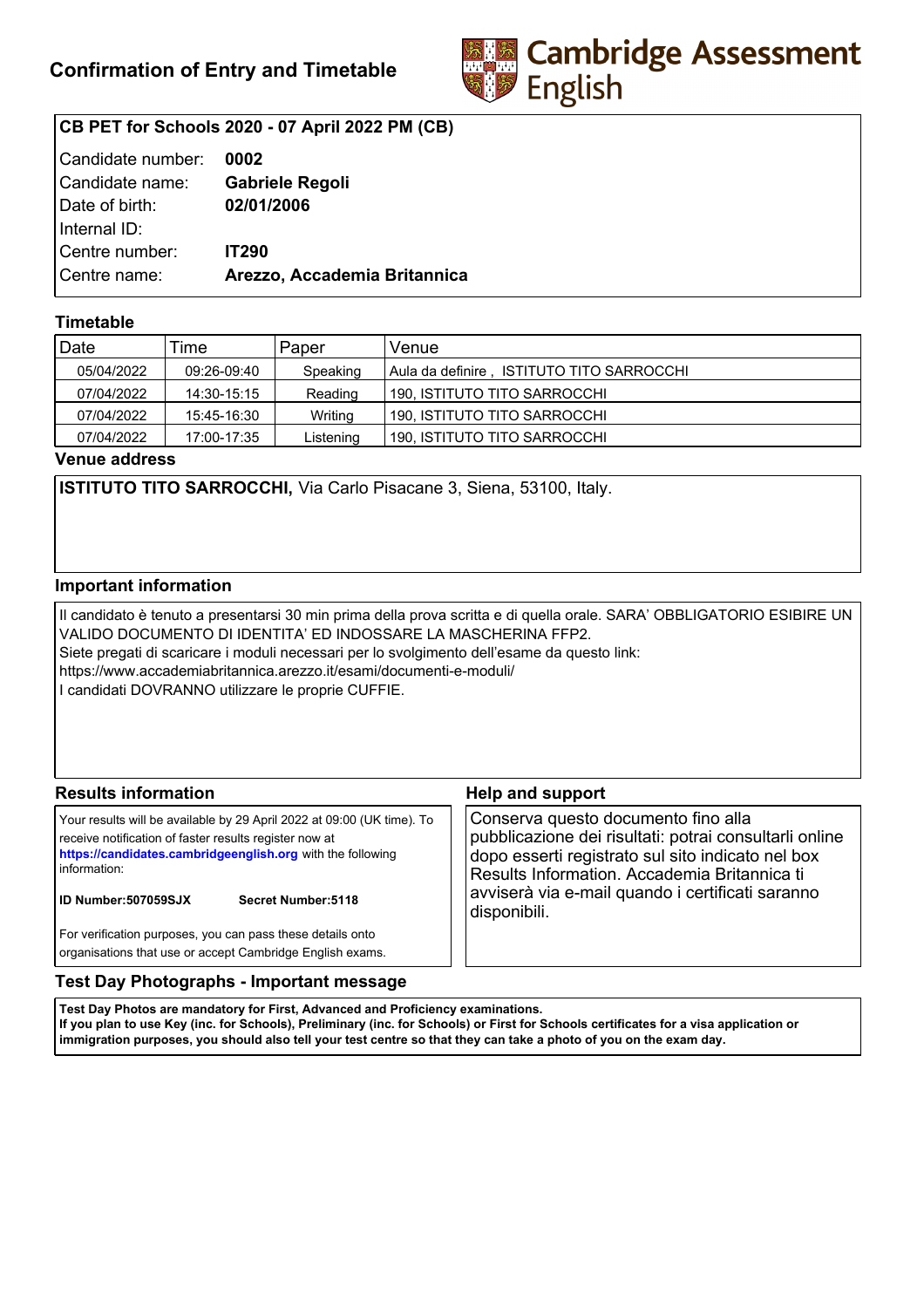

# **CB PET for Schools 2020 - 07 April 2022 PM (CB)**

| Candidate number: | 0004                         |
|-------------------|------------------------------|
| Candidate name:   | <b>Fabiana Quarato</b>       |
| Date of birth:    | 02/12/2005                   |
| Internal ID:      |                              |
| Centre number:    | <b>IT290</b>                 |
| Centre name:      | Arezzo, Accademia Britannica |
|                   |                              |

## **Timetable**

| Date       | Time        | Paper     | Venue                                      |
|------------|-------------|-----------|--------------------------------------------|
| 05/04/2022 | 10:36-10:50 | Speaking  | Aula da definire, ISTITUTO TITO SARROCCHI_ |
| 07/04/2022 | 14:30-15:15 | Reading   | 190, ISTITUTO TITO SARROCCHI               |
| 07/04/2022 | 15:45-16:30 | Writing   | 190. ISTITUTO TITO SARROCCHI               |
| 07/04/2022 | 17:00-17:35 | Listening | 190, ISTITUTO TITO SARROCCHI               |

**Venue address**

**ISTITUTO TITO SARROCCHI,** Via Carlo Pisacane 3, Siena, 53100, Italy.

### **Important information**

Il candidato è tenuto a presentarsi 30 min prima della prova scritta e di quella orale. SARA' OBBLIGATORIO ESIBIRE UN VALIDO DOCUMENTO DI IDENTITA' ED INDOSSARE LA MASCHERINA FFP2. Siete pregati di scaricare i moduli necessari per lo svolgimento dell'esame da questo link: https://www.accademiabritannica.arezzo.it/esami/documenti-e-moduli/ I candidati DOVRANNO utilizzare le proprie CUFFIE.

| <b>Results information</b>                                                                                                                                                                                                                                          | <b>Help and support</b>                                                                                                                                                                                                                                                |  |
|---------------------------------------------------------------------------------------------------------------------------------------------------------------------------------------------------------------------------------------------------------------------|------------------------------------------------------------------------------------------------------------------------------------------------------------------------------------------------------------------------------------------------------------------------|--|
| Your results will be available by 29 April 2022 at 09:00 (UK time). To<br>receive notification of faster results register now at<br>https://candidates.cambridgeenglish.org with the following<br>information:<br><b>ID Number:279334YHY</b><br>Secret Number: 5010 | Conserva questo documento fino alla<br>pubblicazione dei risultati: potrai consultarli online<br>dopo esserti registrato sul sito indicato nel box<br>Results Information. Accademia Britannica ti<br>avviserà via e-mail quando i certificati saranno<br>disponibili. |  |
| For verification purposes, you can pass these details onto<br>organisations that use or accept Cambridge English exams.                                                                                                                                             |                                                                                                                                                                                                                                                                        |  |

### **Test Day Photographs - Important message**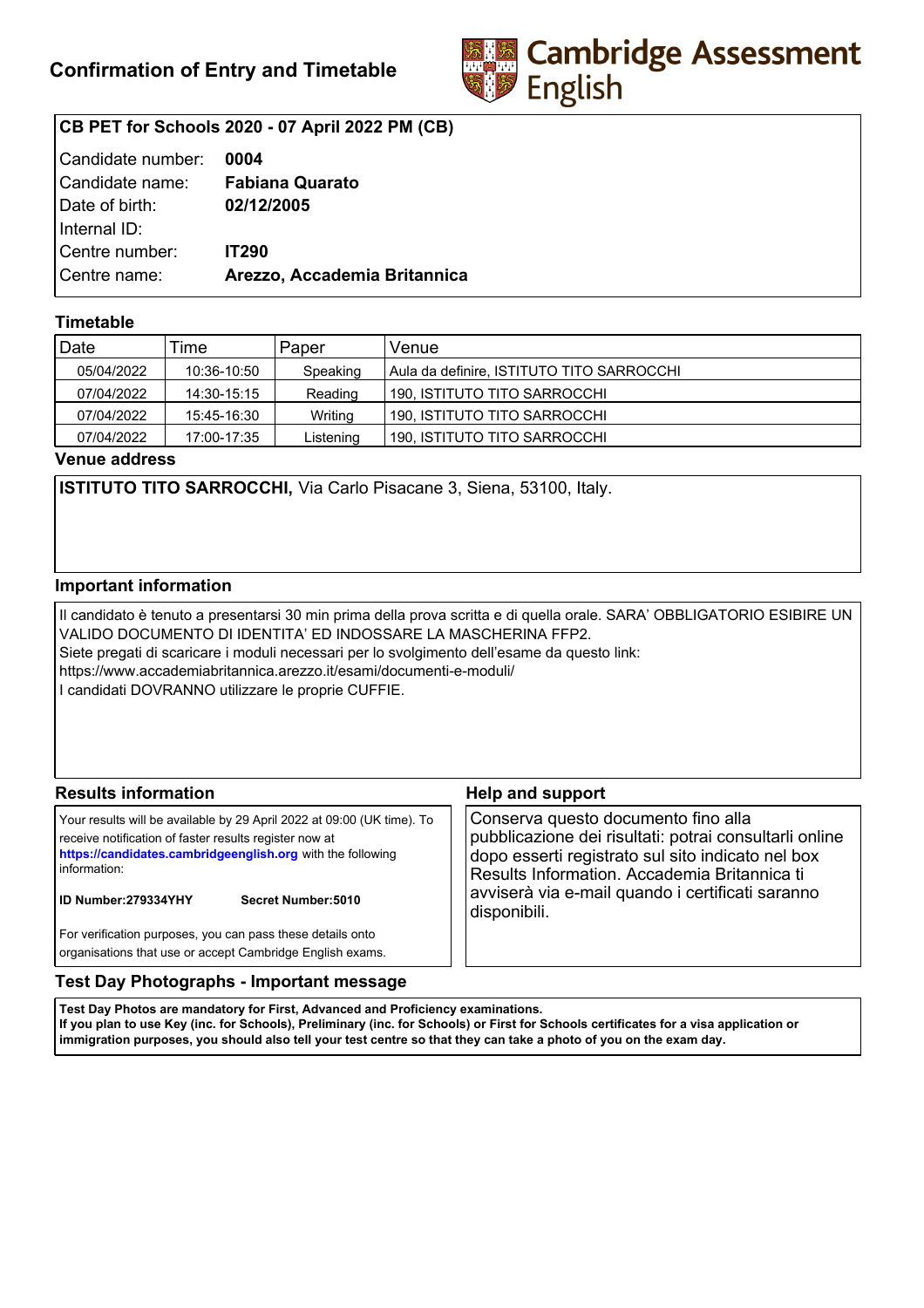

# **CB PET for Schools 2020 - 07 April 2022 PM (CB)**

| Candidate number: | 0003                         |
|-------------------|------------------------------|
| Candidate name:   | <b>Maurizio Mariotti</b>     |
| Date of birth:    | 05/04/2005                   |
| Internal ID:      |                              |
| Centre number:    | <b>IT290</b>                 |
| Centre name:      | Arezzo, Accademia Britannica |
|                   |                              |

## **Timetable**

| Date       | Time        | Paper     | Venue                           |
|------------|-------------|-----------|---------------------------------|
| 05/04/2022 | 10:36-10:50 | Speaking  | AULA 1. ISTITUTO TITO SARROCCHI |
| 07/04/2022 | 14:30-15:15 | Reading   | 190, ISTITUTO TITO SARROCCHI    |
| 07/04/2022 | 15:45-16:30 | Writing   | 190, ISTITUTO TITO SARROCCHI    |
| 07/04/2022 | 17:00-17:35 | Listening | 190, ISTITUTO TITO SARROCCHI    |

**Venue address**

**ISTITUTO TITO SARROCCHI,** Via Carlo Pisacane 3, Siena, 53100, Italy.

### **Important information**

Il candidato è tenuto a presentarsi 30 min prima della prova scritta e di quella orale. SARA' OBBLIGATORIO ESIBIRE UN VALIDO DOCUMENTO DI IDENTITA' ED INDOSSARE LA MASCHERINA FFP2. Siete pregati di scaricare i moduli necessari per lo svolgimento dell'esame da questo link: https://www.accademiabritannica.arezzo.it/esami/documenti-e-moduli/ I candidati DOVRANNO utilizzare le proprie CUFFIE.

| <b>Results information</b>                                                                                                                                                                                                                                          | <b>Help and support</b>                                                                                                                                                                                                                                                |  |
|---------------------------------------------------------------------------------------------------------------------------------------------------------------------------------------------------------------------------------------------------------------------|------------------------------------------------------------------------------------------------------------------------------------------------------------------------------------------------------------------------------------------------------------------------|--|
| Your results will be available by 29 April 2022 at 09:00 (UK time). To<br>receive notification of faster results register now at<br>https://candidates.cambridgeenglish.org with the following<br>information:<br><b>ID Number:466264PAU</b><br>Secret Number: 8981 | Conserva questo documento fino alla<br>pubblicazione dei risultati: potrai consultarli online<br>dopo esserti registrato sul sito indicato nel box<br>Results Information. Accademia Britannica ti<br>avviserà via e-mail quando i certificati saranno<br>disponibili. |  |
| For verification purposes, you can pass these details onto<br>organisations that use or accept Cambridge English exams.                                                                                                                                             |                                                                                                                                                                                                                                                                        |  |

### **Test Day Photographs - Important message**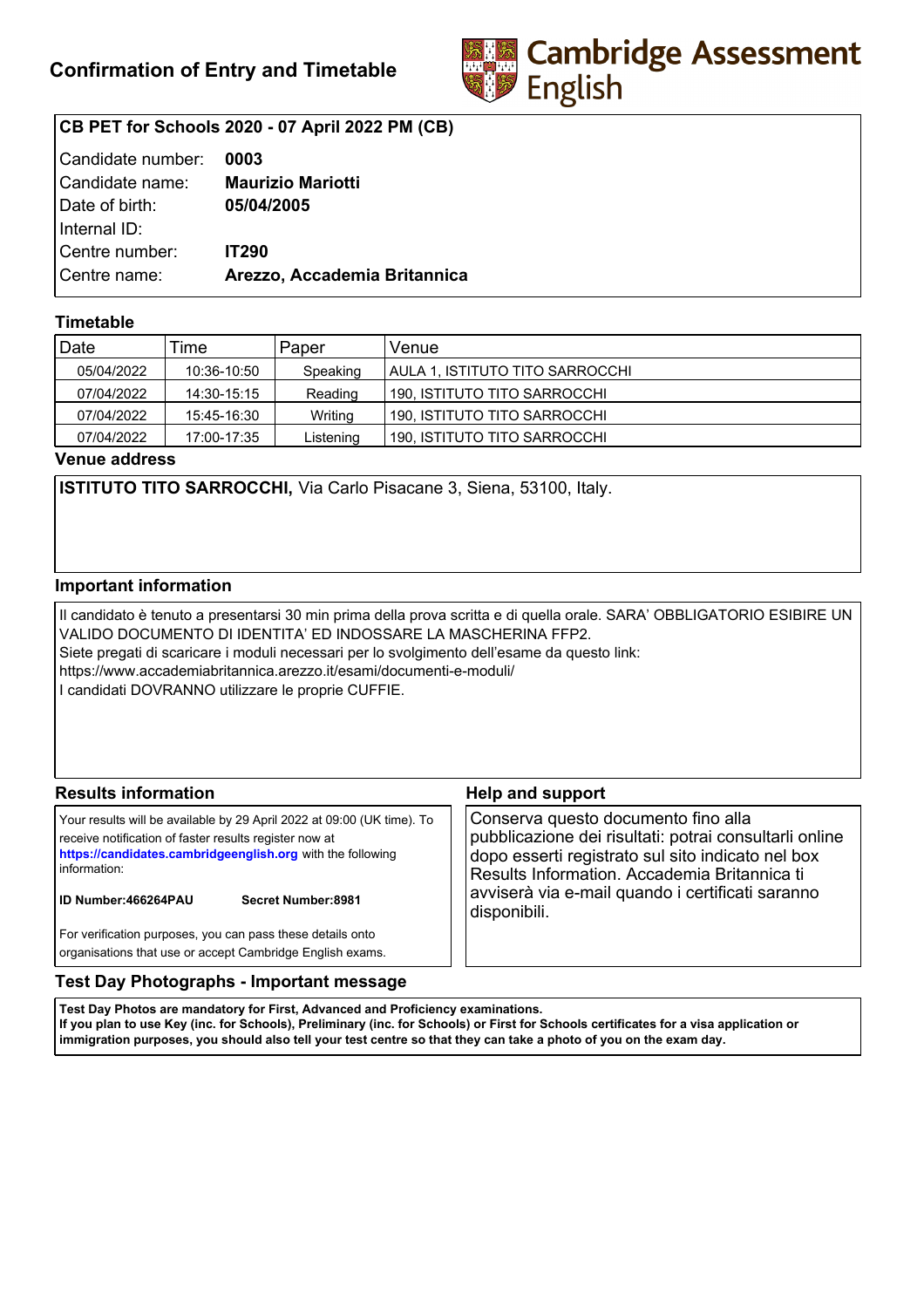

# **CB PET for Schools 2020 - 07 April 2022 PM (CB)**

| Candidate number: | 0006                         |
|-------------------|------------------------------|
| Candidate name:   | <b>Angelo Quarato</b>        |
| Date of birth:    | 08/09/2004                   |
| Internal ID:      |                              |
| Centre number:    | <b>IT290</b>                 |
| Centre name:      | Arezzo, Accademia Britannica |
|                   |                              |

## **Timetable**

| Date       | Time        | Paper     | Venue                           |
|------------|-------------|-----------|---------------------------------|
| 05/04/2022 | 10:08-10:22 | Speaking  | AULA 1. ISTITUTO TITO SARROCCHI |
| 07/04/2022 | 14:30-15:15 | Reading   | 190, ISTITUTO TITO SARROCCHI    |
| 07/04/2022 | 15:45-16:30 | Writing   | 190, ISTITUTO TITO SARROCCHI    |
| 07/04/2022 | 17:00-17:35 | Listening | 190, ISTITUTO TITO SARROCCHI    |

**Venue address**

**ISTITUTO TITO SARROCCHI,** Via Carlo Pisacane 3, Siena, 53100, Italy.

### **Important information**

Il candidato è tenuto a presentarsi 30 min prima della prova scritta e di quella orale. SARA' OBBLIGATORIO ESIBIRE UN VALIDO DOCUMENTO DI IDENTITA' ED INDOSSARE LA MASCHERINA FFP2. Siete pregati di scaricare i moduli necessari per lo svolgimento dell'esame da questo link: https://www.accademiabritannica.arezzo.it/esami/documenti-e-moduli/ I candidati DOVRANNO utilizzare le proprie CUFFIE.

| <b>Results information</b>                                                                                                                                                                                                                                          | <b>Help and support</b>                                                                                                                                                                                                                                                |
|---------------------------------------------------------------------------------------------------------------------------------------------------------------------------------------------------------------------------------------------------------------------|------------------------------------------------------------------------------------------------------------------------------------------------------------------------------------------------------------------------------------------------------------------------|
| Your results will be available by 29 April 2022 at 09:00 (UK time). To<br>receive notification of faster results register now at<br>https://candidates.cambridgeenglish.org with the following<br>information:<br><b>ID Number:957172VZX</b><br>Secret Number: 4690 | Conserva questo documento fino alla<br>pubblicazione dei risultati: potrai consultarli online<br>dopo esserti registrato sul sito indicato nel box<br>Results Information. Accademia Britannica ti<br>avviserà via e-mail quando i certificati saranno<br>disponibili. |
| For verification purposes, you can pass these details onto<br>organisations that use or accept Cambridge English exams.                                                                                                                                             |                                                                                                                                                                                                                                                                        |

### **Test Day Photographs - Important message**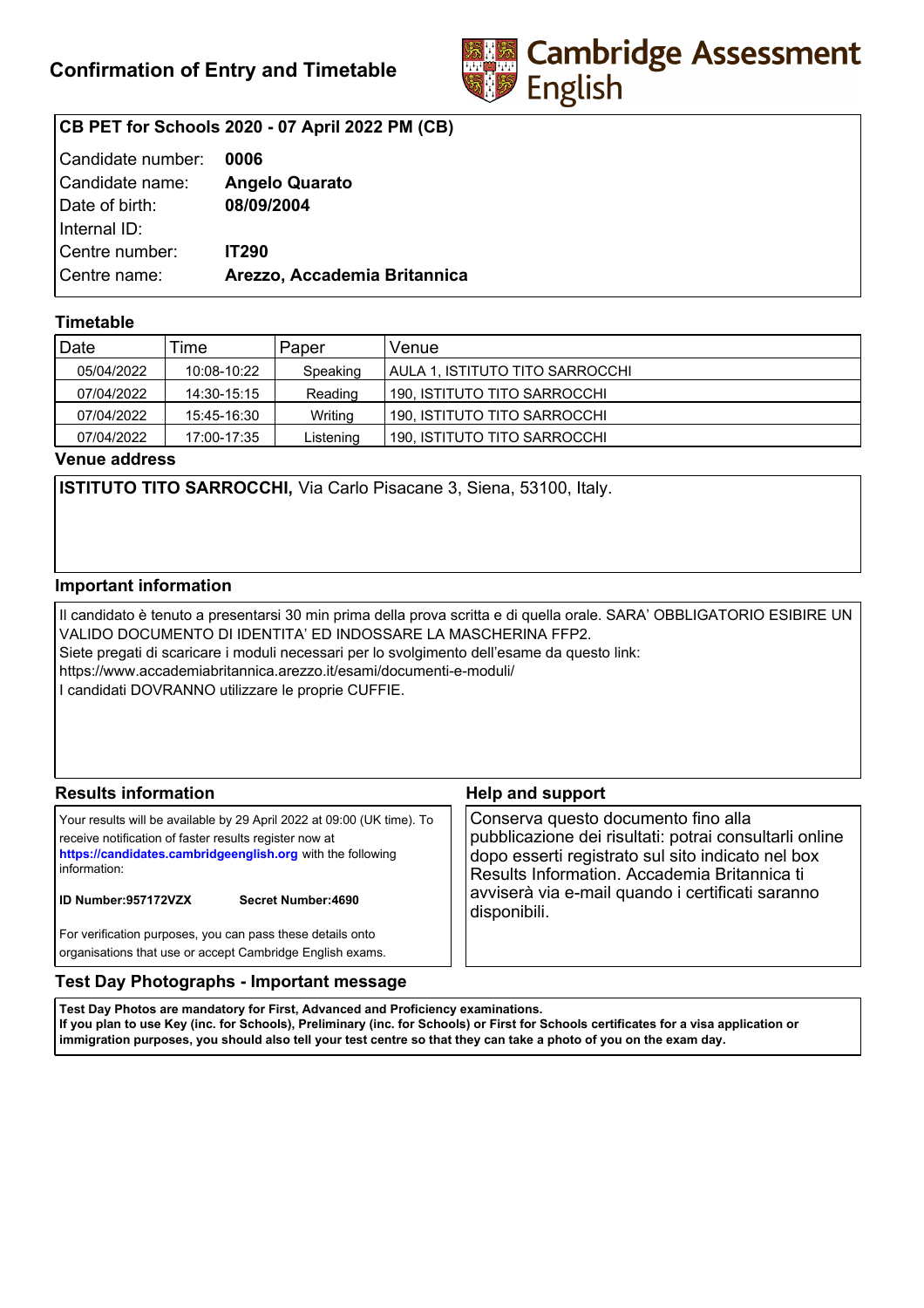

# **CB PET for Schools 2020 - 07 April 2022 PM (CB)**

| Candidate number: 0018 |                              |
|------------------------|------------------------------|
| Candidate name:        | Davide lorio                 |
| Date of birth:         | 27/11/2004                   |
| Internal ID:           |                              |
| Centre number:         | <b>IT290</b>                 |
| Centre name:           | Arezzo, Accademia Britannica |
|                        |                              |

## **Timetable**

| Date       | Time        | Paper     | Venue                           |
|------------|-------------|-----------|---------------------------------|
| 05/04/2022 | 12:00-12:14 | Speaking  | AULA 1. ISTITUTO TITO SARROCCHI |
| 07/04/2022 | 14:30-15:15 | Reading   | 190, ISTITUTO TITO SARROCCHI    |
| 07/04/2022 | 15:45-16:30 | Writing   | 190, ISTITUTO TITO SARROCCHI    |
| 07/04/2022 | 17:00-17:35 | Listening | 190. ISTITUTO TITO SARROCCHI    |

**Venue address**

**ISTITUTO TITO SARROCCHI,** Via Carlo Pisacane 3, Siena, 53100, Italy.

### **Important information**

Il candidato è tenuto a presentarsi 30 min prima della prova scritta e di quella orale. SARA' OBBLIGATORIO ESIBIRE UN VALIDO DOCUMENTO DI IDENTITA' ED INDOSSARE LA MASCHERINA FFP2. Siete pregati di scaricare i moduli necessari per lo svolgimento dell'esame da questo link: https://www.accademiabritannica.arezzo.it/esami/documenti-e-moduli/ I candidati DOVRANNO utilizzare le proprie CUFFIE.

| <b>Results information</b>                                                                                                                                                                                                                                          | <b>Help and support</b>                                                                                                                                                                                                                                                |
|---------------------------------------------------------------------------------------------------------------------------------------------------------------------------------------------------------------------------------------------------------------------|------------------------------------------------------------------------------------------------------------------------------------------------------------------------------------------------------------------------------------------------------------------------|
| Your results will be available by 29 April 2022 at 09:00 (UK time). To<br>receive notification of faster results register now at<br>https://candidates.cambridgeenglish.org with the following<br>information:<br><b>ID Number:928573NIC</b><br>Secret Number: 7819 | Conserva questo documento fino alla<br>pubblicazione dei risultati: potrai consultarli online<br>dopo esserti registrato sul sito indicato nel box<br>Results Information. Accademia Britannica ti<br>avviserà via e-mail quando i certificati saranno<br>disponibili. |
| For verification purposes, you can pass these details onto<br>organisations that use or accept Cambridge English exams.                                                                                                                                             |                                                                                                                                                                                                                                                                        |

### **Test Day Photographs - Important message**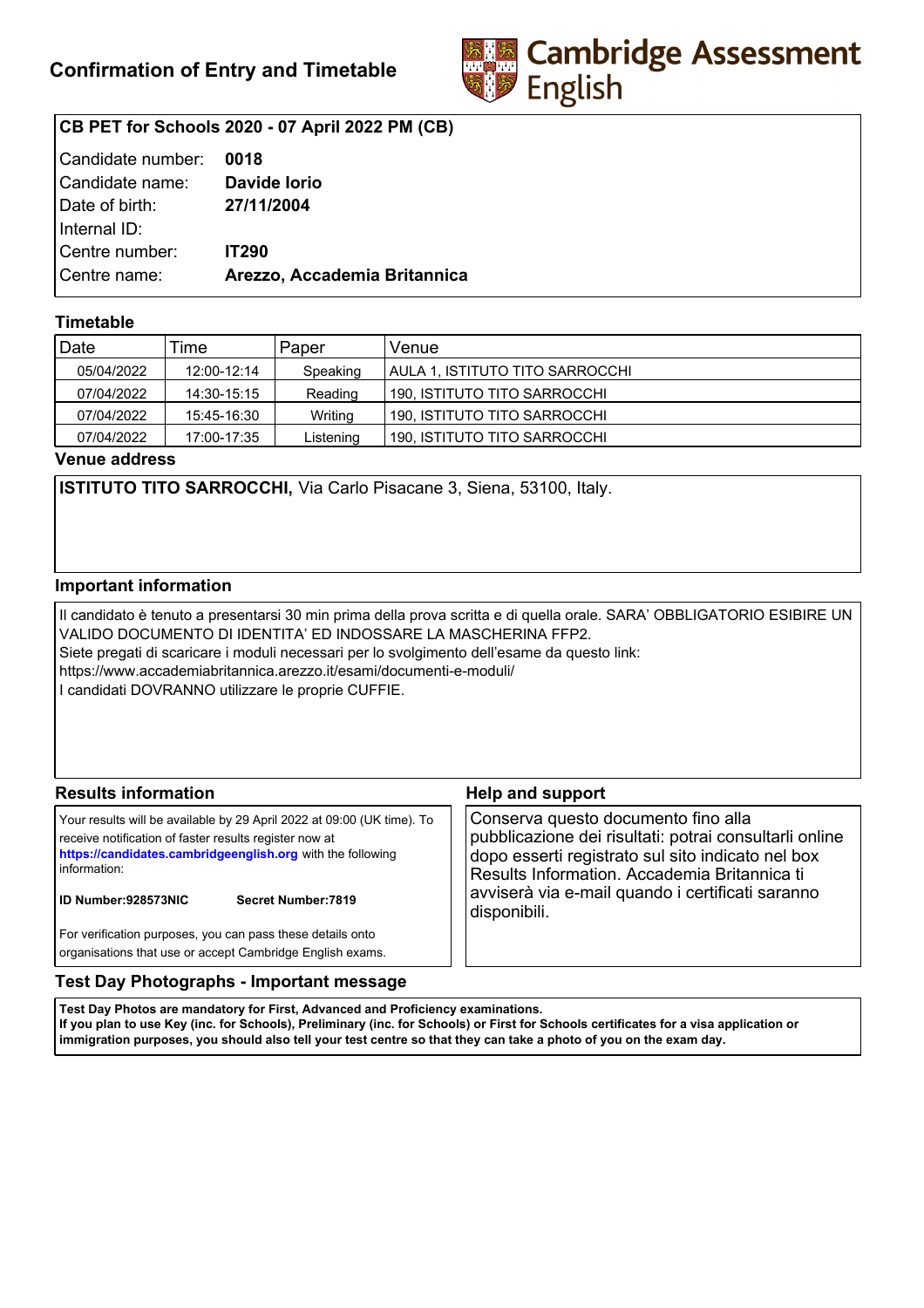

# **CB PET for Schools 2020 - 07 April 2022 PM (CB)**

| Candidate number: | 0007                         |
|-------------------|------------------------------|
| l Candidate name: | <b>Gabriele Rafanelli</b>    |
| Date of birth:    | 29/11/2005                   |
| Internal ID:      |                              |
| Centre number:    | <b>IT290</b>                 |
| Centre name:      | Arezzo, Accademia Britannica |
|                   |                              |

## **Timetable**

| Date       | Time        | Paper     | Venue                           |
|------------|-------------|-----------|---------------------------------|
| 05/04/2022 | 13:10-13:24 | Speaking  | AULA 1. ISTITUTO TITO SARROCCHI |
| 07/04/2022 | 14:30-15:15 | Reading   | 190, ISTITUTO TITO SARROCCHI    |
| 07/04/2022 | 15:45-16:30 | Writing   | 190. ISTITUTO TITO SARROCCHI    |
| 07/04/2022 | 17:00-17:35 | Listening | 190, ISTITUTO TITO SARROCCHI    |

**Venue address**

**ISTITUTO TITO SARROCCHI,** Via Carlo Pisacane 3, Siena, 53100, Italy.

### **Important information**

Il candidato è tenuto a presentarsi 30 min prima della prova scritta e di quella orale. SARA' OBBLIGATORIO ESIBIRE UN VALIDO DOCUMENTO DI IDENTITA' ED INDOSSARE LA MASCHERINA FFP2. Siete pregati di scaricare i moduli necessari per lo svolgimento dell'esame da questo link: https://www.accademiabritannica.arezzo.it/esami/documenti-e-moduli/ I candidati DOVRANNO utilizzare le proprie CUFFIE.

| <b>Results information</b>                                                                                                                                                                                                                                          | <b>Help and support</b>                                                                                                                                                                                                                                                |
|---------------------------------------------------------------------------------------------------------------------------------------------------------------------------------------------------------------------------------------------------------------------|------------------------------------------------------------------------------------------------------------------------------------------------------------------------------------------------------------------------------------------------------------------------|
| Your results will be available by 29 April 2022 at 09:00 (UK time). To<br>receive notification of faster results register now at<br>https://candidates.cambridgeenglish.org with the following<br>information:<br><b>ID Number:103150JAX</b><br>Secret Number: 6589 | Conserva questo documento fino alla<br>pubblicazione dei risultati: potrai consultarli online<br>dopo esserti registrato sul sito indicato nel box<br>Results Information. Accademia Britannica ti<br>avviserà via e-mail quando i certificati saranno<br>disponibili. |
| For verification purposes, you can pass these details onto<br>organisations that use or accept Cambridge English exams.                                                                                                                                             |                                                                                                                                                                                                                                                                        |

## **Test Day Photographs - Important message**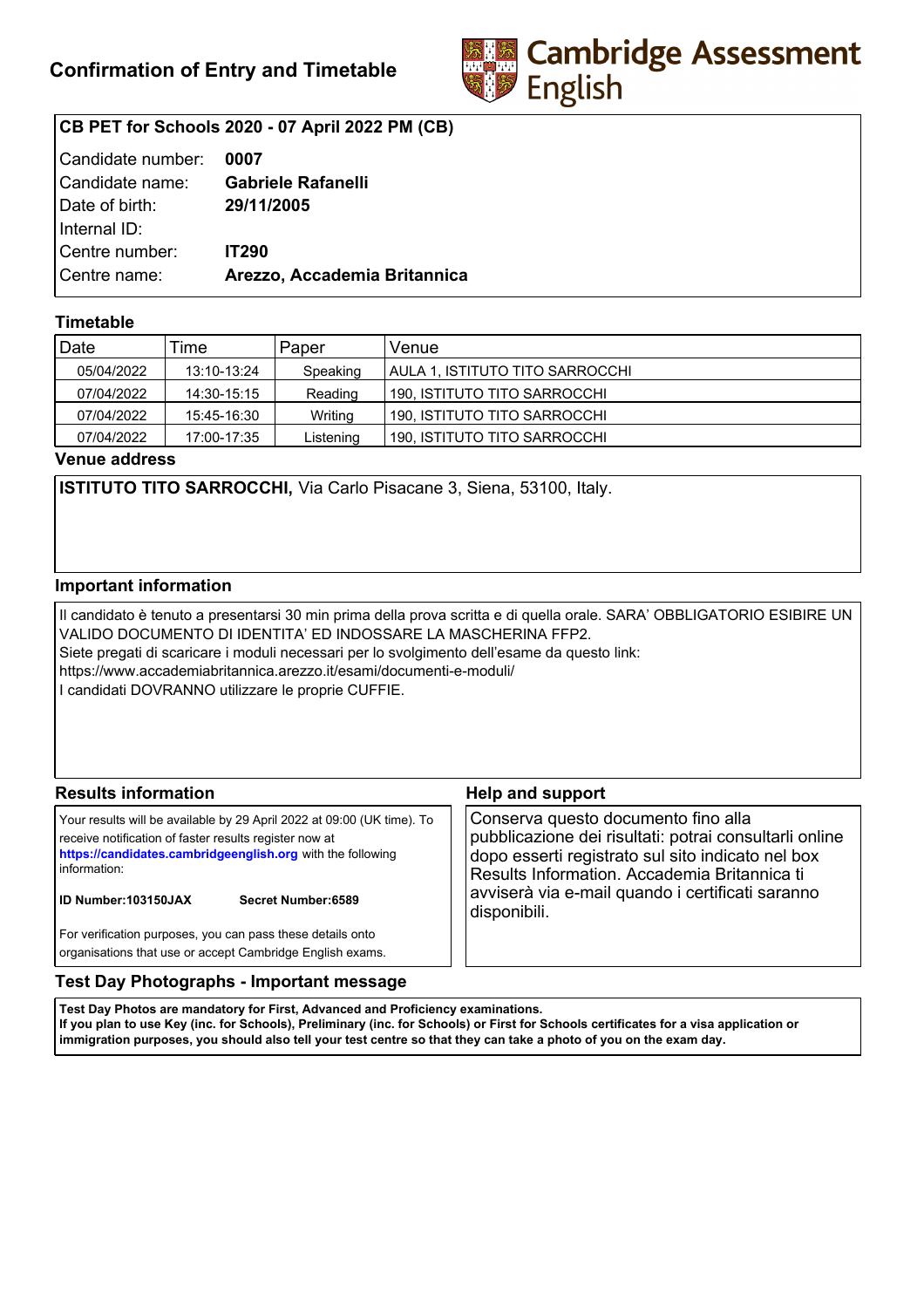

# **CB PET for Schools 2020 - 07 April 2022 PM (CB)**

| Candidate number: | 0008                         |
|-------------------|------------------------------|
| Candidate name:   | <b>Davide Cafaro</b>         |
| Date of birth:    | 19/04/2005                   |
| Internal ID:      |                              |
| Centre number:    | <b>IT290</b>                 |
| Centre name:      | Arezzo, Accademia Britannica |
|                   |                              |

## **Timetable**

| Date       | Time        | Paper     | Venue                           |
|------------|-------------|-----------|---------------------------------|
| 05/04/2022 | 10:50-11:04 | Speaking  | AULA 1. ISTITUTO TITO SARROCCHI |
| 07/04/2022 | 14:30-15:15 | Reading   | 190, ISTITUTO TITO SARROCCHI    |
| 07/04/2022 | 15:45-16:30 | Writing   | 190, ISTITUTO TITO SARROCCHI    |
| 07/04/2022 | 17:00-17:35 | Listening | 190, ISTITUTO TITO SARROCCHI    |

**Venue address**

**ISTITUTO TITO SARROCCHI,** Via Carlo Pisacane 3, Siena, 53100, Italy.

### **Important information**

Il candidato è tenuto a presentarsi 30 min prima della prova scritta e di quella orale. SARA' OBBLIGATORIO ESIBIRE UN VALIDO DOCUMENTO DI IDENTITA' ED INDOSSARE LA MASCHERINA FFP2. Siete pregati di scaricare i moduli necessari per lo svolgimento dell'esame da questo link: https://www.accademiabritannica.arezzo.it/esami/documenti-e-moduli/ I candidati DOVRANNO utilizzare le proprie CUFFIE.

| <b>Results information</b>                                                                                                                                                                                                                                          | <b>Help and support</b>                                                                                                                                                                                                                                                |
|---------------------------------------------------------------------------------------------------------------------------------------------------------------------------------------------------------------------------------------------------------------------|------------------------------------------------------------------------------------------------------------------------------------------------------------------------------------------------------------------------------------------------------------------------|
| Your results will be available by 29 April 2022 at 09:00 (UK time). To<br>receive notification of faster results register now at<br>https://candidates.cambridgeenglish.org with the following<br>information:<br><b>ID Number:736301TZX</b><br>Secret Number: 9057 | Conserva questo documento fino alla<br>pubblicazione dei risultati: potrai consultarli online<br>dopo esserti registrato sul sito indicato nel box<br>Results Information. Accademia Britannica ti<br>avviserà via e-mail quando i certificati saranno<br>disponibili. |
| For verification purposes, you can pass these details onto<br>organisations that use or accept Cambridge English exams.                                                                                                                                             |                                                                                                                                                                                                                                                                        |

### **Test Day Photographs - Important message**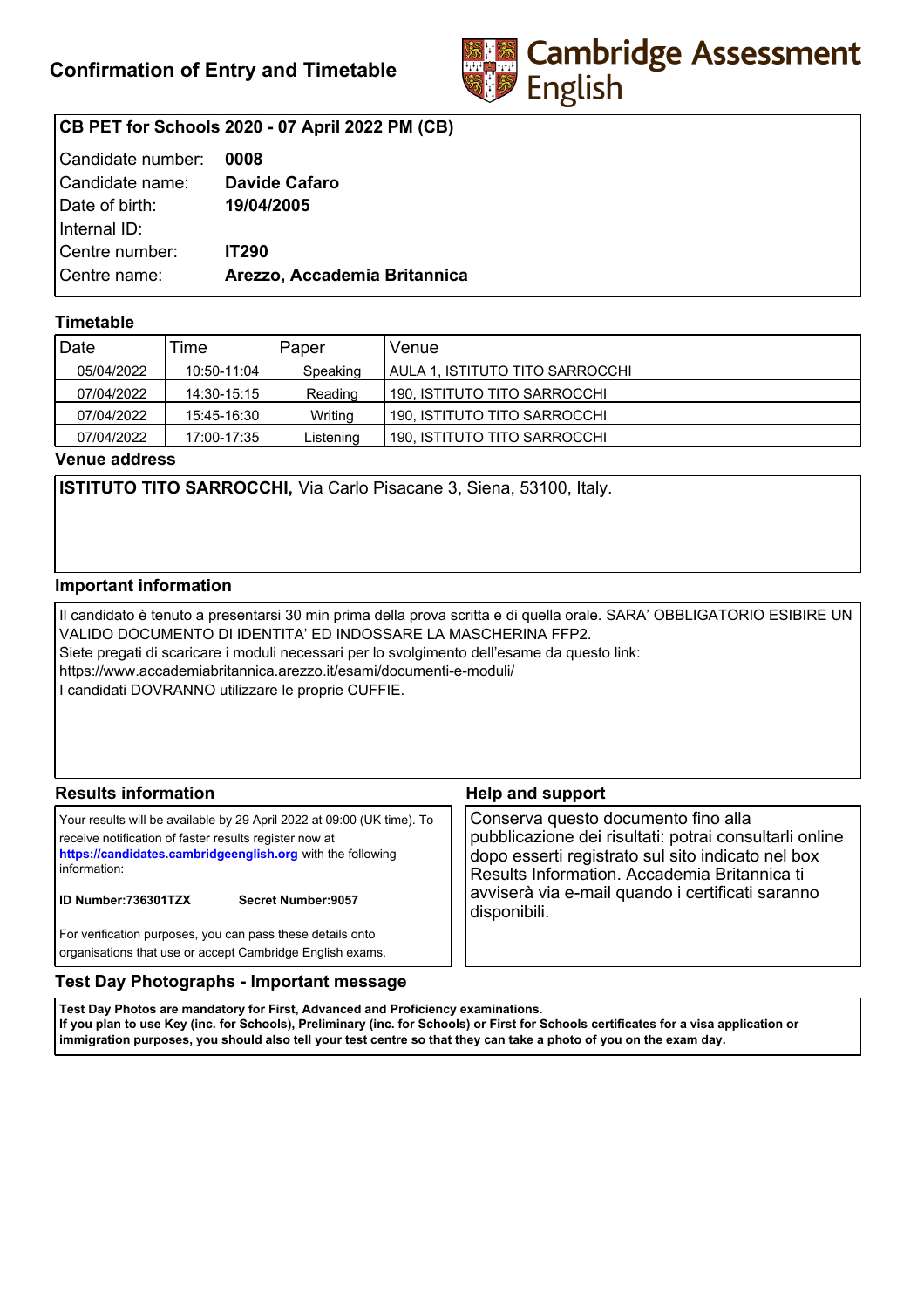

# **CB PET for Schools 2020 - 07 April 2022 PM (CB)**

| Candidate number: | 0020                         |
|-------------------|------------------------------|
| Candidate name:   | <b>Pietro Angiolini</b>      |
| Date of birth:    | 07/03/2006                   |
| Internal ID:      |                              |
| Centre number:    | <b>IT290</b>                 |
| Centre name:      | Arezzo, Accademia Britannica |
|                   |                              |

## **Timetable**

| Date       | Time        | Paper     | Venue                           |
|------------|-------------|-----------|---------------------------------|
| 05/04/2022 | 09:54-10:08 | Speaking  | AULA 1. ISTITUTO TITO SARROCCHI |
| 07/04/2022 | 14:30-15:15 | Reading   | 1268. ISTITUTO TITO SARROCCHI   |
| 07/04/2022 | 15:45-16:30 | Writing   | 1268, ISTITUTO TITO SARROCCHI   |
| 07/04/2022 | 17:00-17:35 | Listening | 268, ISTITUTO TITO SARROCCHI    |

**Venue address**

**ISTITUTO TITO SARROCCHI,** Via Carlo Pisacane 3, Siena, 53100, Italy.

### **Important information**

Il candidato è tenuto a presentarsi 30 min prima della prova scritta e di quella orale. SARA' OBBLIGATORIO ESIBIRE UN VALIDO DOCUMENTO DI IDENTITA' ED INDOSSARE LA MASCHERINA FFP2. Siete pregati di scaricare i moduli necessari per lo svolgimento dell'esame da questo link: https://www.accademiabritannica.arezzo.it/esami/documenti-e-moduli/ I candidati DOVRANNO utilizzare le proprie CUFFIE.

| <b>Results information</b>                                                                                                                                                                                                                                   | <b>Help and support</b>                                                                                                                                                                                                                                                |
|--------------------------------------------------------------------------------------------------------------------------------------------------------------------------------------------------------------------------------------------------------------|------------------------------------------------------------------------------------------------------------------------------------------------------------------------------------------------------------------------------------------------------------------------|
| Your results will be available by 29 April 2022 at 09:00 (UK time). To<br>receive notification of faster results register now at<br>https://candidates.cambridgeenglish.org with the following<br>information:<br>ID Number:753367CKO<br>Secret Number: 1843 | Conserva questo documento fino alla<br>pubblicazione dei risultati: potrai consultarli online<br>dopo esserti registrato sul sito indicato nel box<br>Results Information. Accademia Britannica ti<br>avviserà via e-mail quando i certificati saranno<br>disponibili. |
| For verification purposes, you can pass these details onto<br>organisations that use or accept Cambridge English exams.                                                                                                                                      |                                                                                                                                                                                                                                                                        |

### **Test Day Photographs - Important message**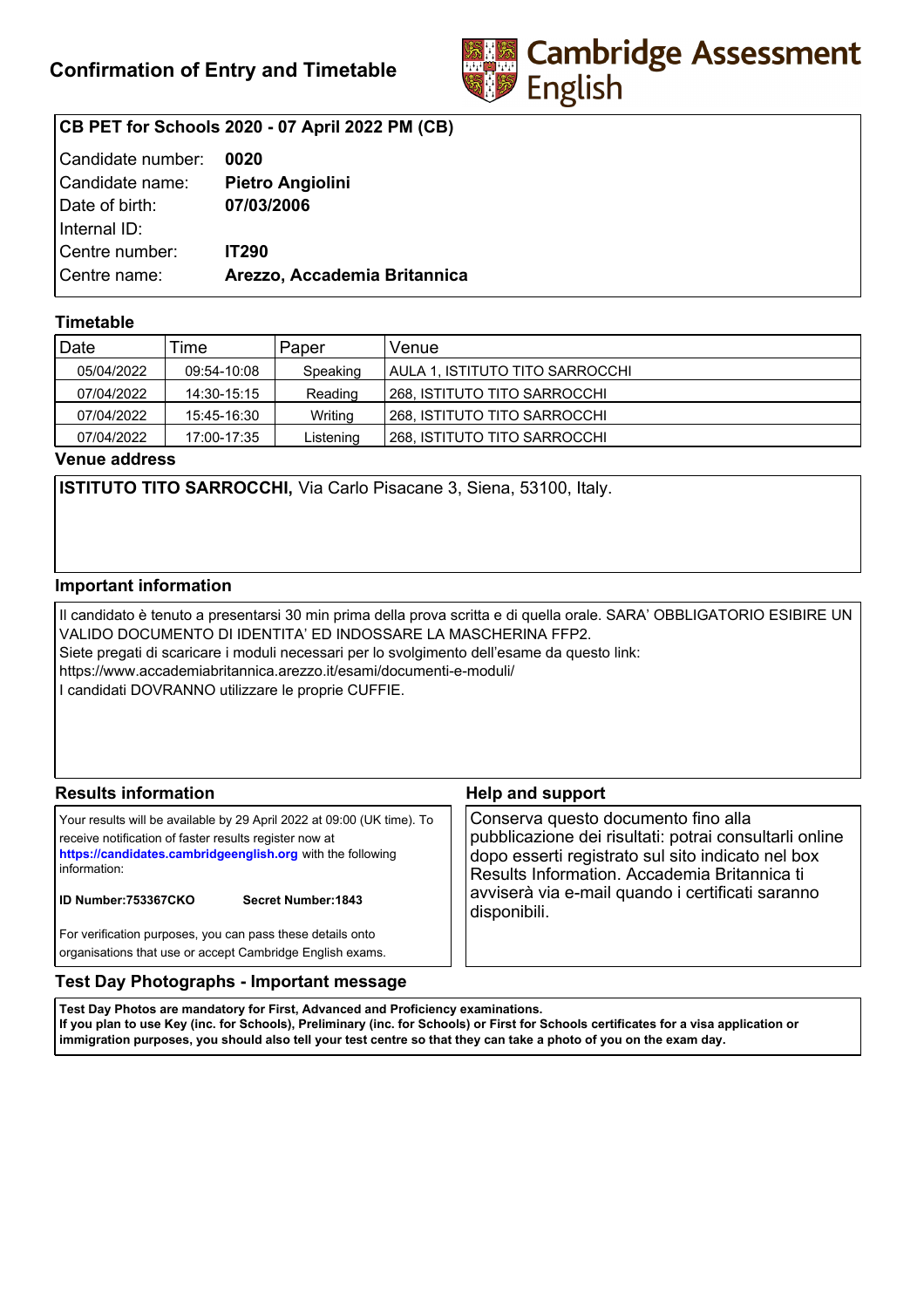

# **CB PET for Schools 2020 - 07 April 2022 PM (CB)**

| Candidate number: | 0009                         |
|-------------------|------------------------------|
| Candidate name:   | <b>Tommaso Paciotti</b>      |
| Date of birth:    | 30/08/2004                   |
| Internal ID:      |                              |
| Centre number:    | <b>IT290</b>                 |
| Centre name:      | Arezzo, Accademia Britannica |
|                   |                              |

## **Timetable**

| Date       | Time        | Paper     | Venue                           |
|------------|-------------|-----------|---------------------------------|
| 05/04/2022 | 11:32-11:46 | Speaking  | AULA 1. ISTITUTO TITO SARROCCHI |
| 07/04/2022 | 14:30-15:15 | Reading   | 190, ISTITUTO TITO SARROCCHI    |
| 07/04/2022 | 15:45-16:30 | Writing   | 190. ISTITUTO TITO SARROCCHI    |
| 07/04/2022 | 17:00-17:35 | Listening | 190, ISTITUTO TITO SARROCCHI    |

**Venue address**

**ISTITUTO TITO SARROCCHI,** Via Carlo Pisacane 3, Siena, 53100, Italy.

### **Important information**

Il candidato è tenuto a presentarsi 30 min prima della prova scritta e di quella orale. SARA' OBBLIGATORIO ESIBIRE UN VALIDO DOCUMENTO DI IDENTITA' ED INDOSSARE LA MASCHERINA FFP2. Siete pregati di scaricare i moduli necessari per lo svolgimento dell'esame da questo link: https://www.accademiabritannica.arezzo.it/esami/documenti-e-moduli/ I candidati DOVRANNO utilizzare le proprie CUFFIE.

| <b>Results information</b>                                                                                                                                                                                                                                          | <b>Help and support</b>                                                                                                                                                                                                                                                |
|---------------------------------------------------------------------------------------------------------------------------------------------------------------------------------------------------------------------------------------------------------------------|------------------------------------------------------------------------------------------------------------------------------------------------------------------------------------------------------------------------------------------------------------------------|
| Your results will be available by 29 April 2022 at 09:00 (UK time). To<br>receive notification of faster results register now at<br>https://candidates.cambridgeenglish.org with the following<br>information:<br><b>ID Number:910699MCW</b><br>Secret Number: 2928 | Conserva questo documento fino alla<br>pubblicazione dei risultati: potrai consultarli online<br>dopo esserti registrato sul sito indicato nel box<br>Results Information. Accademia Britannica ti<br>avviserà via e-mail quando i certificati saranno<br>disponibili. |
| For verification purposes, you can pass these details onto<br>organisations that use or accept Cambridge English exams.                                                                                                                                             |                                                                                                                                                                                                                                                                        |

### **Test Day Photographs - Important message**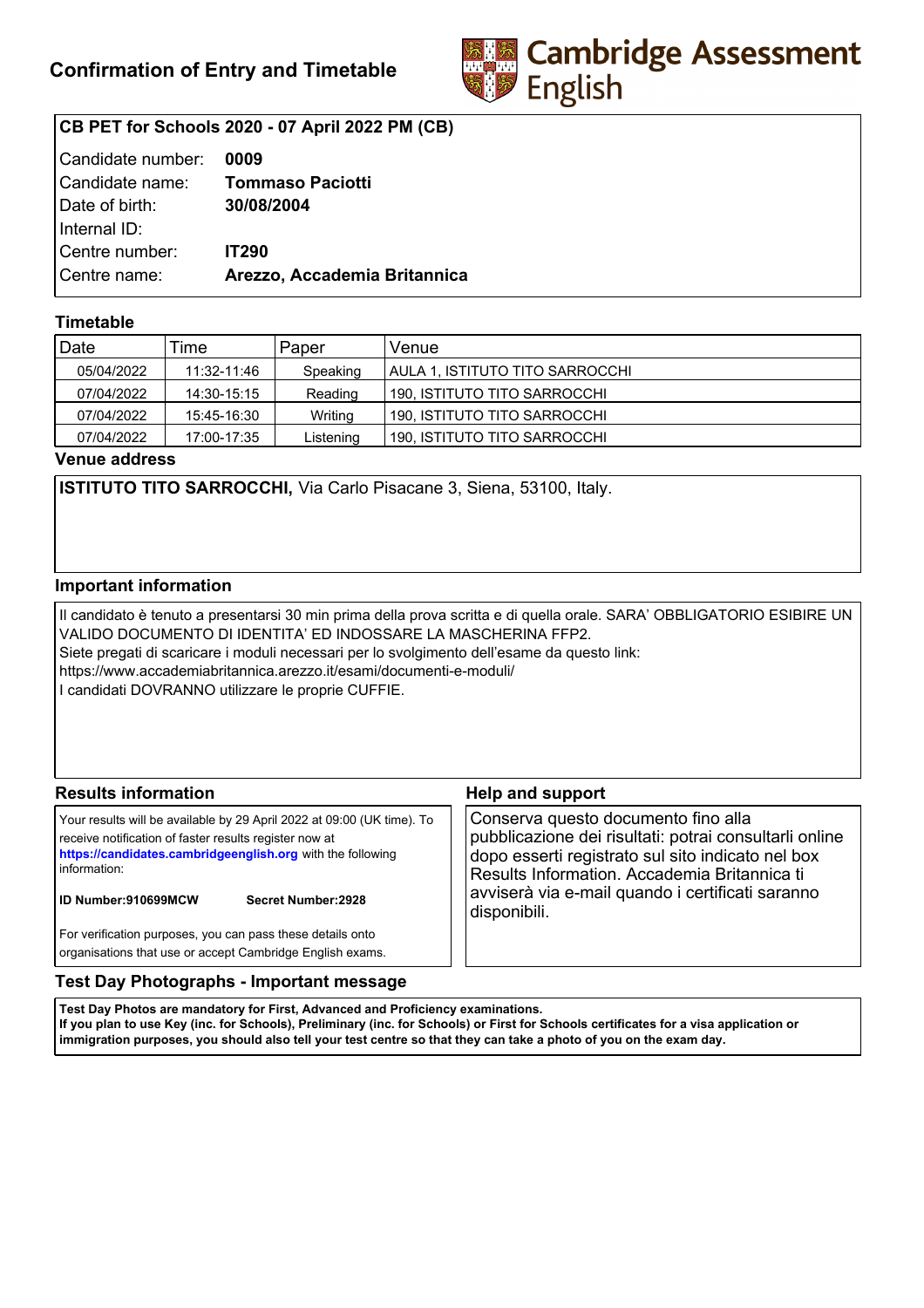

# **CB PET for Schools 2020 - 07 April 2022 PM (CB)**

| Candidate number: 0011 |                              |
|------------------------|------------------------------|
| Candidate name:        | <b>Valerio Domenino</b>      |
| Date of birth:         | 31/01/2005                   |
| Internal ID:           |                              |
| Centre number:         | <b>IT290</b>                 |
| Centre name:           | Arezzo, Accademia Britannica |
|                        |                              |

## **Timetable**

| Date       | Time        | Paper     | Venue                           |
|------------|-------------|-----------|---------------------------------|
| 05/04/2022 | 10:22-10:36 | Speaking  | AULA 1. ISTITUTO TITO SARROCCHI |
| 07/04/2022 | 14:30-15:15 | Reading   | 190, ISTITUTO TITO SARROCCHI    |
| 07/04/2022 | 15:45-16:30 | Writing   | 190. ISTITUTO TITO SARROCCHI    |
| 07/04/2022 | 17:00-17:35 | Listening | 190, ISTITUTO TITO SARROCCHI    |

**Venue address**

**ISTITUTO TITO SARROCCHI,** Via Carlo Pisacane 3, Siena, 53100, Italy.

### **Important information**

Il candidato è tenuto a presentarsi 30 min prima della prova scritta e di quella orale. SARA' OBBLIGATORIO ESIBIRE UN VALIDO DOCUMENTO DI IDENTITA' ED INDOSSARE LA MASCHERINA FFP2. Siete pregati di scaricare i moduli necessari per lo svolgimento dell'esame da questo link: https://www.accademiabritannica.arezzo.it/esami/documenti-e-moduli/ I candidati DOVRANNO utilizzare le proprie CUFFIE.

| <b>Results information</b>                                                                                                                                                                                                                                          | <b>Help and support</b>                                                                                                                                                                                                                                                |
|---------------------------------------------------------------------------------------------------------------------------------------------------------------------------------------------------------------------------------------------------------------------|------------------------------------------------------------------------------------------------------------------------------------------------------------------------------------------------------------------------------------------------------------------------|
| Your results will be available by 29 April 2022 at 09:00 (UK time). To<br>receive notification of faster results register now at<br>https://candidates.cambridgeenglish.org with the following<br>information:<br><b>ID Number:732183GNI</b><br>Secret Number: 9920 | Conserva questo documento fino alla<br>pubblicazione dei risultati: potrai consultarli online<br>dopo esserti registrato sul sito indicato nel box<br>Results Information. Accademia Britannica ti<br>avviserà via e-mail quando i certificati saranno<br>disponibili. |
| For verification purposes, you can pass these details onto<br>organisations that use or accept Cambridge English exams.                                                                                                                                             |                                                                                                                                                                                                                                                                        |

### **Test Day Photographs - Important message**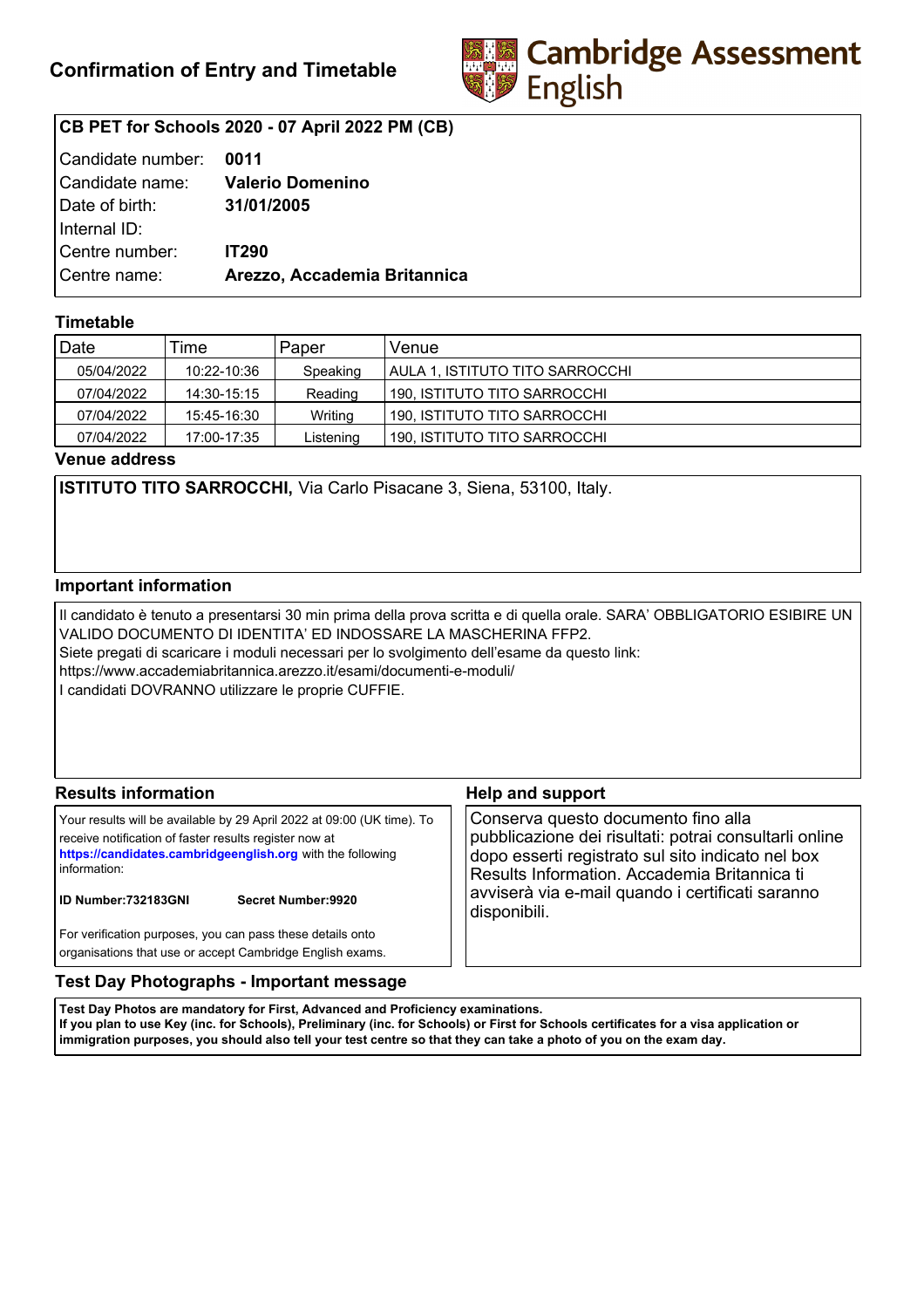

# **CB PET for Schools 2020 - 07 April 2022 PM (CB)**

| Candidate number: | 0014                         |
|-------------------|------------------------------|
| Candidate name:   | <b>Francesco Lachi</b>       |
| Date of birth:    | 01/12/2005                   |
| Internal ID:      |                              |
| Centre number:    | <b>IT290</b>                 |
| Centre name:      | Arezzo, Accademia Britannica |
|                   |                              |

## **Timetable**

| Date       | Time        | Paper     | Venue                           |
|------------|-------------|-----------|---------------------------------|
| 05/04/2022 | 09:12-09:26 | Speaking  | AULA 1. ISTITUTO TITO SARROCCHI |
| 07/04/2022 | 14:30-15:15 | Reading   | 190, ISTITUTO TITO SARROCCHI    |
| 07/04/2022 | 15:45-16:30 | Writing   | 190. ISTITUTO TITO SARROCCHI    |
| 07/04/2022 | 17:00-17:35 | Listening | 190, ISTITUTO TITO SARROCCHI    |

**Venue address**

**ISTITUTO TITO SARROCCHI,** Via Carlo Pisacane 3, Siena, 53100, Italy.

### **Important information**

Il candidato è tenuto a presentarsi 30 min prima della prova scritta e di quella orale. SARA' OBBLIGATORIO ESIBIRE UN VALIDO DOCUMENTO DI IDENTITA' ED INDOSSARE LA MASCHERINA FFP2. Siete pregati di scaricare i moduli necessari per lo svolgimento dell'esame da questo link: https://www.accademiabritannica.arezzo.it/esami/documenti-e-moduli/ I candidati DOVRANNO utilizzare le proprie CUFFIE.

| <b>Results information</b>                                                                                                                                                                                                                                          | <b>Help and support</b>                                                                                                                                                                                                                                                |
|---------------------------------------------------------------------------------------------------------------------------------------------------------------------------------------------------------------------------------------------------------------------|------------------------------------------------------------------------------------------------------------------------------------------------------------------------------------------------------------------------------------------------------------------------|
| Your results will be available by 29 April 2022 at 09:00 (UK time). To<br>receive notification of faster results register now at<br>https://candidates.cambridgeenglish.org with the following<br>information:<br><b>ID Number:692765KUD</b><br>Secret Number: 4024 | Conserva questo documento fino alla<br>pubblicazione dei risultati: potrai consultarli online<br>dopo esserti registrato sul sito indicato nel box<br>Results Information. Accademia Britannica ti<br>avviserà via e-mail quando i certificati saranno<br>disponibili. |
| For verification purposes, you can pass these details onto<br>organisations that use or accept Cambridge English exams.                                                                                                                                             |                                                                                                                                                                                                                                                                        |

## **Test Day Photographs - Important message**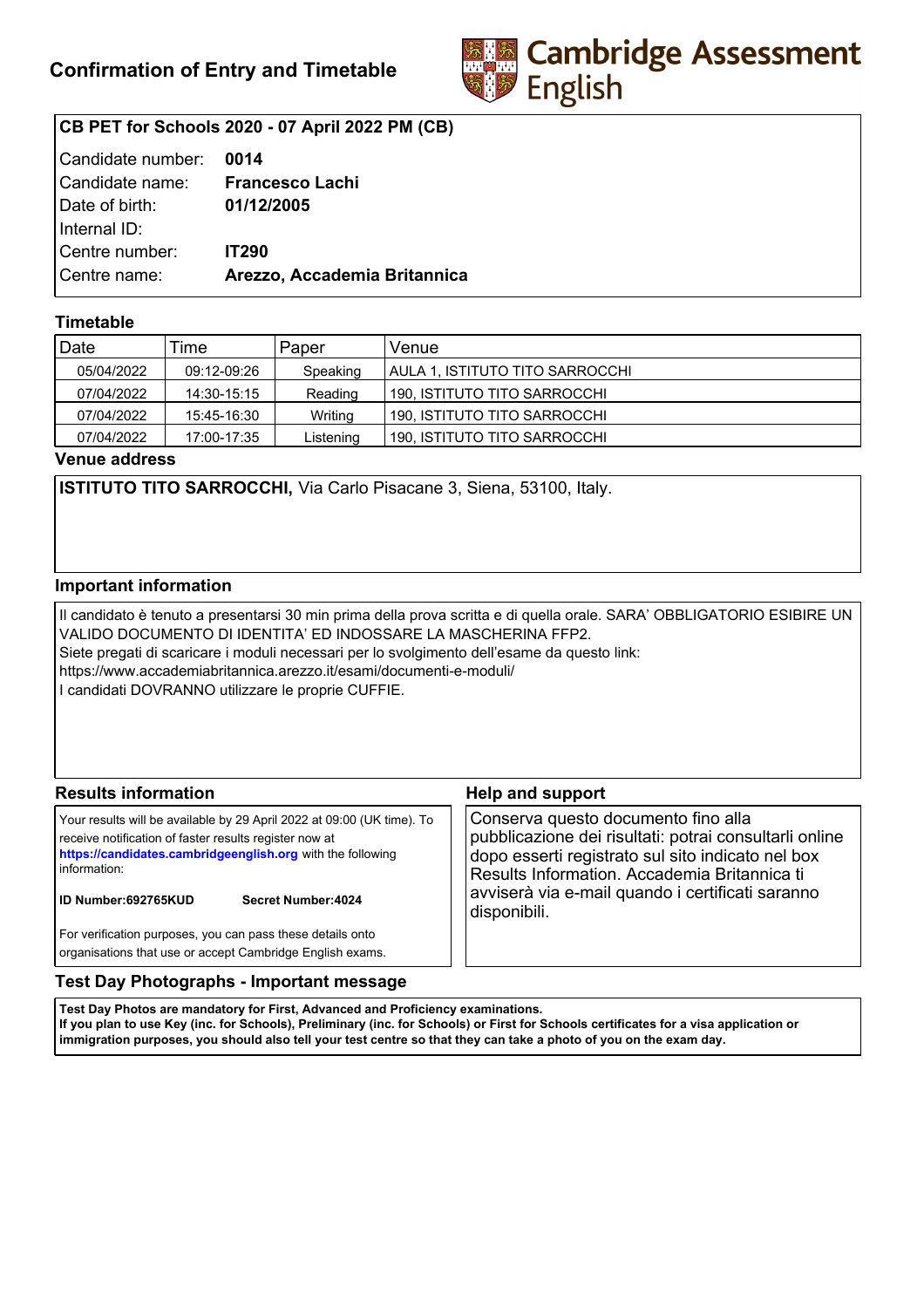

# **CB PET for Schools 2020 - 07 April 2022 PM (CB)**

| Candidate number: | 0015                         |
|-------------------|------------------------------|
| Candidate name:   | <b>Tommaso Guerrini</b>      |
| Date of birth:    | 14/07/2004                   |
| Internal ID:      |                              |
| Centre number:    | <b>IT290</b>                 |
| Centre name:      | Arezzo, Accademia Britannica |
|                   |                              |

## **Timetable**

| Date       | Time        | Paper     | Venue                           |
|------------|-------------|-----------|---------------------------------|
| 05/04/2022 | 11:46-12:00 | Speaking  | AULA 1. ISTITUTO TITO SARROCCHI |
| 07/04/2022 | 14:30-15:15 | Reading   | 190, ISTITUTO TITO SARROCCHI    |
| 07/04/2022 | 15:45-16:30 | Writing   | 190. ISTITUTO TITO SARROCCHI    |
| 07/04/2022 | 17:00-17:35 | Listening | 190, ISTITUTO TITO SARROCCHI    |

**Venue address**

**ISTITUTO TITO SARROCCHI,** Via Carlo Pisacane 3, Siena, 53100, Italy.

### **Important information**

Il candidato è tenuto a presentarsi 30 min prima della prova scritta e di quella orale. SARA' OBBLIGATORIO ESIBIRE UN VALIDO DOCUMENTO DI IDENTITA' ED INDOSSARE LA MASCHERINA FFP2. Siete pregati di scaricare i moduli necessari per lo svolgimento dell'esame da questo link: https://www.accademiabritannica.arezzo.it/esami/documenti-e-moduli/ I candidati DOVRANNO utilizzare le proprie CUFFIE.

| <b>Results information</b>                                                                                                                                                                                                                                          | <b>Help and support</b>                                                                                                                                                                                                                                                |
|---------------------------------------------------------------------------------------------------------------------------------------------------------------------------------------------------------------------------------------------------------------------|------------------------------------------------------------------------------------------------------------------------------------------------------------------------------------------------------------------------------------------------------------------------|
| Your results will be available by 29 April 2022 at 09:00 (UK time). To<br>receive notification of faster results register now at<br>https://candidates.cambridgeenglish.org with the following<br>information:<br><b>ID Number:305502UWL</b><br>Secret Number: 3616 | Conserva questo documento fino alla<br>pubblicazione dei risultati: potrai consultarli online<br>dopo esserti registrato sul sito indicato nel box<br>Results Information. Accademia Britannica ti<br>avviserà via e-mail quando i certificati saranno<br>disponibili. |
| For verification purposes, you can pass these details onto<br>organisations that use or accept Cambridge English exams.                                                                                                                                             |                                                                                                                                                                                                                                                                        |

## **Test Day Photographs - Important message**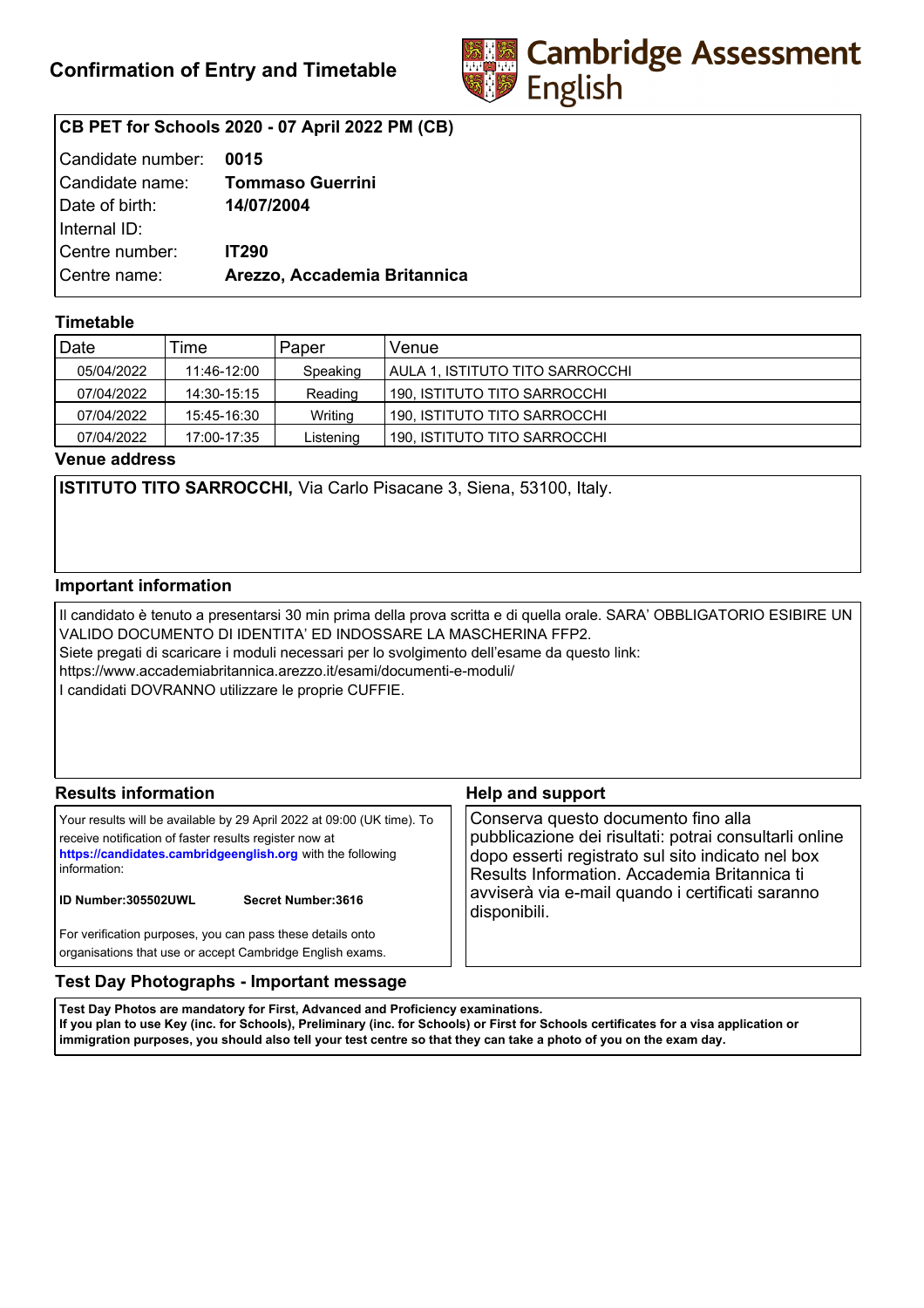

# **CB PET for Schools 2020 - 07 April 2022 PM (CB)**

| Candidate number: 0013 |                              |
|------------------------|------------------------------|
| Candidate name:        | <b>Federico Bocci</b>        |
| Date of birth:         | 29/04/2003                   |
| Internal ID:           |                              |
| Centre number:         | <b>IT290</b>                 |
| Centre name:           | Arezzo, Accademia Britannica |
|                        |                              |

## **Timetable**

| Date       | Time        | Paper     | Venue                           |
|------------|-------------|-----------|---------------------------------|
| 05/04/2022 | 11:46-12:00 | Speaking  | AULA 1. ISTITUTO TITO SARROCCHI |
| 07/04/2022 | 14:30-15:15 | Reading   | 190, ISTITUTO TITO SARROCCHI    |
| 07/04/2022 | 15:45-16:30 | Writing   | 190. ISTITUTO TITO SARROCCHI    |
| 07/04/2022 | 17:00-17:35 | Listening | 190, ISTITUTO TITO SARROCCHI    |

**Venue address**

**ISTITUTO TITO SARROCCHI,** Via Carlo Pisacane 3, Siena, 53100, Italy.

### **Important information**

Il candidato è tenuto a presentarsi 30 min prima della prova scritta e di quella orale. SARA' OBBLIGATORIO ESIBIRE UN VALIDO DOCUMENTO DI IDENTITA' ED INDOSSARE LA MASCHERINA FFP2. Siete pregati di scaricare i moduli necessari per lo svolgimento dell'esame da questo link: https://www.accademiabritannica.arezzo.it/esami/documenti-e-moduli/ I candidati DOVRANNO utilizzare le proprie CUFFIE.

| <b>Results information</b>                                                                                                                                                                                                                                          | <b>Help and support</b>                                                                                                                                                                                                                                                |
|---------------------------------------------------------------------------------------------------------------------------------------------------------------------------------------------------------------------------------------------------------------------|------------------------------------------------------------------------------------------------------------------------------------------------------------------------------------------------------------------------------------------------------------------------|
| Your results will be available by 29 April 2022 at 09:00 (UK time). To<br>receive notification of faster results register now at<br>https://candidates.cambridgeenglish.org with the following<br>information:<br><b>ID Number:181004NMY</b><br>Secret Number: 5024 | Conserva questo documento fino alla<br>pubblicazione dei risultati: potrai consultarli online<br>dopo esserti registrato sul sito indicato nel box<br>Results Information. Accademia Britannica ti<br>avviserà via e-mail quando i certificati saranno<br>disponibili. |
| For verification purposes, you can pass these details onto<br>organisations that use or accept Cambridge English exams.                                                                                                                                             |                                                                                                                                                                                                                                                                        |

## **Test Day Photographs - Important message**